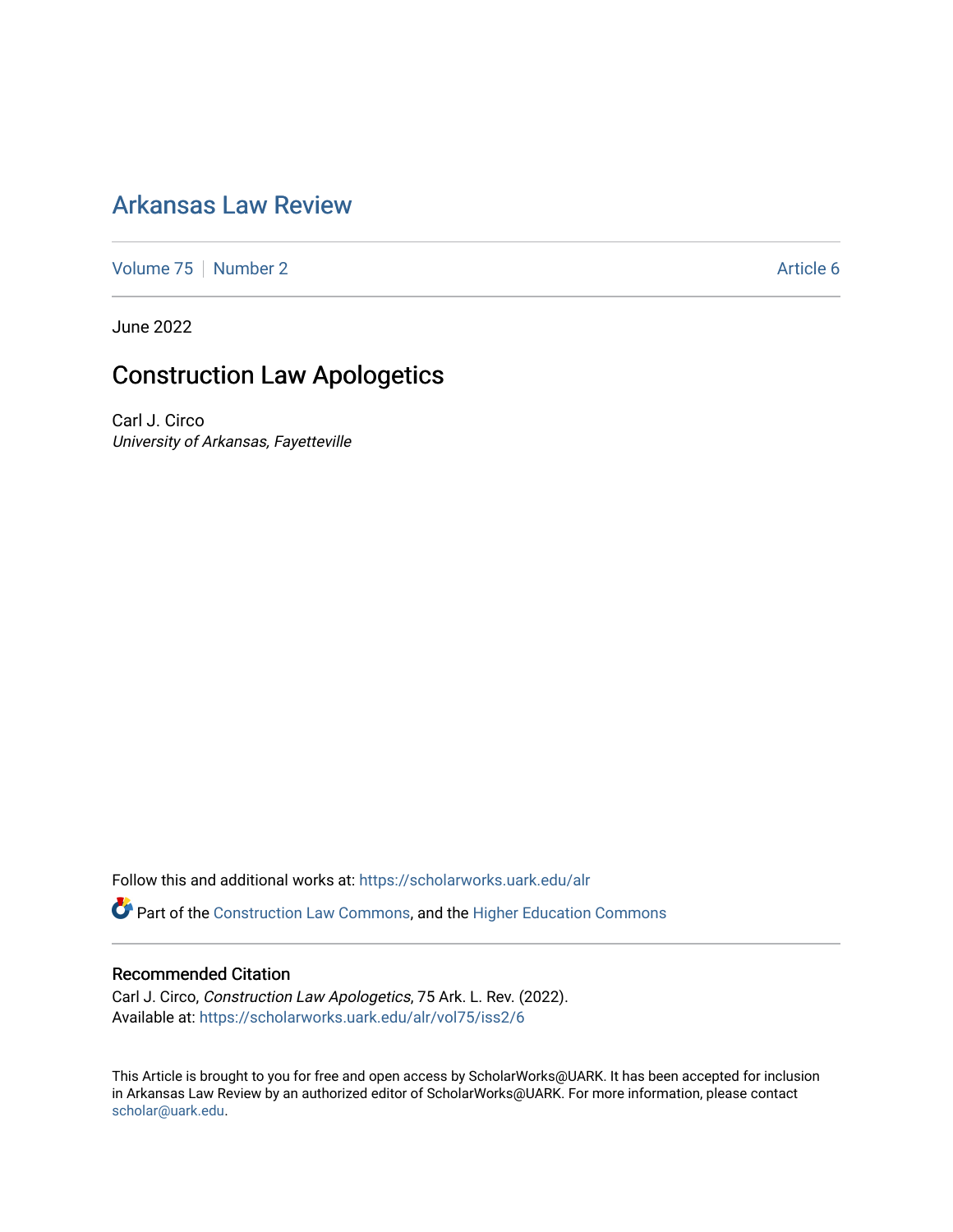## **CONSTRUCTION LAW APOLOGETICS**

#### Carl J. Circo\*

The construction industry constitutes one of the most significant segments of the global economy and presents a constant stream of legal issues and policy questions.<sup>1</sup> A highly specialized construction bar creatively solves complex transactional challenges and implements innovative dispute resolution practices. The legal academy, however, barely allots construction law a place in the law school curriculum, and legal scholars all but ignore it as a topic for scholarly attention.<sup>2</sup> Many law professors see construction law, if they acknowledge it at all, as a narrow practice specialty requiring lawyers and courts to do little more than apply general legal principles to a commercial activity.

This Article challenges the legal academy's perceptions and offers an alternative assessment of the relationship between the construction industry and law. Part I reviews practical reasons for teaching construction law to law students. In brief, Part I first demonstrates how a construction law course pairs advanced instruction in several topics introduced in the core curriculum,

\* Ben J. Altheimer Professor of Legal Advocacy, University of Arkansas School of Law. I am grateful to my colleague and friend, Professor Will Foster, for reviewing an early draft of this Article and providing helpful and encouraging comments and suggestions. Thanks also to Danielle O'Shields, Stephan Harris, and Jacob DuBose, second-year law students at the University of Arkansas School of Law, for research assistance during the preparation of this Article.

<sup>1</sup>*. See generally* Philip L. Bruner, *Construction Law: Its Historical Origins and Its 20th Century Emergence as a Major Field of Modern American and International Legal Practice*, 75 ARK. L. REV. 207 (2022).

<sup>2</sup>*. See id*. at 234-36 (estimating only twenty-six accredited law schools offer construction law courses); Paula Gerber, *The Teaching of Construction Law and the Practice of Construction Law: Never the Twain Shall Meet?*, 20 LEGAL ED. REV. 59, 61 (2010) (also finding twenty-six law schools offer construction law courses in America, which amounts to only eleven percent of schools); Lawrence C. Melton, *What We Teach When We Teach Construction Law*, CONSTR. LAW., Summer 2009, at 8 (noting at least twenty-six Forum members are teaching construction law in law schools). My own informal surveys comport with these estimates. Part II of this Article discusses the state of scholarly engagement with construction law.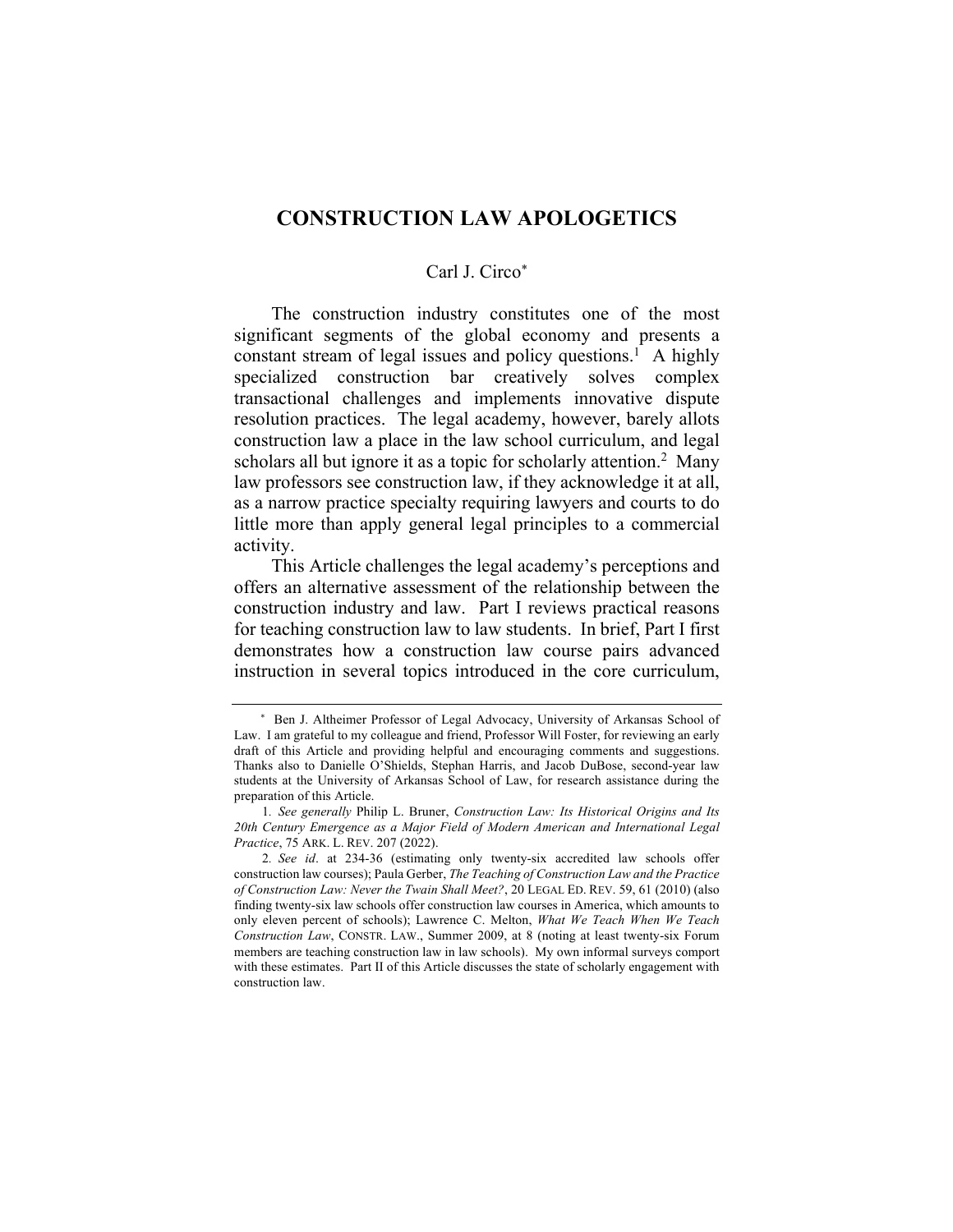such as contracts, torts, civil procedure, evidence, remedies, and dispute resolution, with lessons on adapting legal knowledge to the specialized construction industry practice. Next, it explains how studying construction law can prepare students to represent clients in a wide range of complex commercial matters that require expertise in transactional practice, advocacy, and dispute resolution. Then, Part II makes the case for greater scholarly engagement with the legal aspects of the built environment, exploring some especially promising contract and tort topics in detail before briefly suggesting other potential research projects. Part III concludes by proposing an ongoing dialogue between construction lawyers and the legal academy.

### **I. REASONS TO TEACH CONSTRUCTION LAW IN LAW SCHOOLS**

The relatively few law schools that regularly offer construction law courses do so for the same reasons schools teach many other practice specialty courses in the upper-level curriculum. These offerings differ from courses primarily focused on advanced legal doctrine (say First Amendment as a subset of Constitutional Law), legal theory (such as Jurisprudence and Law and Economics), or targeted practice skills (such as Trial Advocacy and Negotiations) because practice specialty courses immerse students in the legal aspects of an industry or a segment of the economy. As such, these courses cross doctrinal, theoretical, and skills boundaries. Courses such as Real Estate Transactions and Mergers and Acquisitions, among many others, sometimes approach their subjects primarily as advanced doctrinal studies and at other times as practice specialty courses. The same can be said of other upper-level courses, such as Health Law, Entertainment Law, and Cybersecurity, to name but a few, that have become popular more recently.

Legal educators and critics of legal education disagree about whether, or the extent to which, the curriculum should expand beyond traditional subjects.<sup>3</sup> One opinion has it that law schools

<sup>3</sup>*. See generally* J. Lyn Entrikin, *The Death of Common Law*, 42 HARV. J.L. & PUB. POL'Y 351, 464-87 (2019) (discussing the need to include legislative and administrative law in legal education and the barriers to innovating the law school curriculum); Michael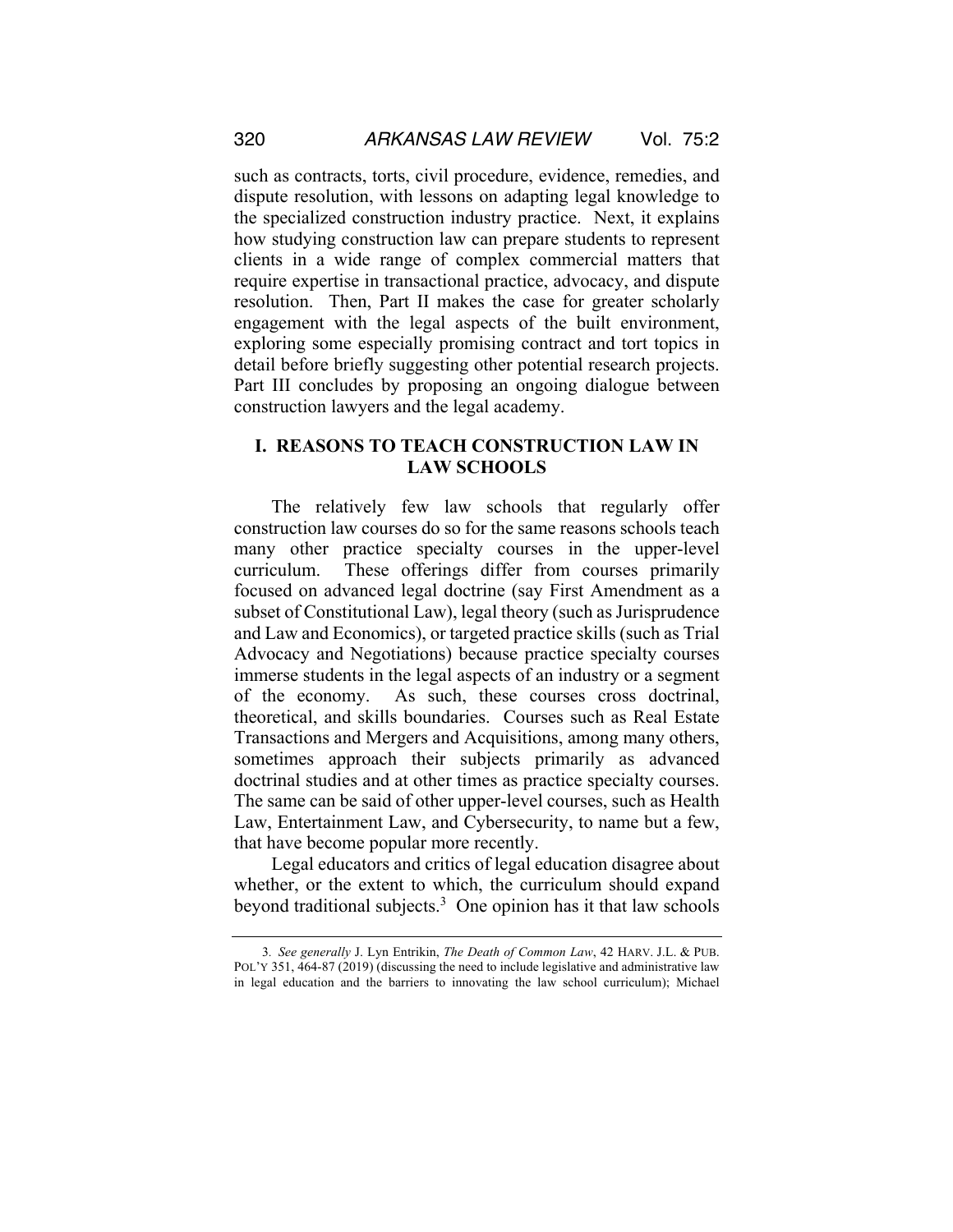should teach courses that "illuminate the entire law" rather than ones "suited to dilettantes."4 From that perspective, a construction law course might seem to be concerned merely with law about construction industry activities and disputes rather than with a legitimately distinct field of law. Advocates for teaching practice specialty courses, not surprisingly including construction law teachers, contest such a characterization to one degree or another.5 For the purposes of this Article, I happily abstain from the general debate. I simply argue that to the extent practice specialty courses belong in law schools, and admittedly I believe they do, construction law stands equal to those that have already achieved much wider acceptance.

My purpose in this Part is not to review a typical or model construction law course or to explore the full range of issues and skills a model course might cover. At least two popular textbooks offer that kind of guidance for those unfamiliar with construction law as an academic topic.<sup>6</sup> For more comprehensive coverage, two treatises discuss the relevant principles, cases, legislation, and regulations in great depth.<sup>7</sup> This Part simply advances reasons for teaching construction law. My advocacy goes well beyond the claim that law schools should introduce students to construction law as a major practice specialty. More compelling than that is how the course can help students begin to understand what it means to represent clients engaged in a major segment of the economy, in which multiple participants interact over an extended duration in complicated and interdependent

Millemann, *The Symposium on the Profession and the Academy: Concluding Thoughts*, 70 MD. L. REV. 513, 519-24 (2011) (discussing Symposium participants' proposed changes to the law school curriculum and teaching methods and differing views about whether such changes could be integrated).

<sup>4.</sup> Frank H. Easterbrook, *Cyberspace and the Law of the Horse*, 1996 U. CHI. LEGAL F. 207, 207 (1996).

<sup>5</sup>*. See* Melton, *supra* note 2, at 8; Allen L. Overcash, *The Case for Construction Law Education*, CONSTR. LAW., Summer 2009, at 5.

<sup>6</sup>*. See* CONSTRUCTION LAW (Carol J. Patterson et al. eds., 2d ed. 2019) [hereinafter FORUM TEXTBOOK]; JUSTIN SWEET & MARC M. SCHNEIER, LEGAL ASPECTS OF ARCHITECTURE, ENGINEERING AND THE CONSTRUCTION PROCESS (9th ed. 2013). I have used each of these resources to teach my construction law course at different times.

<sup>7</sup>*. See* PHILIP L. BRUNER & PATRICK J. O'CONNOR, JR., BRUNER & O'CONNOR ON CONSTRUCTION LAW, Westlaw (database updated Mar. 2022); STEVEN G.M. STEIN, CONSTRUCTION LAW (2022), LexisNexis.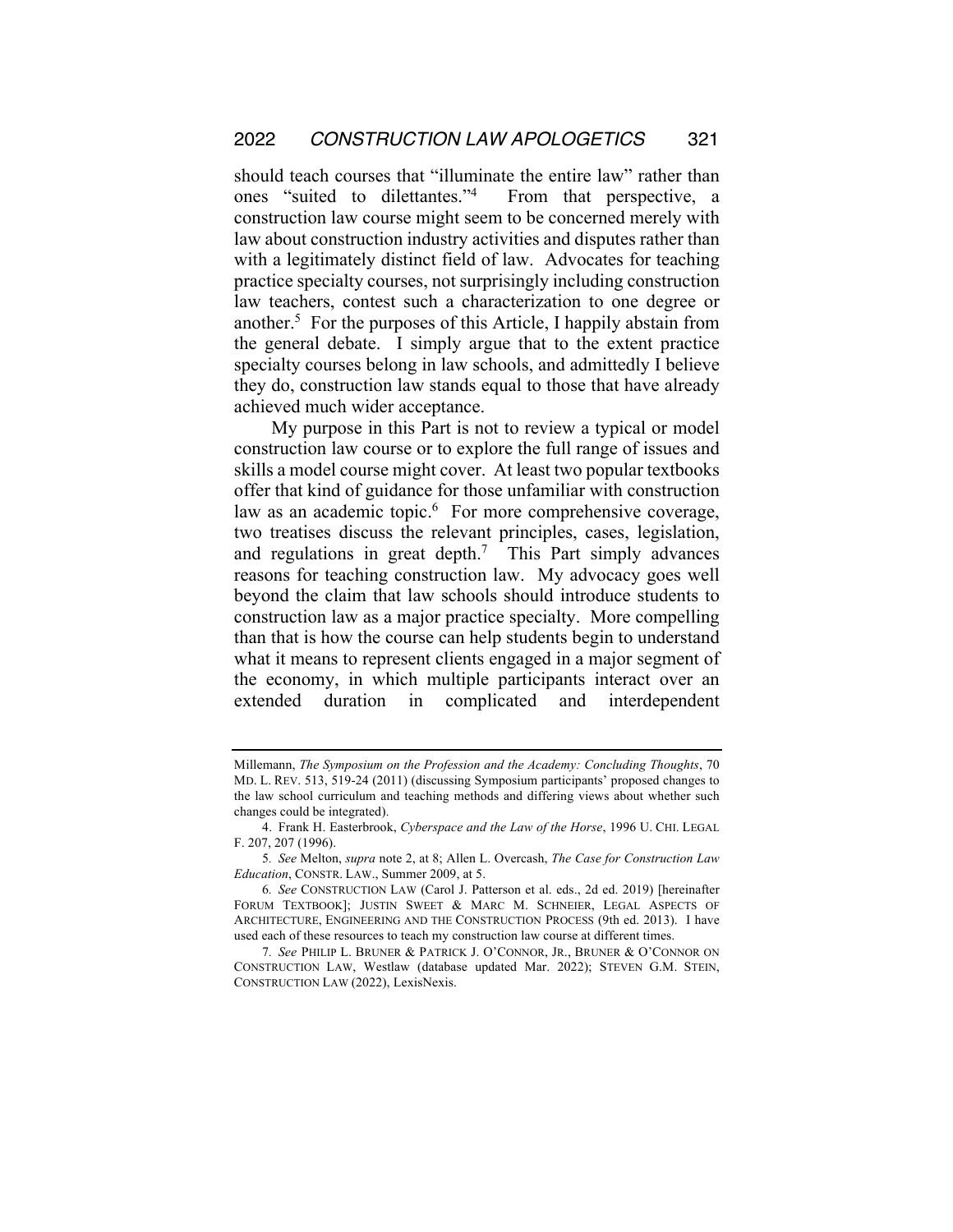relationships, and for which law is but one of many key factors. Accordingly, an important purpose of this Part is to explore the study of construction law as an especially effective vehicle—I would say the ideal vehicle—for introducing students to a highly complex commercial practice. First, however, an overview of substantive elements common to construction law courses will help define construction law as a distinct subject in the law school curriculum.

#### **A. Basic Training for Future Construction Lawyers**

A construction law course inevitably offers advanced lessons in several topics. Contracts immediately come to mind. Few human activities test contract law principles as thoroughly and intensely as the construction industry does, with its high-risk environment and complex web of interdependent exchange relationships. The cases offer classic examples challenging the boundaries of principles as basic as offer and acceptance, $\delta$  privity of contract,<sup>9</sup> and implied warranty.<sup>10</sup> Construction cases have played dominant roles in the development and refinement of several of the most important contract law doctrines, including substantial performance,<sup>11</sup> reliance as a substitute for consideration,12 the economic waste limitation on breach of

<sup>8</sup>*. See, e.g.*, Drennan v. Star Paving Co., 333 P.2d 757, 759-61 (Cal. 1958).

<sup>9</sup>*. See, e.g.*, Blagg v. Fred Hunt Co., 272 Ark. 185, 186-90, 612 S.W.2d 321, 322-24 (1981).

<sup>10</sup>*. See, e.g.*, Lane v. Trenholm Bldg. Co., 229 S.E.2d 728, 729-31 (S.C. 1976).

<sup>11</sup>*. See, e.g.*, Clem Martone Constr., LLC v. DePino, 77 A.3d 760, 771-74 (Conn. App. Ct. 2013); W. E. Erickson Constr., Inc. v. Cong.-Kenilworth Corp., 503 N.E.2d 233, 237 (Ill. 1986); Plante v. Jacobs, 103 N.W.2d 296, 297-99 (Wis. 1960); S. D. & D. L. Cota Plastering Co. v. Moore, 77 N.W.2d 475, 477-78 (Iowa 1956); Jacob & Youngs, Inc. v. Kent, 129 N.E. 889, 891-92 (N.Y. 1921); *see also* 5 BRUNER & O'CONNOR, *supra* note 7, at § 18:12 (providing that "'[s]ubstantial performance' of a construction contract is the point at which the work can be used for its intended purpose, notwithstanding minor remaining nonconformances or uncorrected deficiencies, and negates materiality of any uncured breach, and allows the contractors to recover its full contract price less damages for any uncured breach").

<sup>12</sup>*. See Drennan*, 333 P.2d at 759-60; CARL J. CIRCO, CONTRACT LAW IN THE CONSTRUCTION INDUSTRY CONTEXT 34-37 (2020) [hereinafter CONTRACT IN INDUSTRY CONTEXT].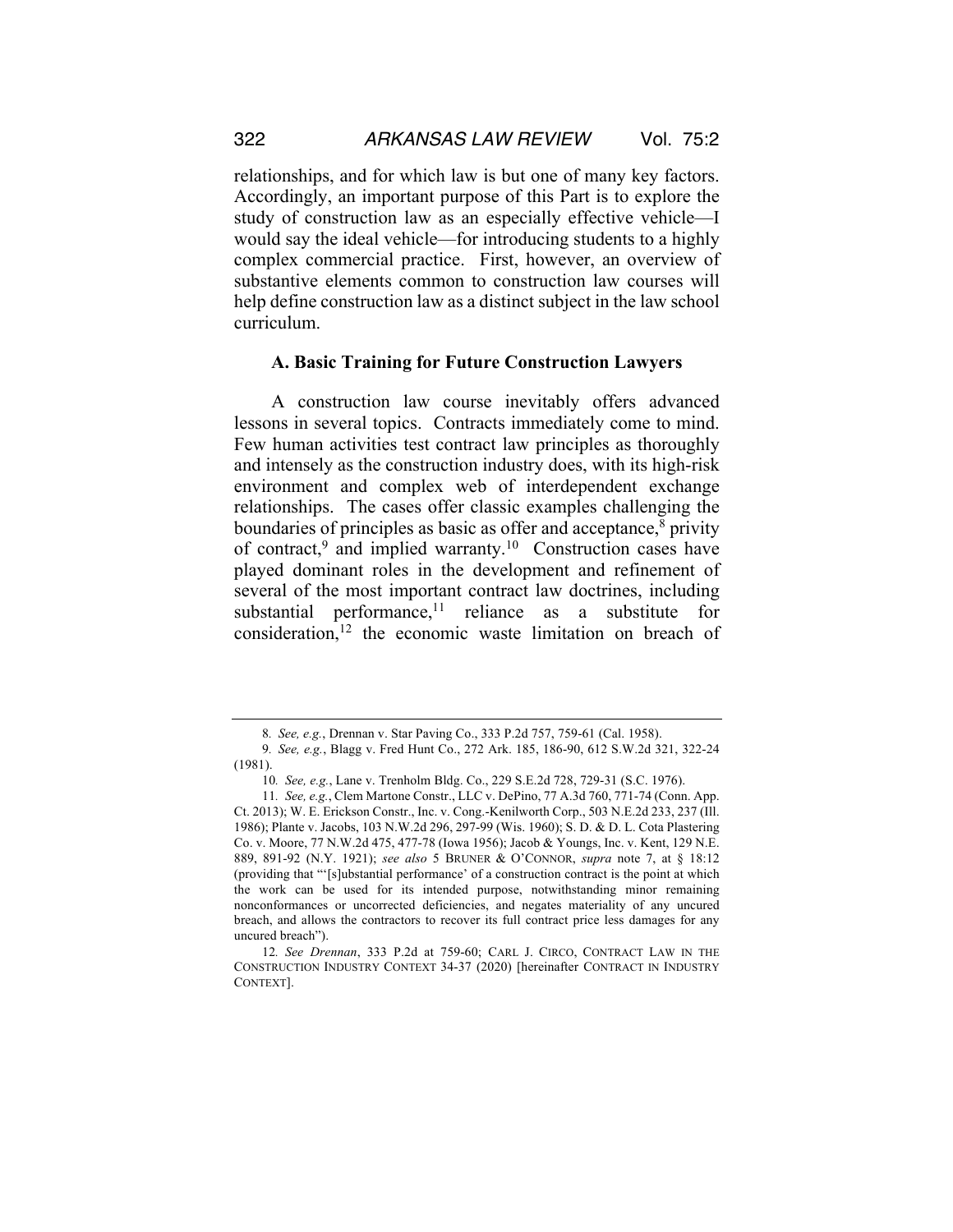contract damages, $^{13}$  unilateral mistake, $^{14}$  and the demise of the pre-existing duty rule.<sup>15</sup> More broadly, construction industry cases figured prominently in the transition from the formalism of classical contract theory to the far more flexible principles of neoclassical contract and relational contract theory.<sup>16</sup> This influence appears especially in contextual approaches courts often employ in the interpretive process.<sup>17</sup> The trend toward a more flexible framework manifested as early as the late nineteenth and early twentieth centuries in the judicial willingness to imply obligations into construction and design contracts based on customs, usages, and other characteristics specific to the industry.18 In some of the most influential early cases, courts imposed implied representations and duties of disclosure on project owners based on the obligations of good faith and fair dealing under industry circumstances.<sup>19</sup>

<sup>13</sup>*. See* Legacy Builders, LLC. v. Andrews, 335 P.3d 1063, 1068, 1070 (Wyo. 2014); *Plante*, 103 N.W.2d at 299; *Jacob & Youngs, Inc.*, 129 N.E. at 891-92.

<sup>14</sup>*. See* King v. Duluth, M & N Ry. Co., 63 N.W. 1105, 1107 (Minn. 1895); *see also* 1 BRUNER & O'CONNOR, *supra* note 7, at § 2:138 (discussing the impact of a subcontractor's mistake on a prime bid).

<sup>15</sup>*. See* Corneill A. Stephens, *Abandoning the Pre-Existing Duty Rule: Eliminating the Unnecessary*, 8 HOUS. BUS. & TAX L.J. 355, 359-63 (2008); Hazel Glenn Beh, *Allocating the Risk of the Unforeseen, Subsurface and Latent Conditions in Construction Contracts: Is There Room for the Common Law?*, 46 KAN. L. REV. 115, 120-24 (1997). *See generally* Lingenfelder v. Wainwright Brewery Co., 15 S.W. 844, 846-47 (Mo. 1891) (discussing the policy rationale underlying the pre-existing duty rule and a finding against new consideration).

<sup>16</sup>*. See* CONTRACT IN INDUSTRY CONTEXT, *supra* note 12, at 135-54.

<sup>17</sup>*. See, e.g.*, W. States Constr. Co. v. United States, 26 Cl. Ct. 818, 826 (Ct. Cl. 1992) (holding that a contract specification to wrap metallic pipe did not necessarily apply to a certain class of metal pipe considering evidence of industry meaning); Jake C. Byers, Inc. v. J.B.C. Invs., 834 S.W.2d 806, 810-20 (Mo. Ct. App. 1992) (interpreting a contractual requirement "to fill" a sewage lagoon); *see also* Travelers Cas. & Sur. Co. v. United States, 75 Fed. Cl. 696, 705-08 (Fed. Cl. 2007) (contrasting the classical and neoclassical approaches to contract interpretation).

<sup>18</sup>*. See, e.g.*, Wells Bros. Co. v. United States, 254 U.S. 83, 86-87 (1920); Guerini Stone Co. v. P.J. Carlin Constr. Co., 248 U.S. 334, 344-45 (1919); United States v. A. Bentley & Sons Co., 293 F. 229, 239-41 (S.D. Ohio 1923); Bates & Rogers Constr. Co. v. Bd. of Com'rs, 274 F. 659, 661-62 (N.D. Ohio 1920). *See generally* CONTRACT IN INDUSTRY CONTEXT, *supra* note 12, at 44-49 (discussing the history of implied warranties and obligations generally and in the construction industry).

<sup>19</sup>*. See, e.g.*, United States v. Atl. Dredging Co., 253 U.S. 1, 11-12 (1920); United States v. Spearin, 248 U.S. 132, 137-38 (1918); MacKnight Flintic Stone Co. v. Mayor of New York, 54 N.E. 661, 664-65 (N.Y. 1899); Bentley v. State, 41 N.W. 338, 344-45 (Wis. 1889).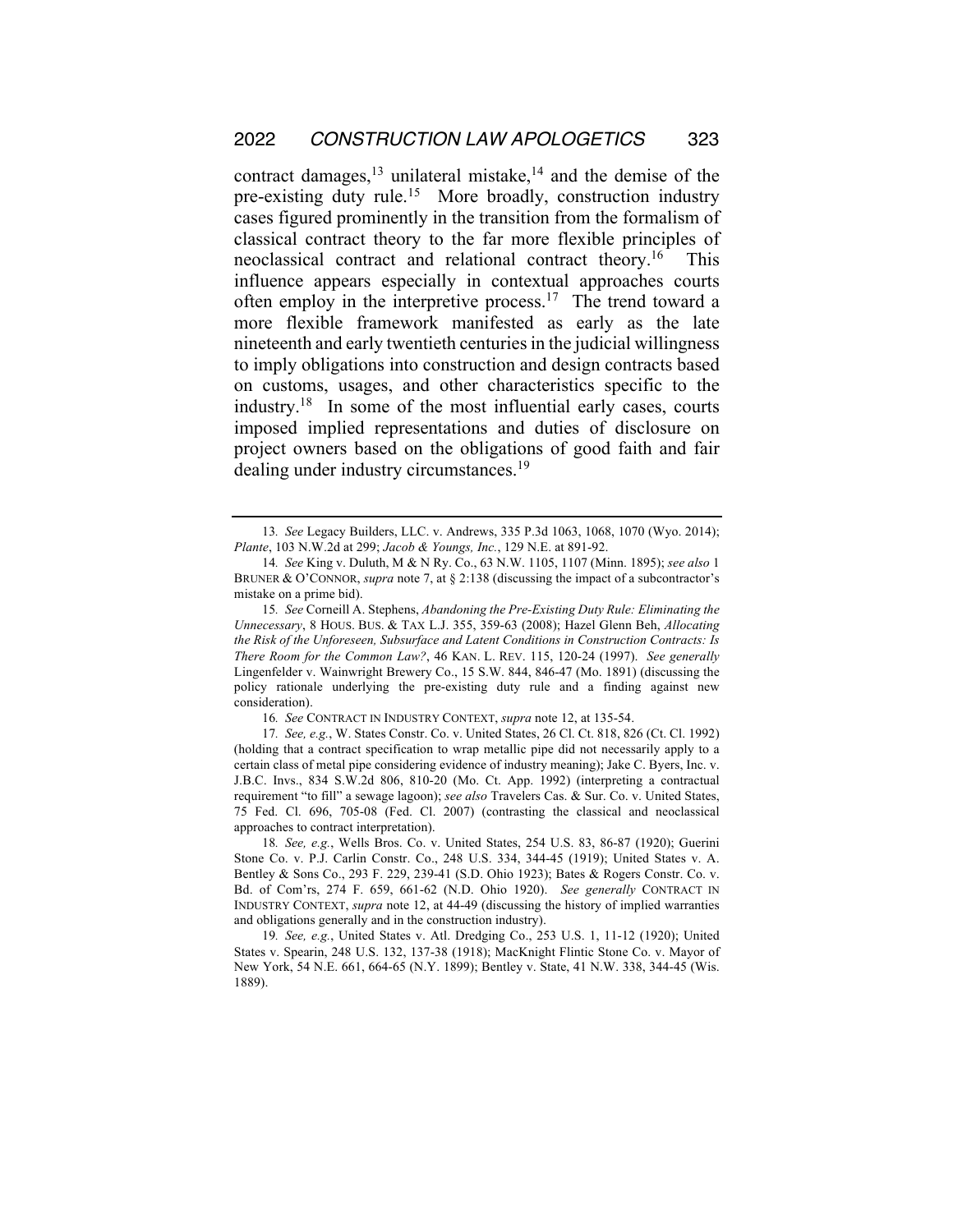Construction industry cases have also offered courts some of the best opportunities to refine principles applicable to subcontract relationships.<sup>20</sup> Courts have often resisted subcontractor assertions of third-party beneficiary status under contracts between other participants in a construction project.<sup>21</sup> The cases have also regularly addressed whether a general contractor can sponsor a claim against a project owner on behalf of a subcontractor.<sup>22</sup> Another issue especially significant to construction industry subcontracts involves the interpretation and legal effect of clauses incorporating into a subcontract obligations, rights, or other terms from related contracts.<sup>23</sup>

By studying contract law in action in the construction industry, in addition to learning advanced contract law as applied by the courts to the construction industry, students will also encounter innovative contract terms and structures that show them how construction lawyers react and adapt to evolving contract law developments. Section I.B. further explores this aspect of a construction law course.

Tort principles also present and inform a rich assortment of industry disputes and practices. Construction activity, of course, often results in serious personal injury, death, and property damage, frequently in situations that implicate multiple defendants.<sup>24</sup> Sorting out whether or on what theory tort law

22*. See* 6 BRUNER & O'CONNOR, *supra* note 7, at § 19:25 (discussing the *Severin* doctrine as a limit to liquidating [or pass-through] agreements); Allen L. Overcash, *Subcontractors and Suppliers*, *in* FORUM TEXTBOOK, *supra* note 6, at 283, 307-13 (also discussing the *Severin* doctrine and barriers to subcontractor claims); Wheatley & Neufeld, *supra* note 21, at 12 ("The overwhelming majority of cases concerning pass-through claims involve a subcontractor as the damaged party, a general contractor as the intermediary, and an owner as the responsible party.").

23*. See generally* Stanley P. Sklar, *A Subcontractor's View of Construction Contracts*, CONSTR. LAW., Jan. 1988, at 1, 18-19; CONTRACT IN INDUSTRY CONTEXT, *supra* note 12, at 66-67.

24*. See infra* notes 134-40 and accompanying text.

<sup>20</sup>*. See* Adrian L. Bastianelli III, *Construction Subcontracting: A Comprehensive Practical and Legal Guide*, CONSTR. LAW., Summer 2014, at 47; CONTRACT IN INDUSTRY CONTEXT, *supra* note 12, at 65.

<sup>21</sup>*. See, e.g.*, John V. Burch, P.C., *Third-Party Beneficiaries to the Construction Contract Documents*, CONSTR. LAW., Apr. 1988, at 1, 23; *see also* Benton T. Wheatley & Jessica Neufeld, *The Universal Applicability of Pass-Through Claims to All Parties to a Construction Project*, CONSTR. LAW., Winter 2012, at 12, 12 (discussing pass-through claims as a way for subcontractors and other participants to overcome privity issues and recover when not parties to the contract).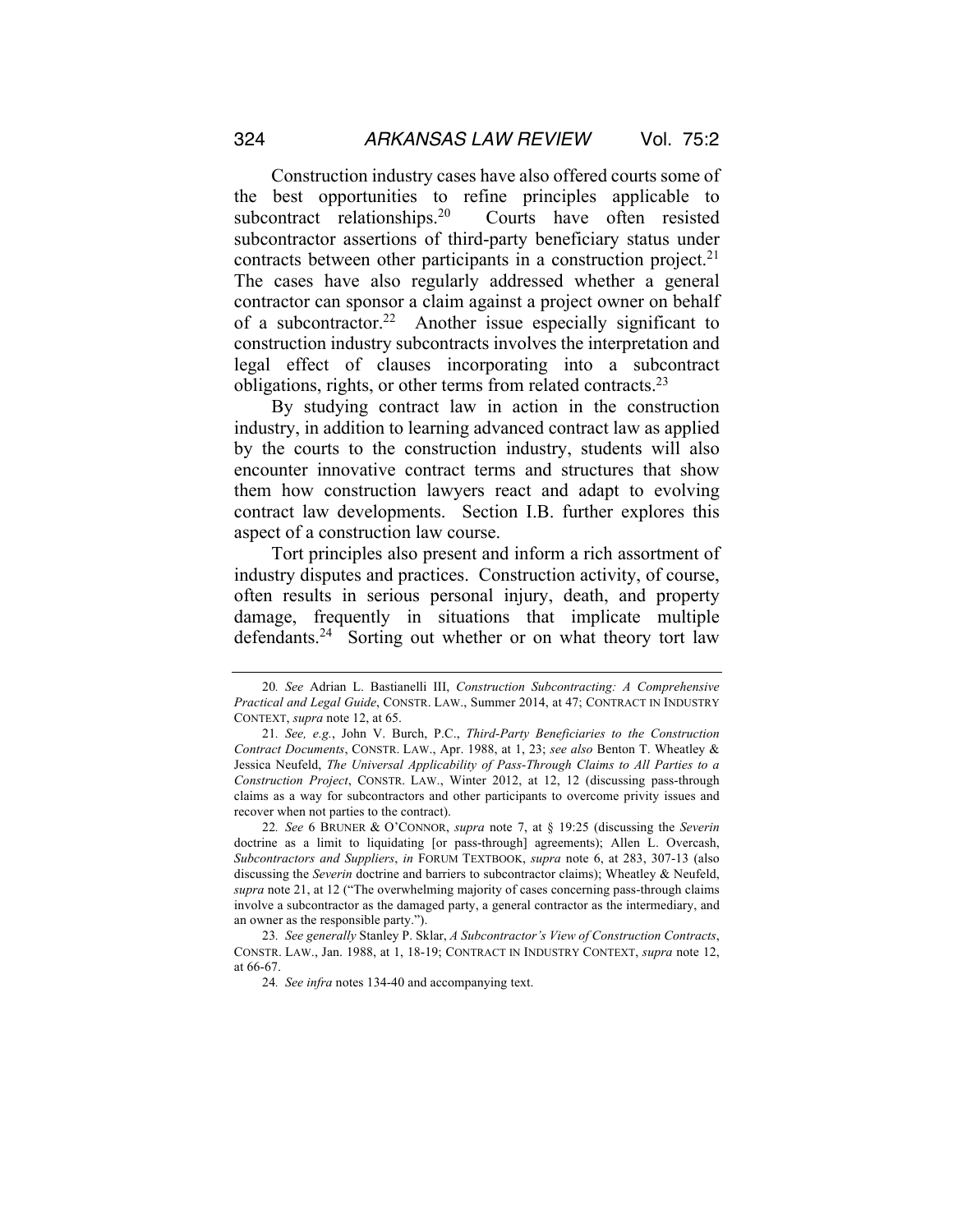should afford remedies in these situations can offer exceptional opportunities to expand students' understanding of tort law issues and policies. Circumstances at a project site can test the limits of duty and foreseeability under negligence law, as when the contractual obligations of a project participant are asserted as the basis for a tort duty of care owed to those not parties to the contract.25 Interdependent construction industry relationships also generate novel theories of negligent misrepresentation.<sup>26</sup> Design professional services give rise to some intriguing tort claims based on the foreseeable consequences that the acts and omissions of designers may have for many other project participants or on the overarching authority that design professionals sometimes possess.27 Claims arising from industry relationships sometimes combine theories of contract liability with related tort theories, such as misrepresentation, fraud, and interference with prospective business advantage.<sup>28</sup> Damage claims for harm arising from allegedly defective equipment, materials, and components incorporated into a construction project sometimes strain the boundaries of strict liability.29 Circumstances unique to construction activity also lead to interesting opportunities for punitive damage claims.<sup>30</sup> In

<sup>25</sup>*. See, e.g.*, Thompson v. Gordon, 948 N.E.2d 39, 42-43 (Ill. 2011); Caldwell v. Bechtel, Inc., 631 F.2d 989, 992, 1002-03 (D.C. Cir. 1980); *see also infra* notes 143-60 and accompanying text.

<sup>26</sup>*. See* Ossining Union Free Sch. Dist. v. Anderson LaRocca Anderson, 539 N.E.2d 91, 91-92 (N.Y. 1989).

<sup>27</sup>*. See* Shiva S. Hamidinia*, The Misadventures of Shared Design Risk in the New Design-Build World: Managing Design Risk and Responsibility on Federal Design-Build Projects*, CONSTR. LAW., Spring 2018, at 7, 9-10; Carl J. Circo, *When Specialty Designs Cause Building Disasters: Responsibility for Shared Architectural and Engineering Services*, 84 NEB. L. REV. 162, 179-92 (2005); Marc M. Schneier, *Tortious Interference with Contract Claims Against Architects and Engineers*, CONSTR. LAW., May 1990, at 3, 3; *see also infra* notes 148-62 and accompanying text (providing a more in-depth discussion of the theories of liability asserted against design professionals).

<sup>28</sup>*. See, e.g.*, J & S Servs., Inc. v. Tomter, 139 P.3d 544, 546 (Alaska 2006).

<sup>29</sup>*. See, e.g.*, Com. Distrib. Ctr., Inc. v. St. Regis Paper Co., 689 S.W.2d 664, 666-67, 669-70 (Mo. Ct. App. 1985). *See generally* JUSTIN SWEET & MARC M. SCHNEIER, CONSTRUCTION LAW FOR DESIGN PROFESSIONALS, CONSTRUCTION MANAGERS, AND CONTRACTORS 86-88 (2015); Thomas F. Icard, Jr. & Wm. Cary Wright, *Sick Building Syndrome and Building-Related Illness Claims: Defining the Practical and Legal Issues*, CONSTR. LAW., Oct. 1994, at 1, 29-30; Brian M. Golden, *Strict Liability Applied to the Homebuilder: A Defect in the Law of Defective Products*, CONSTR. LAW., Oct. 1994, at 11, 11-12.

<sup>30</sup>*. See* 6 BRUNER & O'CONNOR, *supra* note 7, at § 19:4.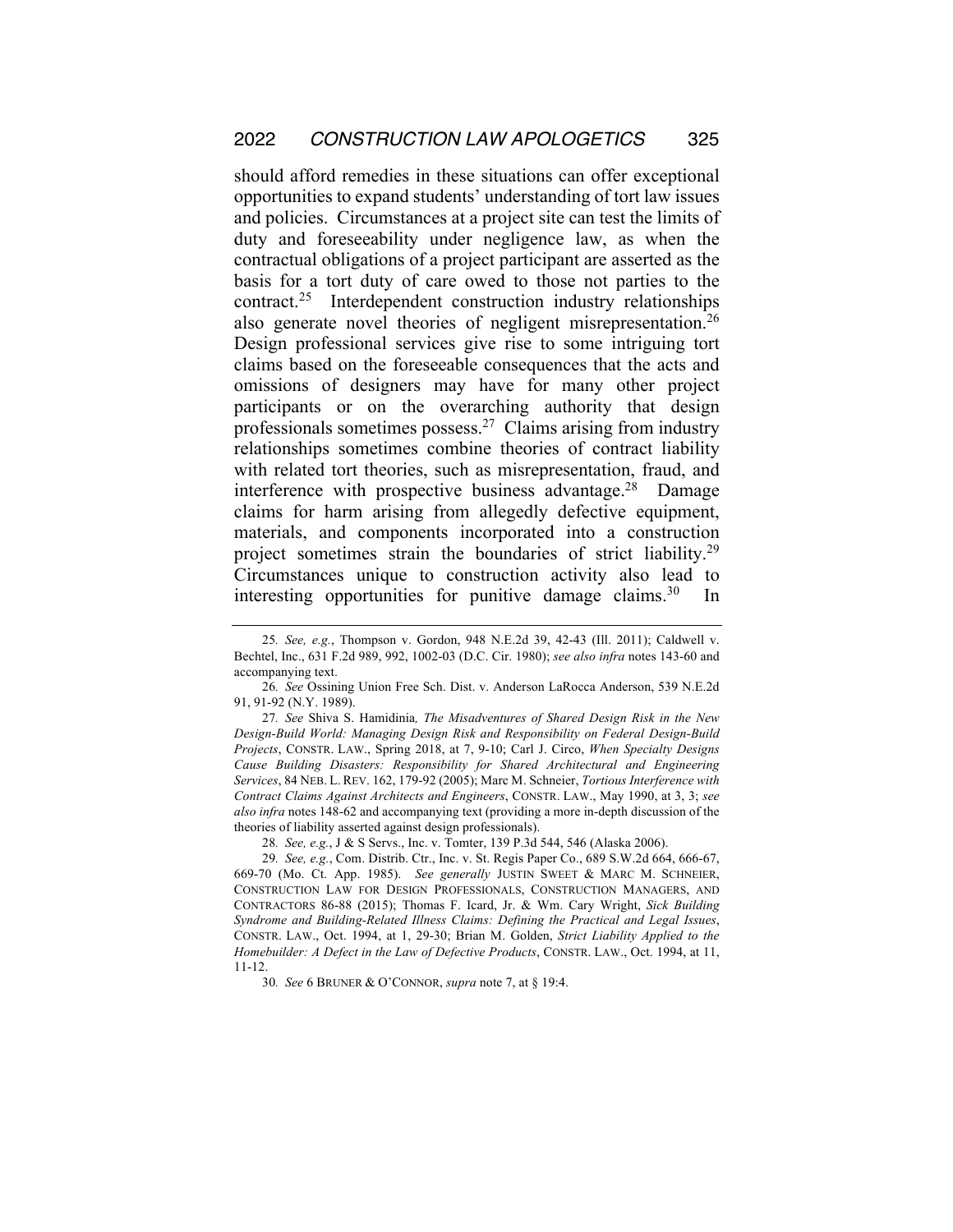addition, most construction law courses cover the special aspects of the economic loss rule of tort law in construction industry cases.31

Construction activity and industry relationships also frequently present challenging questions of indemnity, insurance coverage, joint liability, and contribution among tortfeasors.32 Especially complex questions arise with claims implicating the acts and omissions of multiple project participants.<sup>33</sup> Personal injury, property damage, and other tort claims often present difficult coverage issues under policies insuring against commercial general liability, $34$  property damage,  $35$  and other risks.36 These situations afford excellent opportunities to explore these aspects of tort law as part of a more complete picture of construction law practice. Furthermore, with tort as much as with contract, a special attribute of a construction law course is, again, its utility in illustrating for students not only how an area of law applies to specific circumstances in the construction industry, but also how industry participants and their legal counsel react and

33*. See id.* at 45-46.

35*. See generally* Amanda Anderson & Charles E. Comiskey, *Make Sure You're Covered: Insurance for Natural Disasters*, CONSTR. LAW., Fall 2019, at 16, 20 (discussing insurance coverage for natural disasters and "[t]he design/construction defect exclusion"); Daven G. Lowhurst & Daniel D. McMillan, *Unshrouding the Mysteries of Builder's Risk Insurance, Part 1: The Basics and Beyond*, CONSTR. LAW., Summer 2016, at 32, 32-33 (discussing builder's risk insurance); Mark M. Bell et al., *Confronting Conventional Wisdom on Builders Risk: From Named-Insured Status to Concurrent Causation*, CONSTR. LAW., Fall 2011, at 15, 15 (distinguishing between builder's risk insurance and other insurance policies addressing liability).

36*. See, e.g.*, Wendy E. Scaringe, *Cargo Insurance and Construction Delay Risk*, CONSTR. LAW., Fall 2018, at 34, 34; Elizabeth C. Josepfhs, *Insurance and Risk Management in the Construction Industry: The Case for Decennial Liability Insurance*, CONSTR. LAW., Winter 2014, at 15, 15-22; Stephen D. Palley & Arlan D. Lewis, *Subrogation Waivers*, CONSTR. LAW., Fall 2011, at 6, 6; Ava J. Abramowitz, *Professional Liability Insurance in the Design/Build Setting*, CONSTR. LAW., Aug. 1995, at 3, 3-4.

<sup>31</sup>*. See generally* A. Holt Gwyn & Luke J. Farley, Sr., *The Economic Loss Rule in Construction Law*, *in* FORUM TEXTBOOK, *supra* note 6, at 653.

<sup>32</sup>*. See generally* James S. Schenck, IV & Kelli E. Goss, *Liability for Construction Defects That Result from Multiple Causes*, 9 AM. COLL. CONSTR. LAWS. J. 45, 47 (2015).

<sup>34</sup>*. See, e.g.*, Joseph A. Cleves Jr. & Richard G. Meyer, *CGL Policies in the Construction Industry: Emerging Consensus and Coping Strategies*, CONSTR. LAW., Fall 2015, at 12, 12-13; Steven G.M. Stein & Jean Gallo Wine, *The Illusions of Additional Insured Coverage*, CONSTR. LAW., Spring 2014, at 14, 14-15.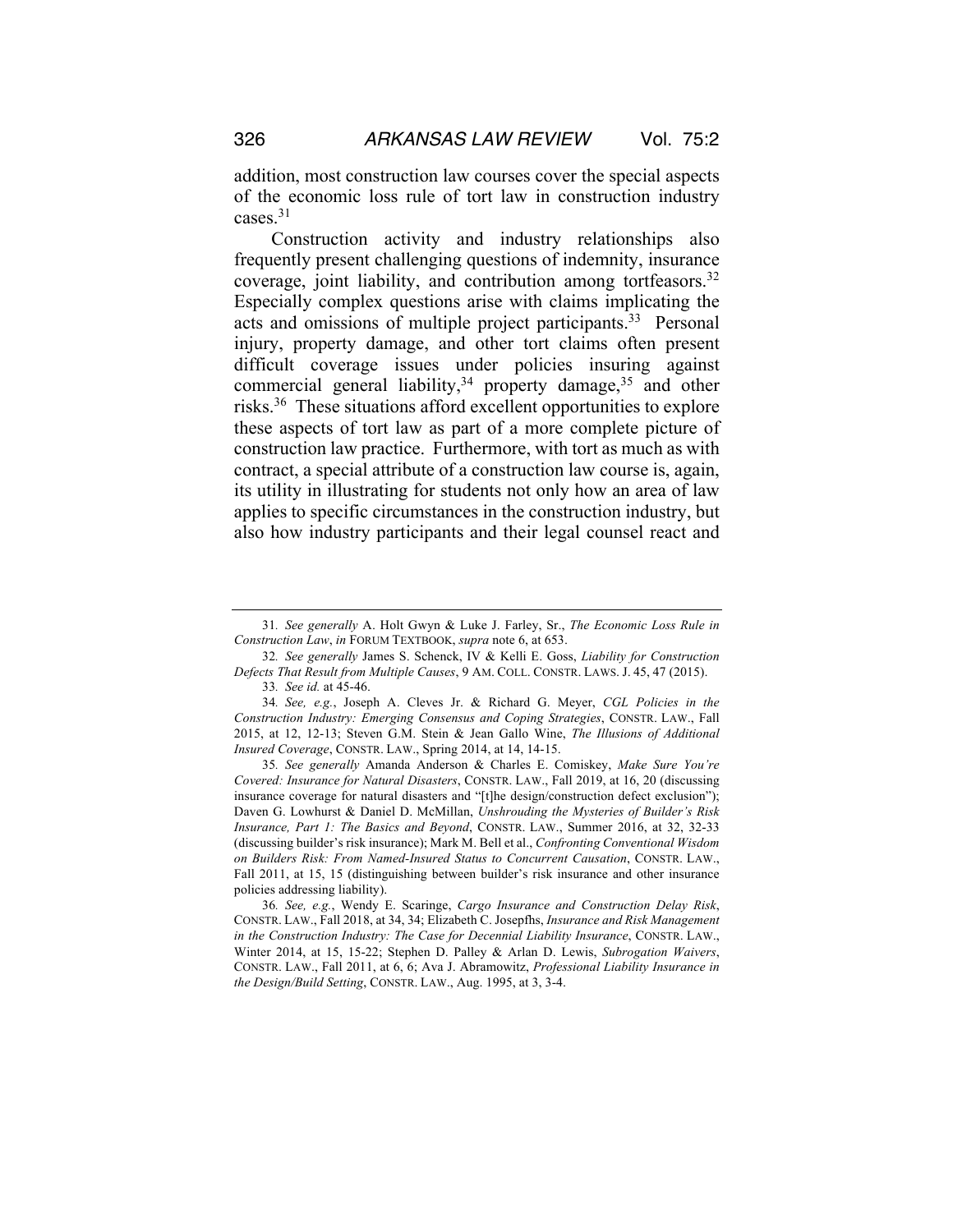adapt to the law, such as through industry practices concerning insurance and indemnities as risk management devices.<sup>37</sup>

Litigation and alternative dispute resolution practices, of course, represent other key aspects of construction law. In their first-year courses, as well as in some upper-level core courses, students learn basic principles concerning claims, defenses, and appeals in judicial proceedings, and they study many other fundamental aspects of litigation, such as civil procedure and the law of evidence. They may also be introduced to alternative dispute resolution processes. Those courses provide the necessary foundation, but because construction projects give rise to some of the most complex commercial disputes lawyers handle, future construction lawyers need to understand the nature of construction industry disputes at a more granular level. Consequently, construction industry disputes offer particularly good material for teaching about legal advocacy in the broadest sense.

In learning about construction industry litigation, students encounter many advanced problems of civil procedure.<sup>38</sup> They will likely read cases that highlight problems associated with complex, document-intensive discovery.<sup>39</sup> Litigating construction disputes also regularly gives rise to difficult challenges of proof and problems under the law of evidence.<sup>40</sup> Additionally, establishing liability for and defending against claims concerning construction and design defects, delays, unforeseen circumstances, and cost overruns often requires

<sup>37</sup>*. See generally* Deborah Griffin, *Insurance and Bonds*, *in* FORUM TEXTBOOK, *supra* note 6, at 557, 557-68; William R. Allensworth & Matthew C. Ryan, *Construction Safety*, *in*  FORUM TEXTBOOK, *supra* note 6, at 393, 417-23.

<sup>38.</sup> An industry dispute over a forum-selection clause made its way to the U.S. Supreme Court relatively recently. *See* Atl. Marine Constr. Co. v. U.S. District Court, 571 U.S. 49, 52-55 (2013).

<sup>39</sup>*. See generally* Christopher C. Whitney, *"Rediscovering" the Rules of Discovery in Construction Litigation*, 1 AM. COLL. CONSTR. LAWS. J. 1, 1-2 (2007); Eric A. O. Ruzicka & Kate Johnson, *Constructing a Successful E-Discovery Strategy: Foundational Principles and Building Blocks*, 12 AM. COLL. CONSTR. LAWS. J. 23, 24-25 (2018); Karen A. Denys & Michael A. Hornreich, *Spoliation: Turning the Tide to Your Advantage*, CONSTR. LAW., Spring 2015, at 5, 5.

<sup>40</sup>*. See generally* Stephen A. Hess & Allison T. Mikulecky, *Damages*, *in* FORUM TEXTBOOK, *supra* note 6, at 717, 728-43; Richard J. Tyler, *Defective Construction*, *in* FORUM TEXTBOOK, *supra* note 6, at 611, 611-15.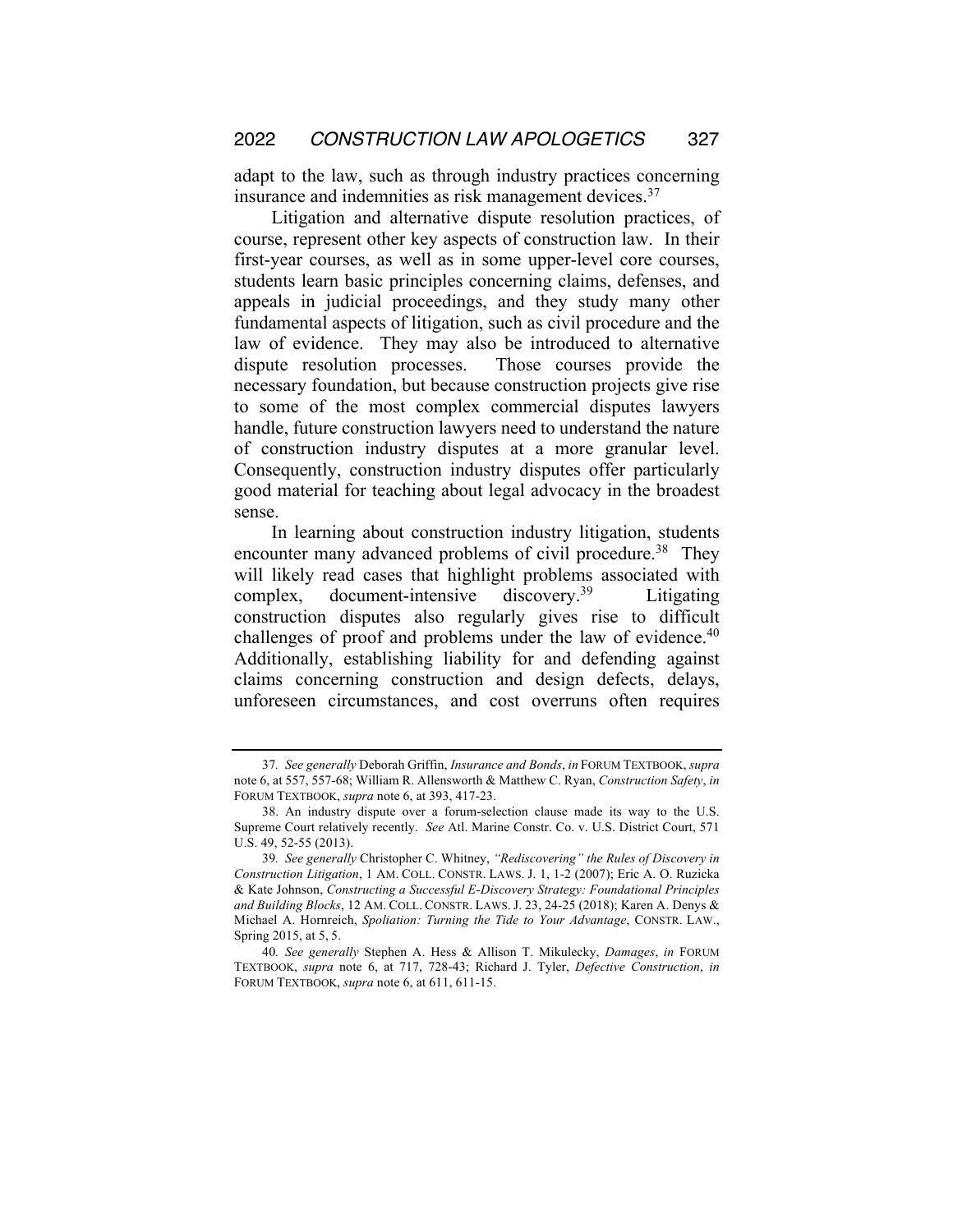mastery of technical data and complicated scientific evidence.<sup>41</sup> Furthermore, these cases provide an especially close look at how lawyers use experts; deal with expert reports and dueling experts; and assess, present, and challenge expert testimony.<sup>42</sup>

Special industry characteristics have also led courts to adopt distinct principles governing the measure and proof of damages.<sup>43</sup> Appellate decisions in construction industry cases have contributed to developments in the law of remedies, including restitution and the right to terminate or reform contracts.44 The maze of construction lien statutes throughout the country presents yet another specialized aspect of construction litigation.45 Courses also frequently explore, at least to some extent, the administrative claims and processes established under federal and state law governing public projects.<sup>46</sup>

<sup>41</sup>*. See, e.g.*, Paul L. Stynchcomb et al., *Preparing and Presenting Loss of Labor Productivity Claims: Analysis of the Methodologies with Two Exemplars*, CONSTR. LAW., Summer 2020, at 18, 18-19 (2020); Wendy Kennedy Venoit & Kenji Hoshino, *Follow the Money: Interpretation and Evaluation in a Forensic Schedule Analysis*, CONSTR. LAW., Winter 2019, at 15, 15.

<sup>42</sup>*. See, e.g.*, Shelly L. Ewald & Julia M. Fox, *Introduction of Construction Scheduling Expert Testimony: An Overview of the Current Standards in Federal and State Courts and Administrative Boards*, CONSTR. LAW., Fall 2017, at 26; Venoit & Hoshino, *supra* note 41, at 15; Christopher J. Heffernan et al., *Defending and Asserting* Daubert *Challenges in Construction Disputes*, CONSTR. LAW., Spring 2012, at 6; Jeffrey P. Aiken, *Construction Experts and* Res Ipsa Loquitor*: Bridging the Evidentiary Gap*, CONSTR. LAW., Fall 2010, at 22.

<sup>43</sup>*. See, e.g.*, Julian Bailey & Stephen A. Hess, *Delay Damages and Site Conditions: Contrasts in US and English Law*, CONSTR. LAW., Summer 2015, at 6, 15 (discussing differing site conditions clauses, under which contractors may seek relief when performance of their promise proves to be more difficult or time-consuming than initially anticipated); John H. Dannecker et al., *Recovering and Avoiding Consequential Damages in the Current Economic Climate*, CONSTR. LAW., Fall 2010, at 28, 28-31; Hess & Mikulecky, *supra* note 40, at 717.

<sup>44</sup>*. See generally* BRUNER & O'CONNOR, *supra* note 7, at §§ 18:32-18:50, 19:35- 19:43.

<sup>45</sup>*. See, e.g.*, Eileen M. Diepenbrock, *Mechanic's Liens*, *in* FORUM TEXTBOOK, *supra*  note 6, at 529, 529-34.

<sup>46</sup>*. See generally, e.g.*, James F. Nagle, *Public Construction Contracting*, *in* FORUM TEXTBOOK, *supra* note 6, at 759, 804-06; James F. Nagle, *A Primer on Prime-Subcontractor Disputes Under Federal Contracts*, CONSTR. LAW., Winter 2009, at 39; Joshua I. Schwartz, *Public Contracts Specialization as a Rationale for the Court of Federal Claims*, 71 GEO. WASH. L. REV. 863, 863-64, 874-75 (2003); Jared Cohane & Peter J. Martin, *The Modern Problem of Limitless Liability in Public Contracting Afforded by the Ancient Doctrine of Nullum Tempus Occurrit Regis*, 7 AM. COLL. CONSTR. LAWS. J. 65, 66, 73-74 (2013).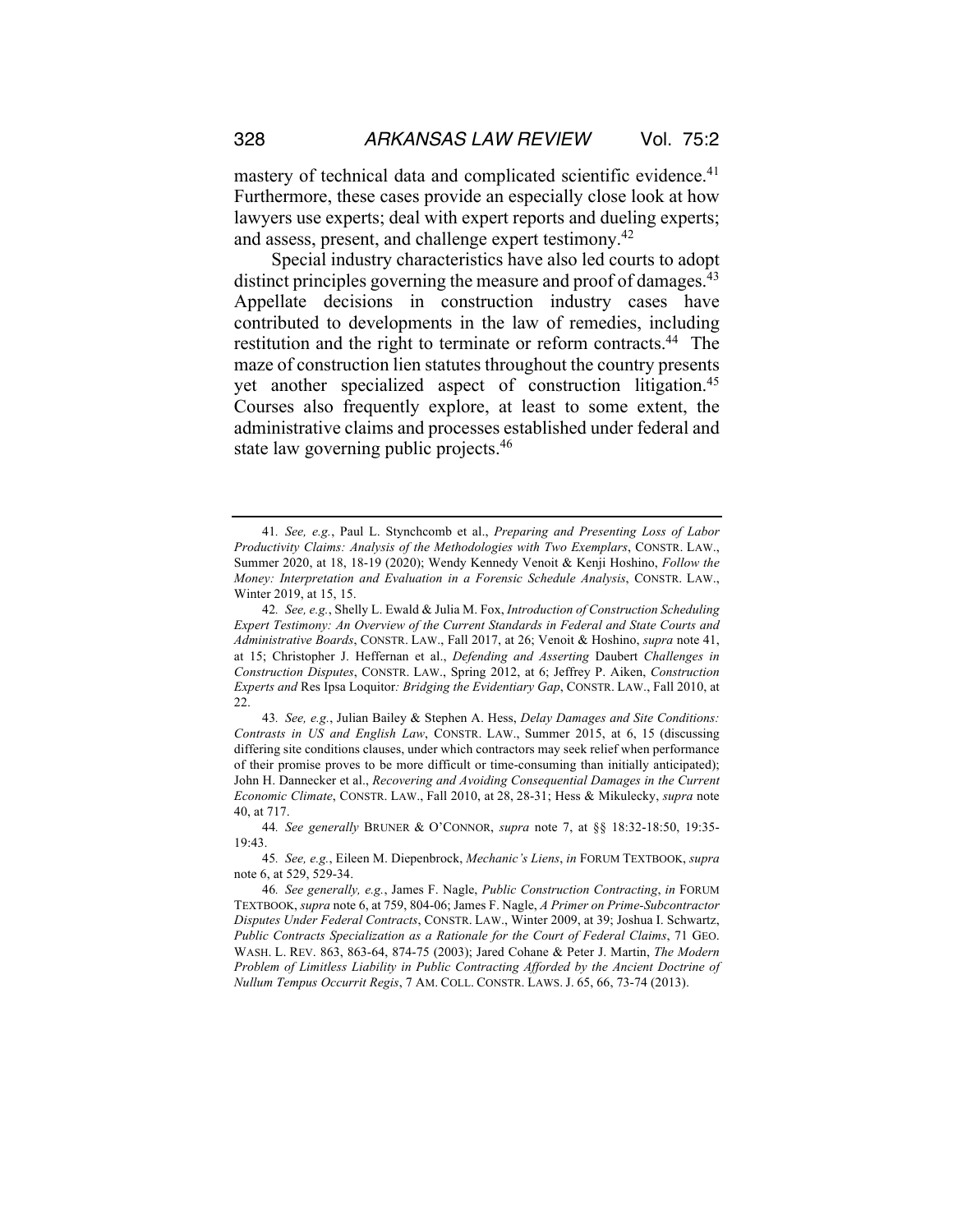Construction law courses generally devote at least as much attention to alternative dispute resolution as to litigation because the construction industry relies so extensively on mediation, arbitration, and other alternatives for dealing with claims and other disputes.<sup>47</sup> At a minimum, students will learn why so many construction industry participants and their lawyers prefer alternative dispute resolution options over litigation.<sup>48</sup> They may explore the advantages and disadvantages of a range of procedures, including stepped dispute processes that begin with informal conferences among on-site personnel, then continue as necessary up through higher management levels and on to designated third-party neutrals, before moving to a more formal stage such as nonbinding mediation as a condition precedent to arbitration or litigation.<sup>49</sup> Some courses will cover voluntary settlement negotiations strategies and techniques.<sup>50</sup> Students will likely study some special characteristics and challenges of construction industry mediation and arbitration.<sup>51</sup> Students will also learn about contemporary movements toward more efficient dispute resolution via dispute review boards, as well as more

<sup>47</sup>*. See* James P. Groton et al., *Dispute Resolution Processes*, *in* FORUM TEXTBOOK, *supra* note 6, at 587, 590-91; Don W. Gregory & Peter A. Berg, *Construction Lawyer: Problem or Problem Solver? The Need for Cost-Effective Dispute Resolution in the Construction Industry*, CONSTR. LAW., Fall 2013, at 16.

<sup>48</sup>*. See* Gregory & Berg, *supra* note 47, at 16-19; Philip L. Bruner, *Rapid Resolution ADR*, CONSTR. LAW., Spring 2011, at 6, 6; Allen L. Overcash*, Introducing a Novel ADR Technique for Handling Construction Disputes: Arbitration*, CONSTR. LAW., Winter 2015, at 22; Thomas J. Stipanowich, *Managing Construction Conflict: Unfinished Revolution, Continuing Evolution*, CONSTR. LAW., Fall 2014, at 13, 13. *But see* James P. Wiezel, *Cost-Effective Construction Arbitration*, CONSTR. LAW., Spring 2011, at 15, 15-16 (discussing the benefits of arbitration but noting that it has come under scrutiny even within the construction industry).

<sup>49</sup>*. See, e.g.*, Groton et al., *supra* note 47, at 590-602.

<sup>50</sup>*. See generally* Adrian L. Bastianelli III et al., *Strategies for Successfully Navigating Cultural Differences in Construction Negotiation and Mediation*, CONSTR. LAW., Spring 2020, at 11.

<sup>51</sup>*. See, e.g.*, Philip L. Bruner, *Streamlining Construction Arbitration: Reducing the Peril of "Double Jeopardy" in Dual-Track Proceedings*, CONSTR. LAW., Fall 2018, at 7; Tamara J. Lindsay, *Compelling Arbitration By and Against Nonsignatories*, CONSTR. LAW., Summer 2016, at 16; Daniel E. Toomey & Susan M. Euteneuer, *The Arbitrators Have Decided the Construction Dispute: What Do I Do Now?*, CONSTR. LAW., Spring 2012, at 20; Richard J. Tyler, *Discovery in Arbitration*, CONSTR. LAW., Winter 2015, at 5, 11-12, 15-16; Paul T. Milligan, *Who Decides the Arbitrability of Construction Disputes?*, CONSTR. LAW., Spring 2011, at 23.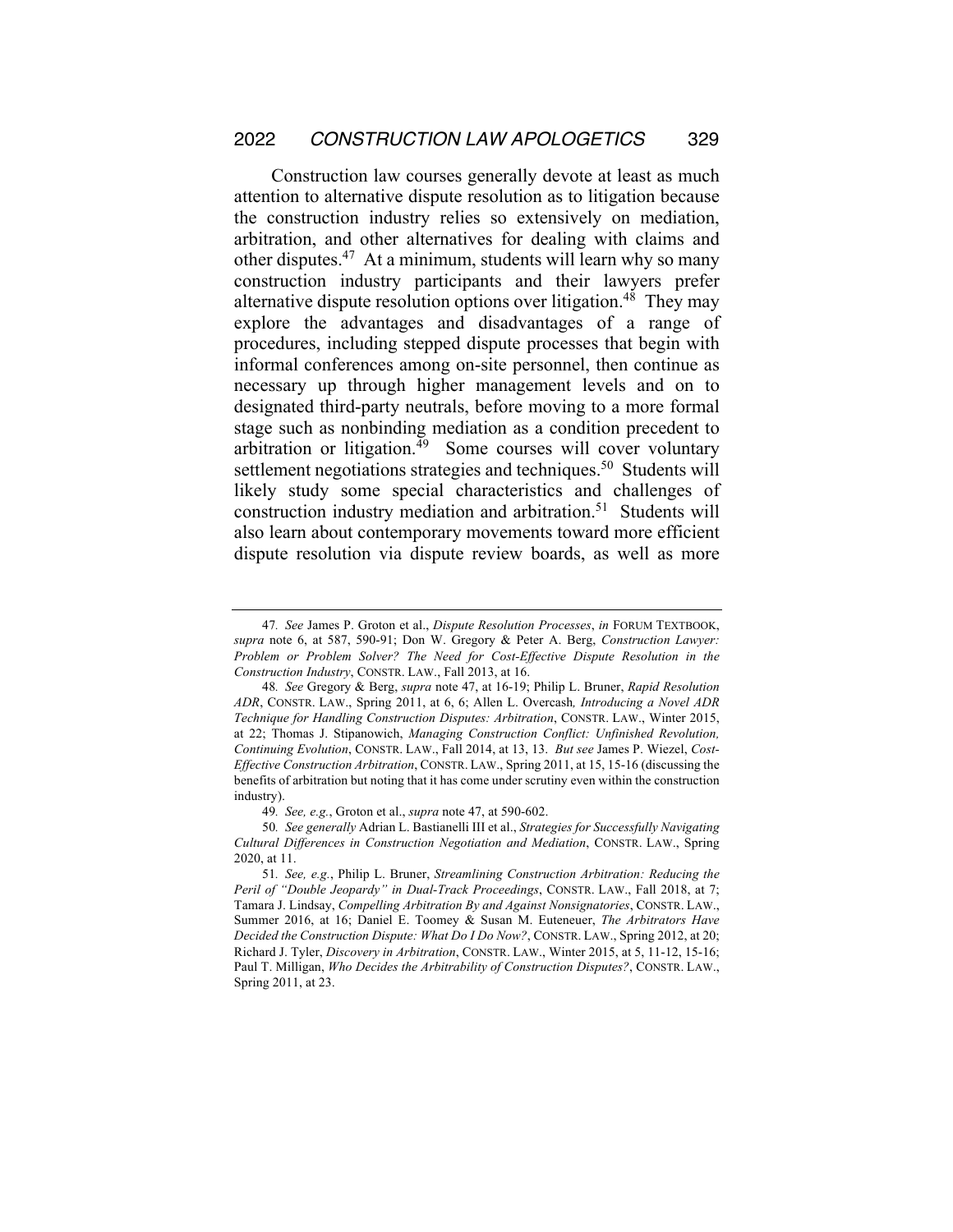holistic and collaborative approaches such as integrated project delivery.52

Beyond giving extensive attention to contract and tort law issues and dispute resolution practices, a construction law course will generally explore the industry's intersection with several other doctrinal topics. Construction projects, of course, figure prominently in land use regulation, real estate transactions, and secured financing.<sup>53</sup> Many relationships in the industry include significant intellectual property aspects.<sup>54</sup> Construction activity also implicates environmental law, climate change, and sustainability.<sup>55</sup> Construction lawyers must deal with many aspects of governmental regulation, some of which involve potential criminal liability.56 They must also keep up with rapid advances in industry technology impacting legal relationships and risks.57 In addition to these topics, the textbook promulgated by

54*. See* Carol J. Patterson & Timothy F. Hegarty, *The Design Team's Role and Contracts*, *in* FORUM TEXTBOOK, *supra* note 6, at 143, 175-80.

55*. See* Carl J. Circo, *Will Green Building Contracts Transform Construction and Design Law?*, 43 URB. LAW. 483, 483-84 (2011); Ujjval K. Vyas & Edward B. Gentilcore, *Growing Demand For Green Construction Requires Legal Evolution*, CONSTR. LAW., Summer 2010, at 10, 10; Carl J. Circo, *Using Mandates and Incentives to Promote Sustainable Construction and Green Building Projects in the Private Sector: A Call for More State Land Use Policy Initiatives*, 112 PENN. ST. L. REV. 731, 732-34 (2008); Howard W. Ashcraft, Jr., *CERCLA Arranger Liability: Emerging Risk for Environmental Consultants,* CONSTR. LAW., Jan. 1994, at 42, 42.

56*. See, e.g.*, Gretchen M. Ostroff, *The Commercially Useful Function Test and Penalties for Noncompliance with Project DBE Goals*, CONSTR. LAW., Winter 2020, at 25, 25, 28-29; Daniel D. McMillan et al., *The Foreign Corrupt Practices Act in a Global Construction Industry: Corruption Risks and Best Practices*, CONSTR. LAW., Winter 2018, at 6, 6; G. Christian Roux & John D. Hanover, *Implied False Certification Liability Under the False Claims Act: How the Materiality Standard Offers Protection After Escobar*, CONSTR. LAW., Winter 2018, at 16, 16; James J. Barriere & Michael L. Koenig, *DBE Fraud: What Contractors Should Be Doing Now to Avoid Criminal and Civil Liability*, CONSTR. LAW., Fall 2015, at 7, 7; Wayne DeFlaminis et al., *An Ounce of Prevention: A Guide for Combating Fraud in Construction*, CONSTR. LAW., Summer 2014, at 17, 17-18.

57*. See, e.g.*, Kimberly A. Hurtado, *Technological Advances in Construction: Building Information Modeling (BIM) and Related Tools*, *in* FORUM TEXTBOOK, *supra* note 6, at 809;

<sup>52</sup>*. See, e.g.*, Groton et al., *supra* note 47, at 596; Christopher T. Horner II, *Should Dispute Review Board Recommendations Be Considered in Subsequent Proceedings?*, CONSTR. LAW., Summer 2012, at 17, 17-18; Howard W. Ashcraft, Jr., *Negotiating an Integrated Project Delivery Agreement*, CONSTR. LAW., Summer 2011, at 17; Andrew D. Ness, *Neutral Evaluation: Another Tool in the ADR Toolbox*, CONSTR. LAW., Fall 2020, at 5; Patricia D. Galloway, *The Art of Allocating Risk in an EPC Contract to Minimize Disputes*, CONSTR. LAW., Fall 2018, at 26.

<sup>53</sup>*. See* Lorence H. Slutzky & Dennis J. Powers, *The Owner's Role*, *in* FORUM TEXTBOOK, *supra* note 6, at 35, 38-43, 57-60.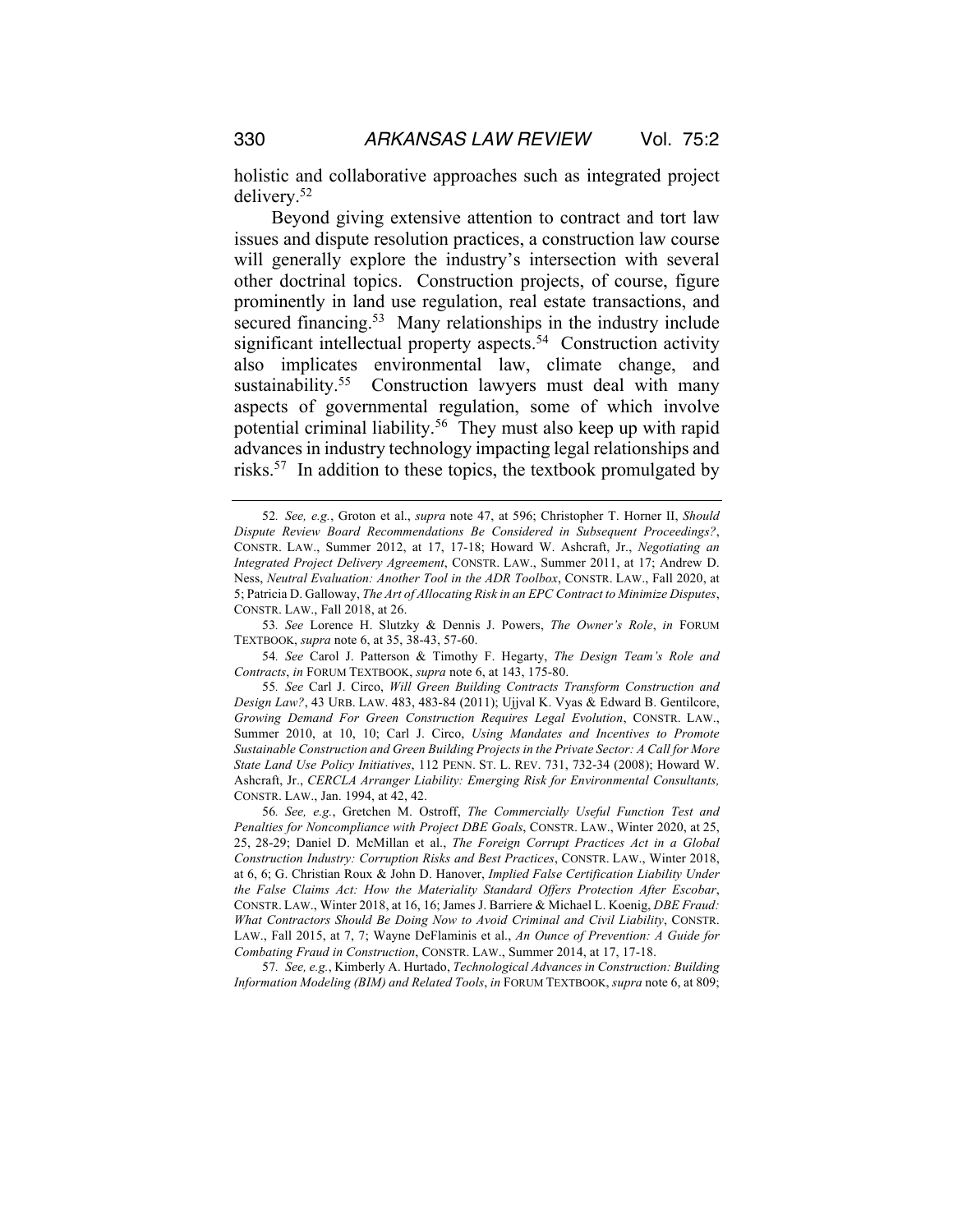the American Bar Association's Forum on Construction Law includes chapters or substantial sections on safety, labor and employment law, contract administration, insurance, and suretyship.<sup>58</sup>

This overview of subject-matter content confirms that a construction law course in the upper-level curriculum will effectively expose students to a range of legal topics at an advanced level. In that respect, construction law equals or exceeds other practice specialty courses. Even more important than that, by studying construction law, students encounter legal practice in a setting that features not only knowledge of multiple rules, principles, and procedures first introduced in the legal silos of foundational law school courses, but also the ability to apply those rules, principles, and procedures in an environment liberated from artificial legal categories. Specific to this Article's larger purpose, as Section I.B explains, a construction law course serves as an ideal vehicle for introducing students to complex commercial practice. In that way, the course offers valuable training even for students who may never represent clients engaged in relationships and disputes within the construction industry.

#### **B. Preparing Students for Complex Commercial Practice**

To use a phrase popular among professors who teach experiential courses, a construction law course teaches transferrable skills. This is especially so with reference to certain skills most needed by lawyers who represent clients in complex, multi-party, extended-duration commercial ventures—what I will call "complex commercial practice." Indeed, construction law arguably stands as one of the best ways to prepare law students for complex commercial practice. By focusing on what lawyers do in a complex commercial practice, and not simply what

Sasha Christian et al., *Technology in Construction Claims Management*, CONSTR. LAW., Fall 2020, at 18, 18; Jessica E. Courtway, *Wearables, Augmented and Virtual Reality, Integrated Project Delivery, and Artificial Intelligence*, CONSTR. LAW., Fall 2020, at 25, 25; Carl J. Circo, *A Case Study in Collaborative Technology and the Intentionally Relational Contract: Building Information Modeling and Construction Industry Contracts*, 67 ARK. L. REV. 873, 873-74 (2014).

<sup>58</sup>*. See* FORUM TEXTBOOK, *supra* note 6.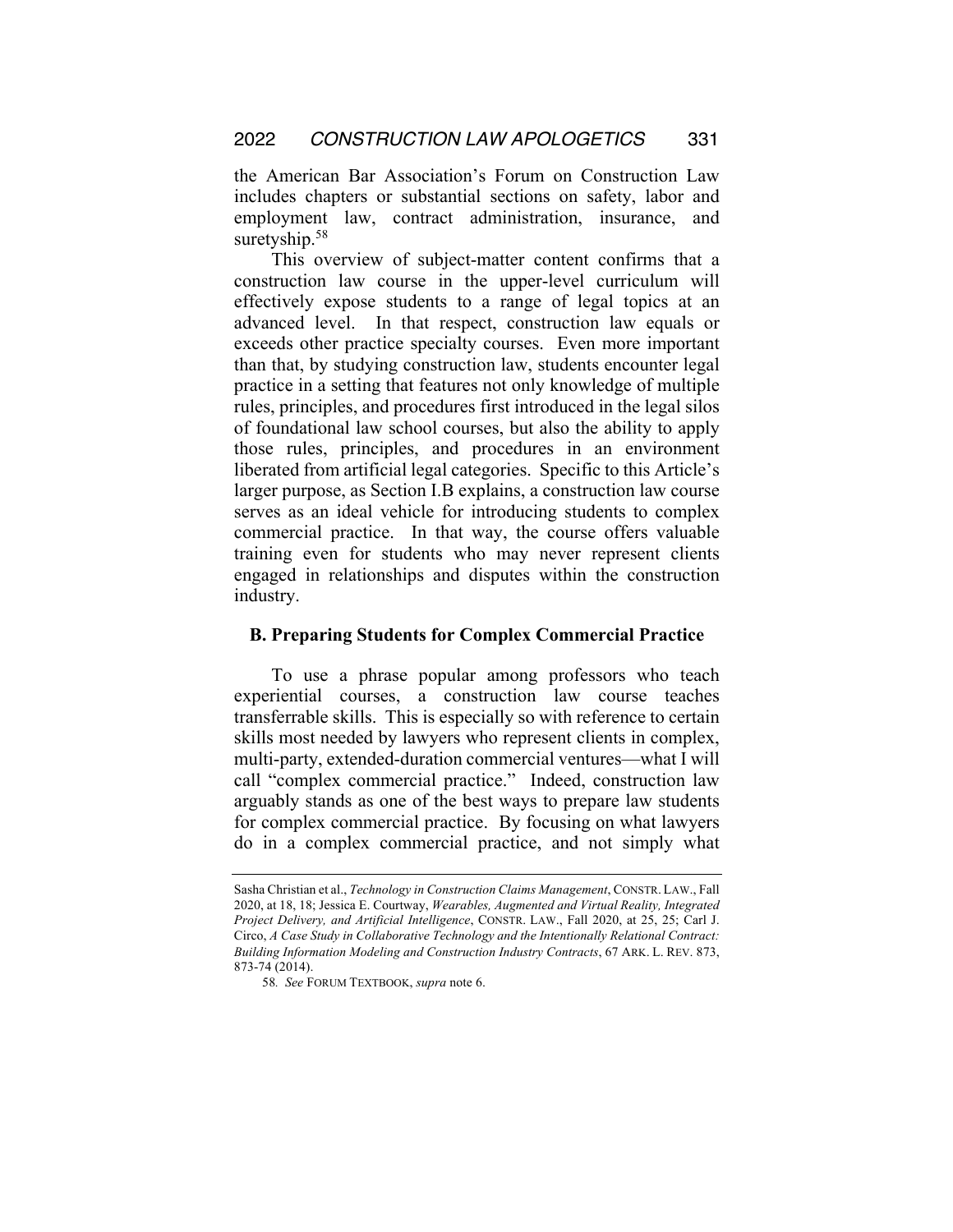specialty law they know, a construction law course can help students begin to understand how lawyers engaged in complex commercial practice fields can add the kind of value their clients most often seek. When students explore law practice in the circumstances of a relationship-rich business context such as the construction industry, they see what it means to think like their clients and those with whom their clients interact. What is even more important, they begin to appreciate why that way of thinking can be more essential in a complex commercial practice than thinking only like a lawyer. Doctrinal and theoretical courses, as essential and foundational as they are to a legal education, barely hint at the advising, structuring, collaborating, problem solving, and, above all, judgment skills lawyers must develop to effectively serve clients who engage in the most sophisticated commercial endeavors.

Construction lawyers, whether involved with transactional work or dispute resolution, must learn to practice law in the total circumstances in which their clients operate. Indeed, for these lawyers, the defining feature of their practice is, in a word, context. By studying law in a defined context in this sense, students can progress beyond a mastery of abstract legal principles and doctrine. They can begin to form a more coherent understanding of the ways in which the circumstances of a challenging human endeavor—in this case, designing and constructing the built environment—can influence the application and evolution of the general legal principles they have learned in foundational courses. Just as important, students can see how skilled lawyers help their clients adapt exchange relationships in response to the law, and how they manage and resolve legal conflicts and disputes effectively and efficiently in such settings.

No single course can do all this for every area of practice, but a construction law course provides an especially effective introduction to a lawyering process that highlights structuring and managing complex transactions and resolving the disputes such transactions generate. Studying construction law offers unparalleled advantages for pairing legal theory with practical skills, for balancing zealous advocacy with efficient risk management, and for harmonizing client-centered teamwork with independent legal judgment.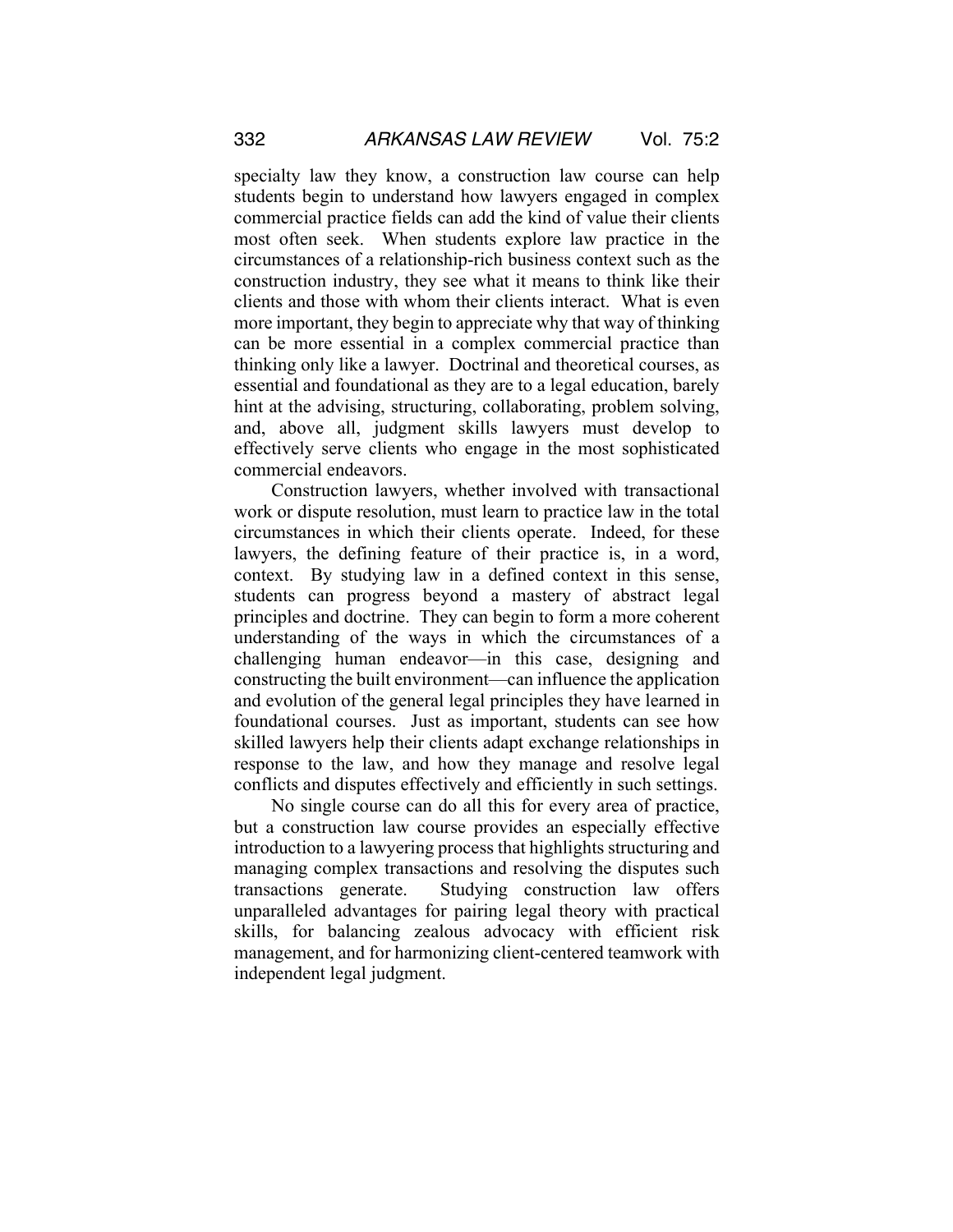In particular, the circumstances in which clients plan and execute construction projects and in which conflicts often arise in the industry, with its high-risk, low-certainty environment, make construction law an ideal introduction to complex commercial practice. The legal aspects of the construction industry, when explored coherently, place students in a context-rich environment that gives them the opportunity to grasp, or at least to glimpse, what it means for a lawyer to bring value to a client team engaged in such settings. Through a construction law course, students can begin to appreciate that law must be applied, and lawyering skills must be practiced in the complete circumstances (the context) in which their clients operate rather than in the more abstract or generalized environments they encounter in their core courses. What construction lawyers know, and what a construction law course is especially adaptable to teach, is that to be effective in a complex commercial practice, lawyers must become more than legal technicians or theorists; they must be trustworthy advisers who function as part of a client team, and they must become adept at employing the law both to help clients achieve their objectives and to manage and resolve conflicts.

A construction law course proves especially useful to introduce students to these skills essential to a complex commercial practice:

- structuring legal relations to accommodate the divergent and often conflicting interests of multiple parties engaged in a collaborative process;
- negotiating contract terms to allocate risks realistically and efficiently;
- coordinating a network of legal relationships in a transactional environment governed by a series of interrelated contracts;
- managing high-stakes risks under circumstances of constant change and low certainty;
- advising clients as they navigate challenges and conflicts inherent in complex commercial endeavors and learning to anticipate and avoid or minimize disputes when possible and to resolve them realistically when they do materialize (preferably before they become legal battles); and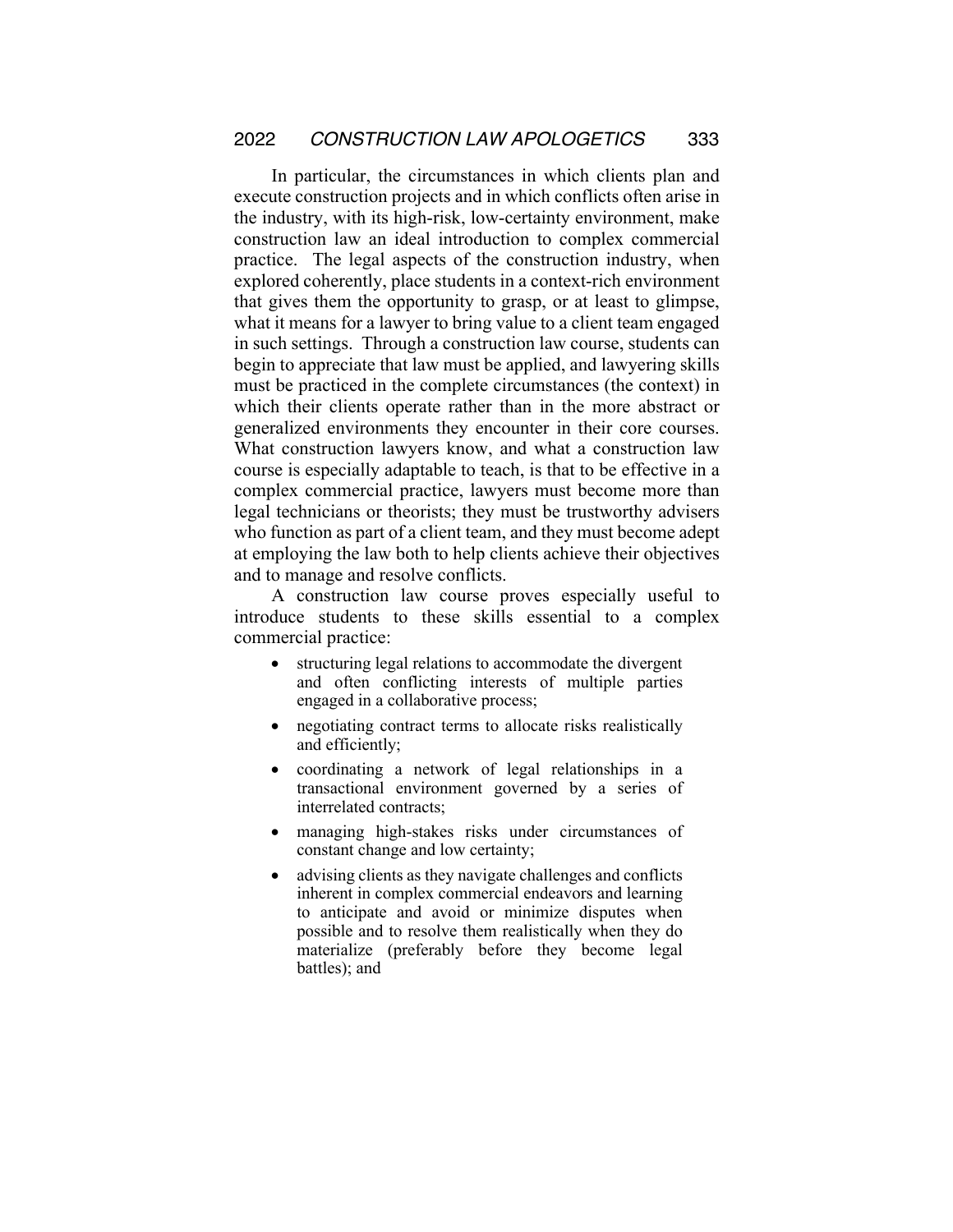• exercising judgment that balances legal expertise with the client's business objectives.

Basic aspects of a construction law practice converge in ways that facilitate these learning objectives. Pedagogically, three of the industry's defining characteristics stand out in this regard: (1) its project delivery systems and pricing conventions; (2) its highly developed contractual risk management devices; and (3) its innovative dispute resolution practices. To illustrate, the following paragraphs focus on aspects of these characteristics that receive substantial attention in most construction law courses. While other course components also bear on the skills listed above, discussing these selected elements will suffice to demonstrate the point.

#### *1. Exploring Project Delivery Systems and Pricing Conventions*

Teaching about project delivery systems, a topic commonly introduced early in most construction law courses, can be an especially effective way to orient law students toward complex commercial practice. The network of relationships, contracts, and processes that characterize even a relatively minor construction project will likely mystify the uninitiated student. When understood by reference to the distinct objectives, incentives, and expertise of the participants and the dynamic circumstances of a typical construction project—that is, when viewed in the industry context—students learn that success for such a daunting undertaking requires carefully devised contractual structures, which the industry knows as "project delivery systems."<sup>59</sup>

Beginning with the background of the distinct perspectives of the key participants in a construction project, students learn to appreciate the challenge of structuring, negotiating, and orchestrating the interdependent relationships involved. They can see that the contracts themselves, along with applicable legal principles, especially those based on contract and tort law, constitute merely raw materials for the lawyers to use to help facilitate client objectives. In dealing with alternative project

<sup>59</sup>*. See generally* Ross J. Altman, *Project Delivery Systems*, *in* FORUM TEXTBOOK, *supra* note 6, at 63.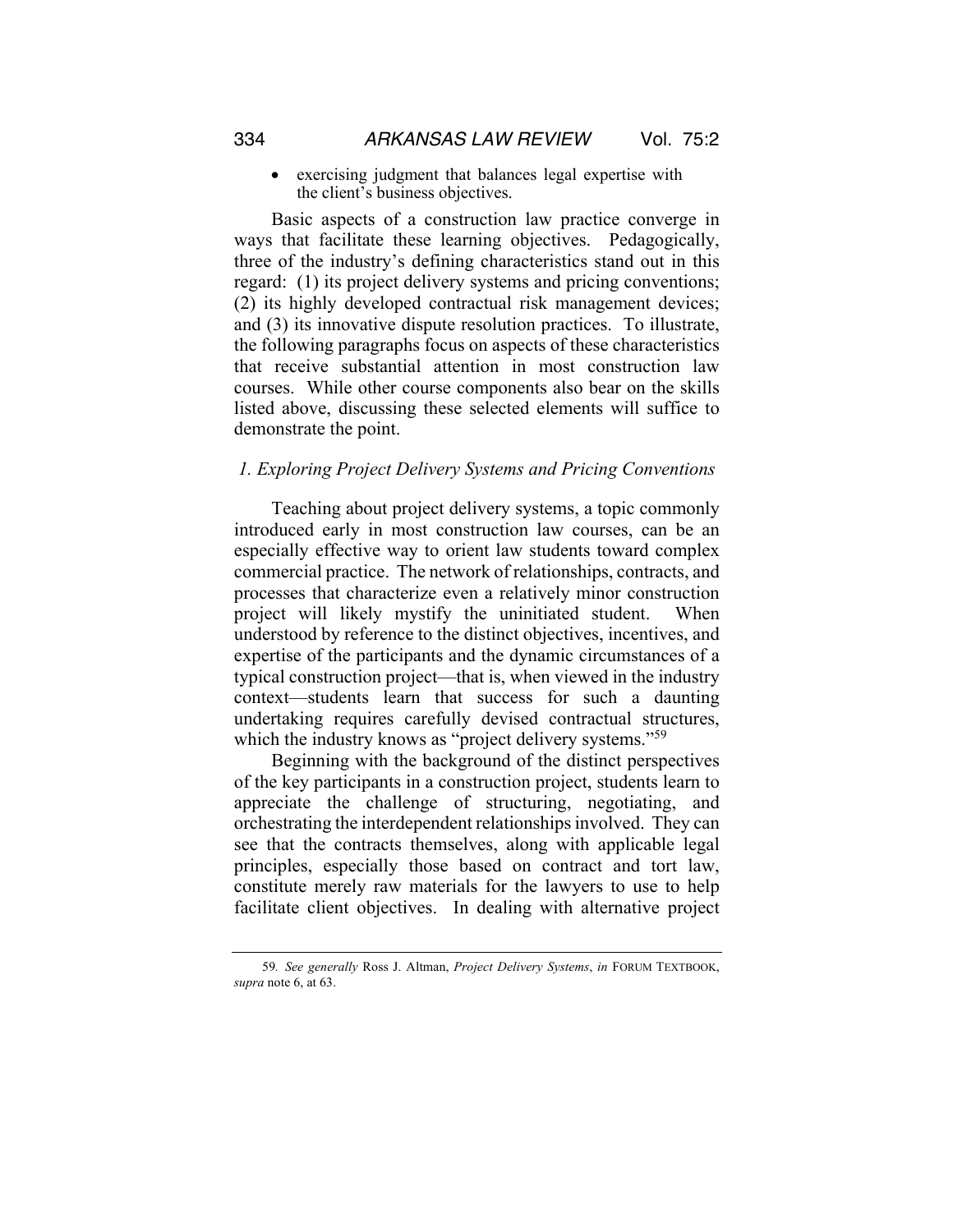delivery systems, construction lawyers must understand not only their own clients' business environment and objectives, but they must also recognize the totality of circumstances that affect the other project participants and even others, such as governmental agencies and the public. Students will gradually grasp this lesson by comparing and contrasting the legal relationships and incentives established in different ways by the most commonly recognized project delivery systems (probably along with several variations): design-bid-build; design-build; multiple prime contractors; construction management (agency and at-risk); program management; turnkey; public-private partnerships; and integrated project delivery.<sup>60</sup>

The process of learning about project delivery systems may start by exploring an owner's core interests in project quality and functionality in addition to achieving completion on time and within budget.<sup>61</sup> This is, however, only a first step because students must then come to understand that contractual arrangements that advance any one of the owner's key objectives can compromise the owner's other interests and can also implicate the interests of other project participants.<sup>62</sup> Design professionals, general contractors, trade contractors, and suppliers, while always mindful of the owner's focus on quality, cost, and schedule, add other critical considerations to the mix. Each of these participants must balance the need for contractual arrangements that clearly define scope of service and scope of work with suitable compensation and risk management schemes. Whether working directly or indirectly for the project owner, they expect to undertake defined risks, but only to the extent they can control those risks and be compensated accordingly. Each of these project participants, however, functions within distinct circumstances.

Architects and engineers typically expect a degree of independence in performing their design and consulting roles, but they also want to minimize the liability risks associated with the

<sup>60</sup>*. Id.* at 65-96 (featuring comparative assessments of project delivery systems based on selection factors and risk factors relevant to each).

<sup>61</sup>*. See id.* at 63-64; Slutzky & Powers, *supra* note 53, at 35.

<sup>62</sup>*. See generally* Ross J. Altman, *Participants in the Design and Construction Process*, *in* FORUM TEXTBOOK, *supra* note 6, at 17, 32-33.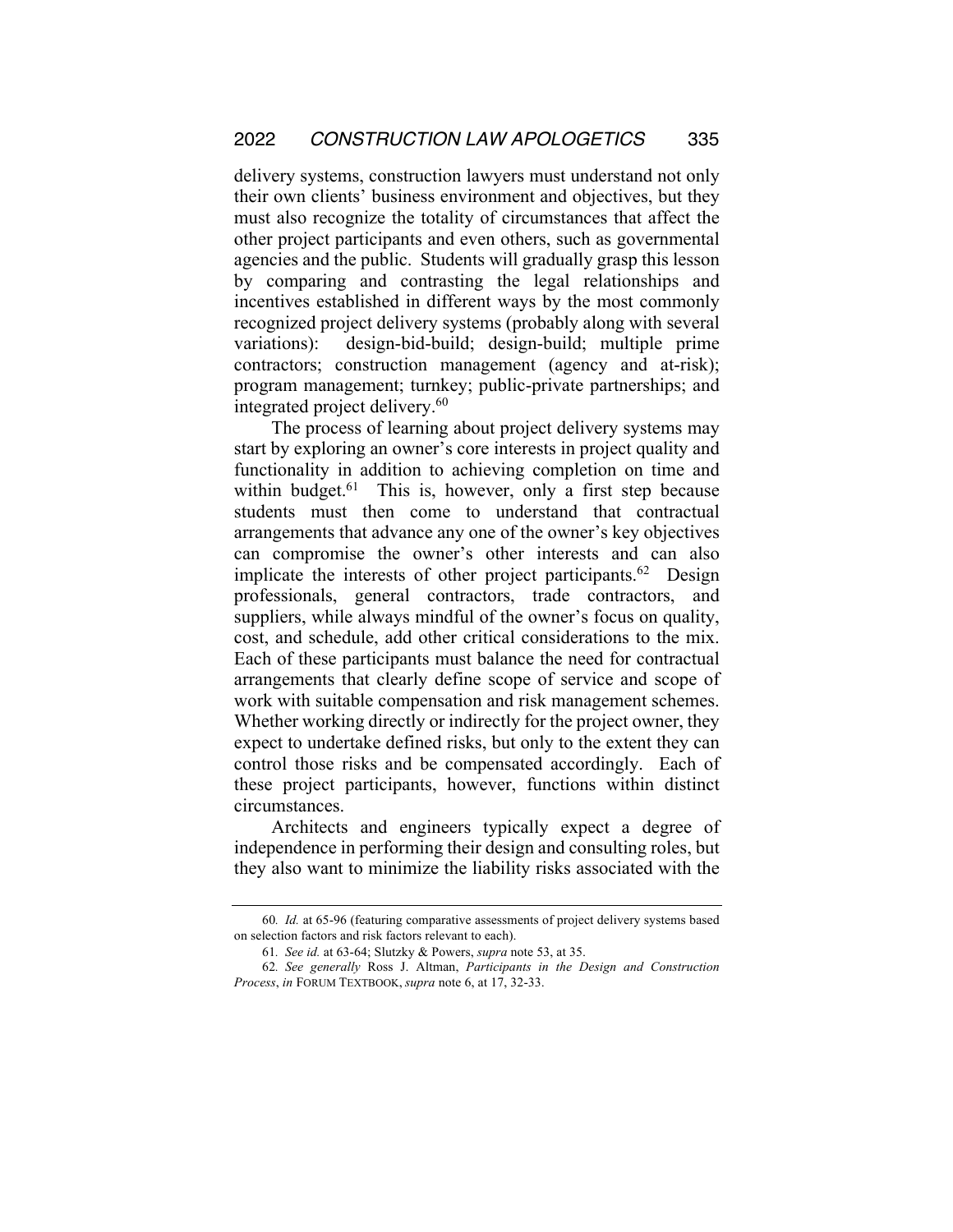control they exercise.63 Design professionals, therefore, may seek contractual terms that objectively define deliverables, disclaim involvement with construction means and methods, and preserve the opportunity for additional compensation when unanticipated complications arise.

The owner's principal partner at the project site, which may be a general contractor, design-build firm, or construction manager, agrees to assume varying degrees of responsibility for project quality, budget, and schedule, while shifting some of those risks to trade contractors, suppliers, and others who manage more or less distinct but overlapping scopes of work. All these frontline participants, operating from varying levels of bargaining strength, must worry about sequencing, payment security, supply chain problems, weather, labor, insurance coverages, and more. They often operate in highly competitive markets that may offer modest profit margins.<sup>64</sup> Construction lenders, insurers, and sureties, each constrained by their own underwriting guidelines and regulatory considerations, provide critical resources attended by requirements and influences that impact the other project participants in many different ways.<sup>65</sup>

Students learn how the industry's continuously evolving experimentation with alternative project delivery systems offers a cafeteria of choices bearing on the competing risk profiles and business objectives of the project participants. They also eventually learn how different payment schemes, such as stipulated-sum, cost-plus, and guaranteed maximum pricing, interact with project delivery system choices.<sup>66</sup> By working through the advantages and disadvantages of these variations and by learning how they can be modified for specific projects and participants, students begin to see what it means to structure contractual relationships, to negotiate a coherent network of interrelated contracts, and to coordinate interdependent activities, manage risks, and accommodate conflicting perspectives in

<sup>63</sup>*. See generally* Patterson & Hegarty, *supra* note 54, at 143, 145-46, 168, 186-87.

<sup>64.</sup> George Hedley, *9 Numbers You Need to Keep Your Company Profitable*, CONSTR. BUS. OWNER (Nov. 2, 2011), [https://perma.cc/TG66-36HJ].

<sup>65</sup>*. See generally* Altman, *supra* note 62, at 25-30.

<sup>66</sup>*. See generally* Stephen A. Hess, *Pricing Construction Contracts*, *in* FORUM TEXTBOOK, *supra* note 6, at 255, 255-67.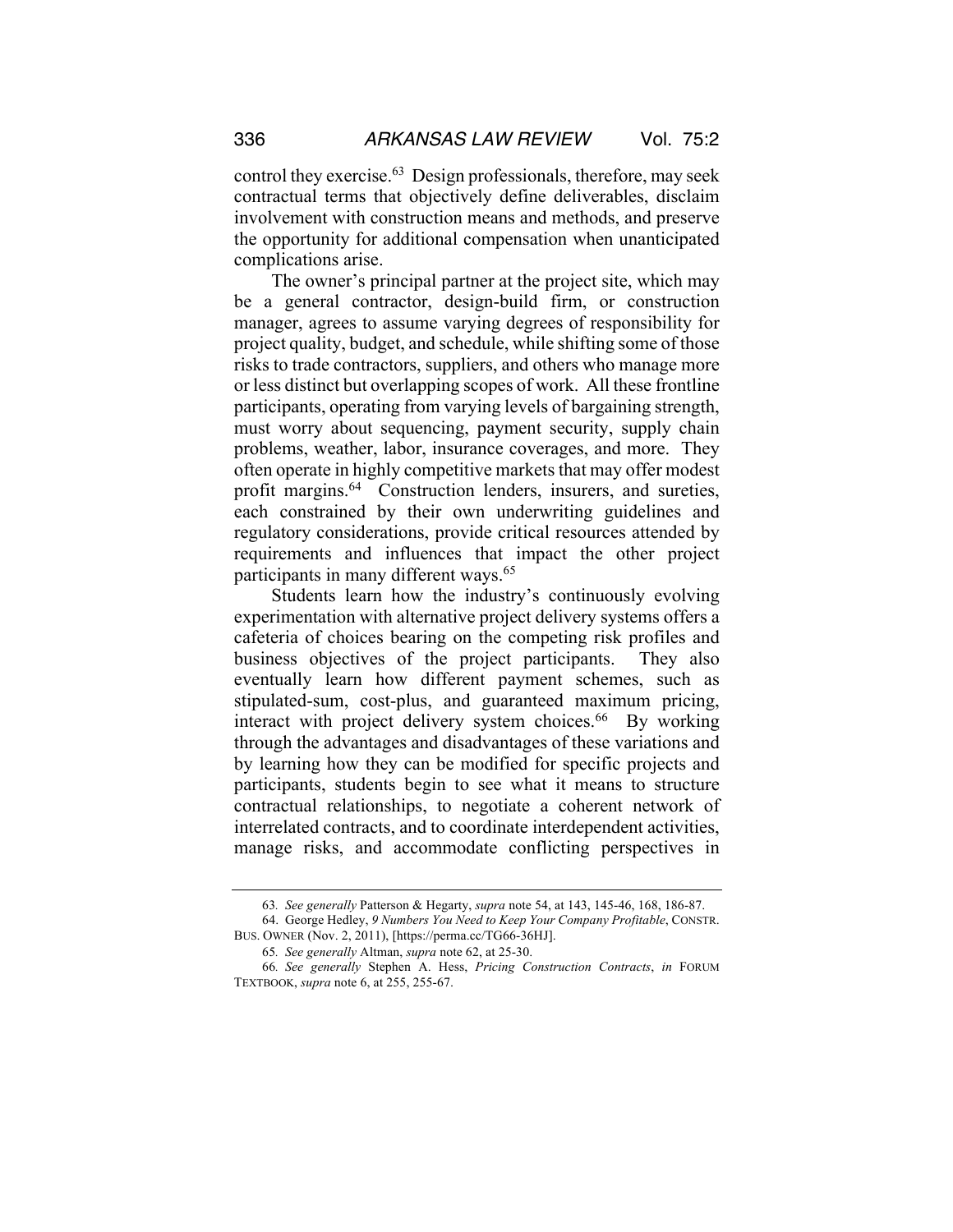service of a common goal. Understanding project delivery systems and payment arrangements, however, is just the beginning of the process that introduces students to lawyering in a complex commercial practice.

#### *2. Contractual Risk Management Devices*

In addition to studying these fundamental aspects of project delivery systems and compensation conventions, construction law students will also encounter a range of other critical contractual risk allocation and management devices that help bring to life such concepts as structuring and coordinating complex legal relationships and managing those relationships effectively and efficiently in circumstances in which multiple participants must navigate through changing conditions over an extended duration. Several common contract terms, and the spectrum of available approaches to them, have special pedagogic value.

Representations and warranties, for example, play important roles. Beyond express warranties, which may be the product of extended negotiations, contract law in the construction industry has evolved to imply into contractual relationships certain representations and duties based on industry circumstances, as well as on customs and practices.<sup>67</sup> As a result of this implication process, lawyers for project participants must carefully craft contracts, sometimes to confirm and to reinforce judicially implied terms and sometimes to alter or reverse them to the extent legally permissible.68 In addition to representations and warranties, standard industry agreements allocate project risks in different ways, and experienced construction lawyers negotiate contract terms extensively and promulgate endless contractual variations.69 Key provisions include indemnities, provisions that anticipate differing site conditions and other changed circumstances, regulated payment procedures and security,

<sup>67</sup>*. See* CONTRACT IN INDUSTRY CONTEXT, *supra* note 12, at 44-49.

<sup>68</sup>*. See, e.g.*, Slutzky & Powers, *supra* note 53, at 47-51 (discussing the ability to contractually limit the *Spearin* Doctrine).

<sup>69</sup>*. See generally* Bruce Merwin, *Contracting for Construction Projects*, *in* FORUM TEXTBOOK, *supra* note 6, at 107.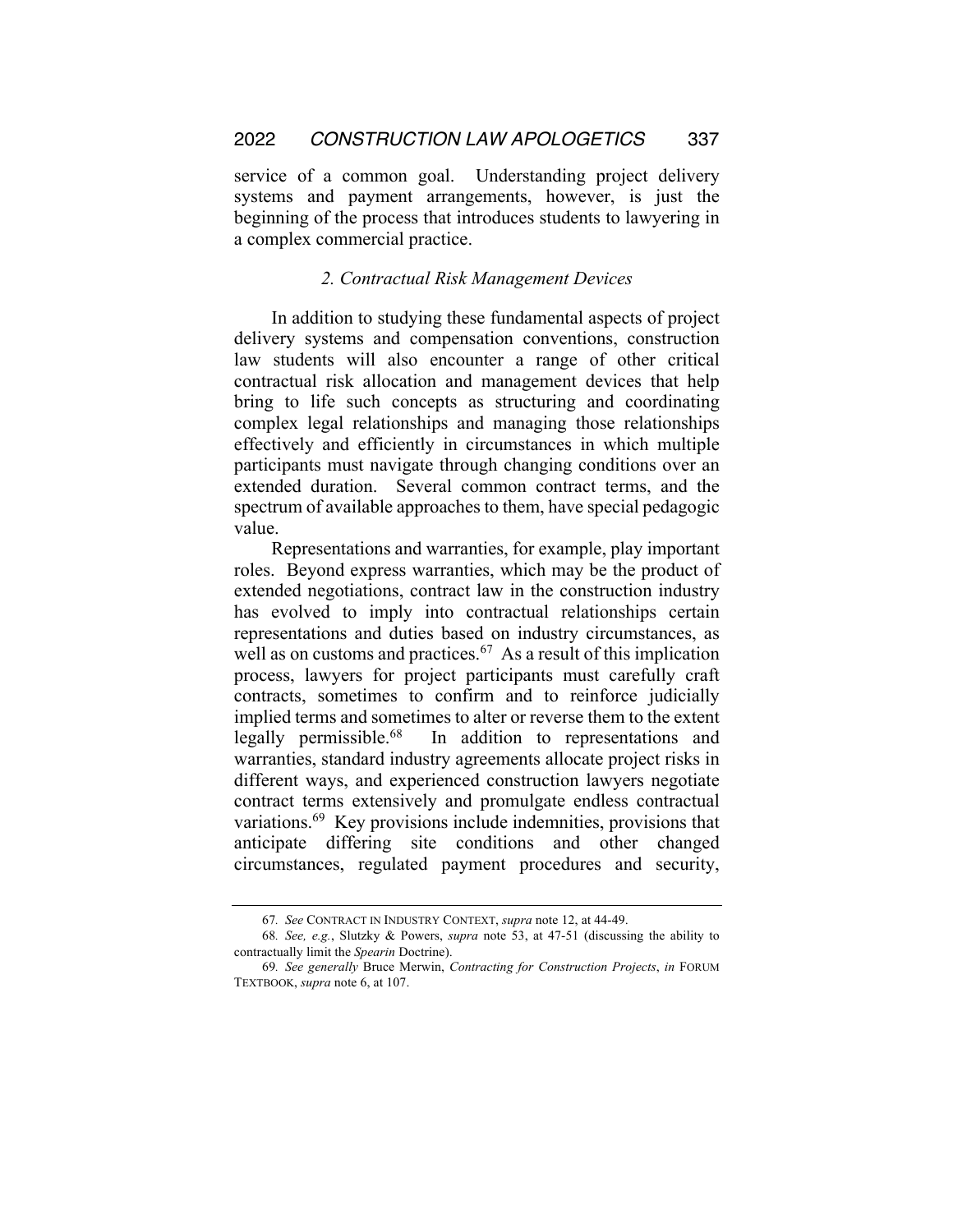insurance requirements, labor and employment matters, safety, environmental considerations, project financing, aspects of contract administration, and intricate provisions concerning disputes, defaults, and remedies.<sup>70</sup> In this way, scores of interconnected contracts ideally form an effective and efficient risk allocation and risk management roadmap for project success.

By exploring construction industry contracting practices in such detail, students learn how variations in negotiated terms can impact that intricate network. By analyzing court opinions addressing some of the recurring issues that these contractual relationships generate, students see how courts have adapted general principles from different areas of the law to apply in the construction industry context. The educational impact should be transformative, as students begin to see a convergence of law they first encountered in the neat categories of contract, tort, property, civil procedure, evidence, legislation and regulation, remedies, dispute resolution, and more. All these characteristics illustrate how a construction law course can introduce students to the transferrable skills necessary to succeed in a complex commercial practice.

#### *3. Dispute Resolution Practices*

If studying project delivery systems and compensation schemes functions as the logical place to begin to explore construction law as a complex commercial practice and covering common contractual risk management devices works to supplement with important discrete and interrelated details, then teaching about industry dispute resolution practices can serve as an especially suitable concluding step to the orientation process. Difficult problems and conflicts inevitably arise when multiple participants influenced by distinct perspectives and incentives play interdependent roles in a complex and risky venture of long duration. By delving into construction industry dispute resolution practices, students learn about processes for early detection and

<sup>70.</sup> The textbook published by the American Bar Association's Forum on Construction, *Construction Law*, which is repeatedly cited throughout this Article, deals with all of these issues in a range of circumstances and from the perspectives of various project participants in multiple sections of several chapters. *See* FORUM TEXTBOOK, *supra* note 6.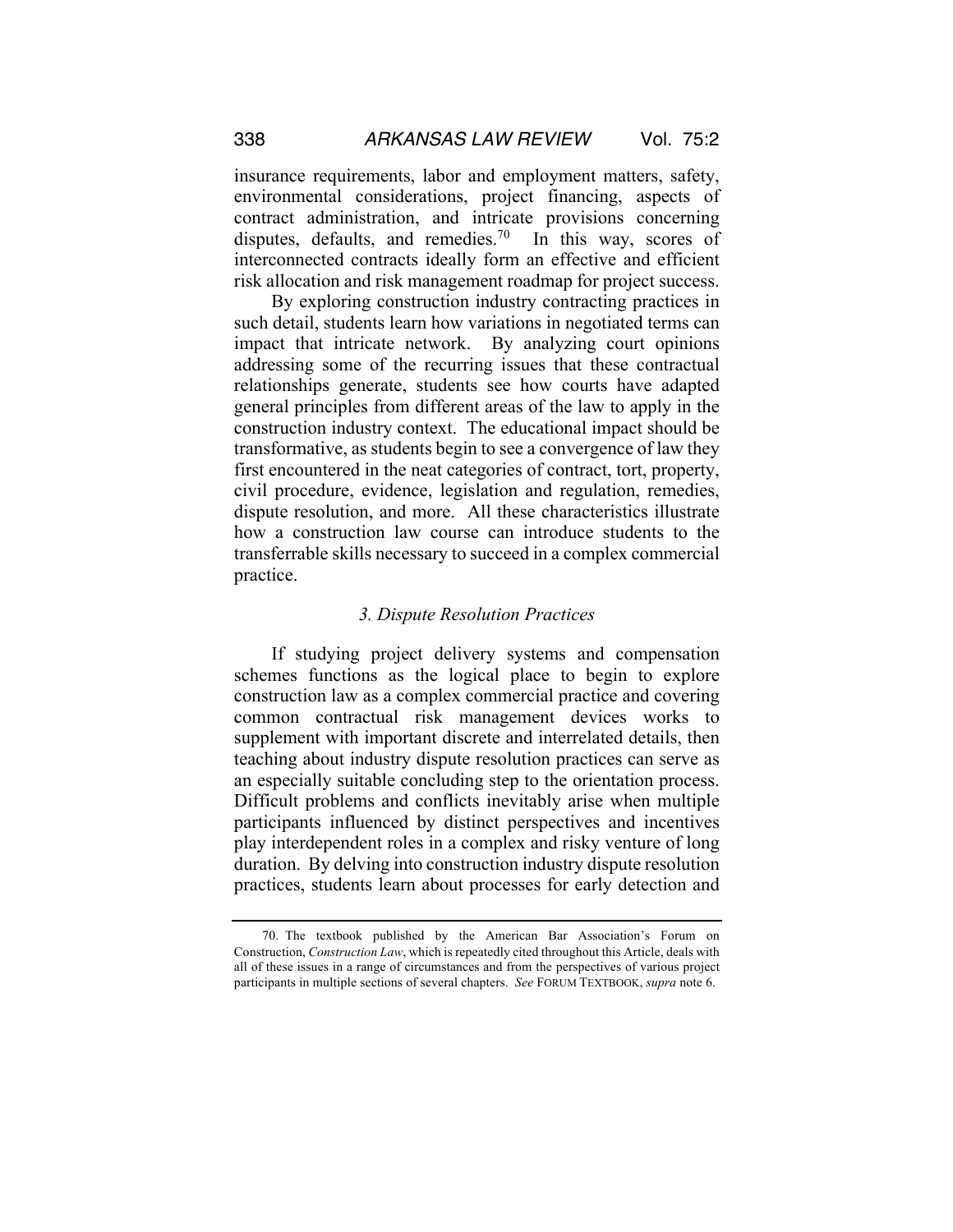efficient management of problems. Drawing on what they have already learned about the distinct perspectives and objectives of project participants, students can readily appreciate the advantages that privately selected neutrals with relevant industry experience and legal expertise can have over generalist judges.

Students will explore a range of effective devices, both informal and formal, for dealing with claims, disputes, and other problems that might otherwise destroy working relationships and derail projects. These include multi-step processes that may begin with informal meetings between on-site representatives and then gradually advance to higher-level decision makers within the affected organizations, and move on to referrals to third-party facilitators, often followed by mediation as a precondition to binding arbitration or litigation.<sup>71</sup> Variations include standing neutrals, dispute resolution boards, minitrials, and other creative procedures.72 Students may also study contractual arrangements designed to incentivize collaboration in the best interests of the project.73 With the benefit of experience over many decades, the industry has developed advanced processes for managing and resolving problems, claims, and disputes. Exposure to these practices teaches students how structuring legal relationships and crafting contractual processes for complex commercial undertakings can help anticipate and efficiently manage many of the problems that such transactions generate.

Depending on the instructor's objectives, a construction law course can take a variety of forms. Two leading textbooks offer frameworks for teaching a comprehensive survey course adaptable to different pedagogic formats.<sup>74</sup> Instructors primarily interested in introducing students to the full range of a construction law practice may simply assign most or all chapters for classroom review and discussion.<sup>75</sup> Alternatively, practiceoriented courses can serve the special purposes of upper-level

<sup>71</sup>*. See* Groton et al., *supra* note 47, at 590-602; *see supra* note 49 and accompanying text.

<sup>72</sup>*. Id.* at 592-602.

<sup>73</sup>*. See id*. at 592-94.

<sup>74</sup>*. See* FORUM TEXTBOOK, *supra* note 6, at iii-xx, xxix; SWEET & SCHNEIER, *supra* note 6, at iv-xix.

<sup>75</sup>*. See generally* FORUM TEXTBOOK, *supra* note 6, iii-xx; SWEET & SCHNEIER, *supra* note 6, at v-xvii.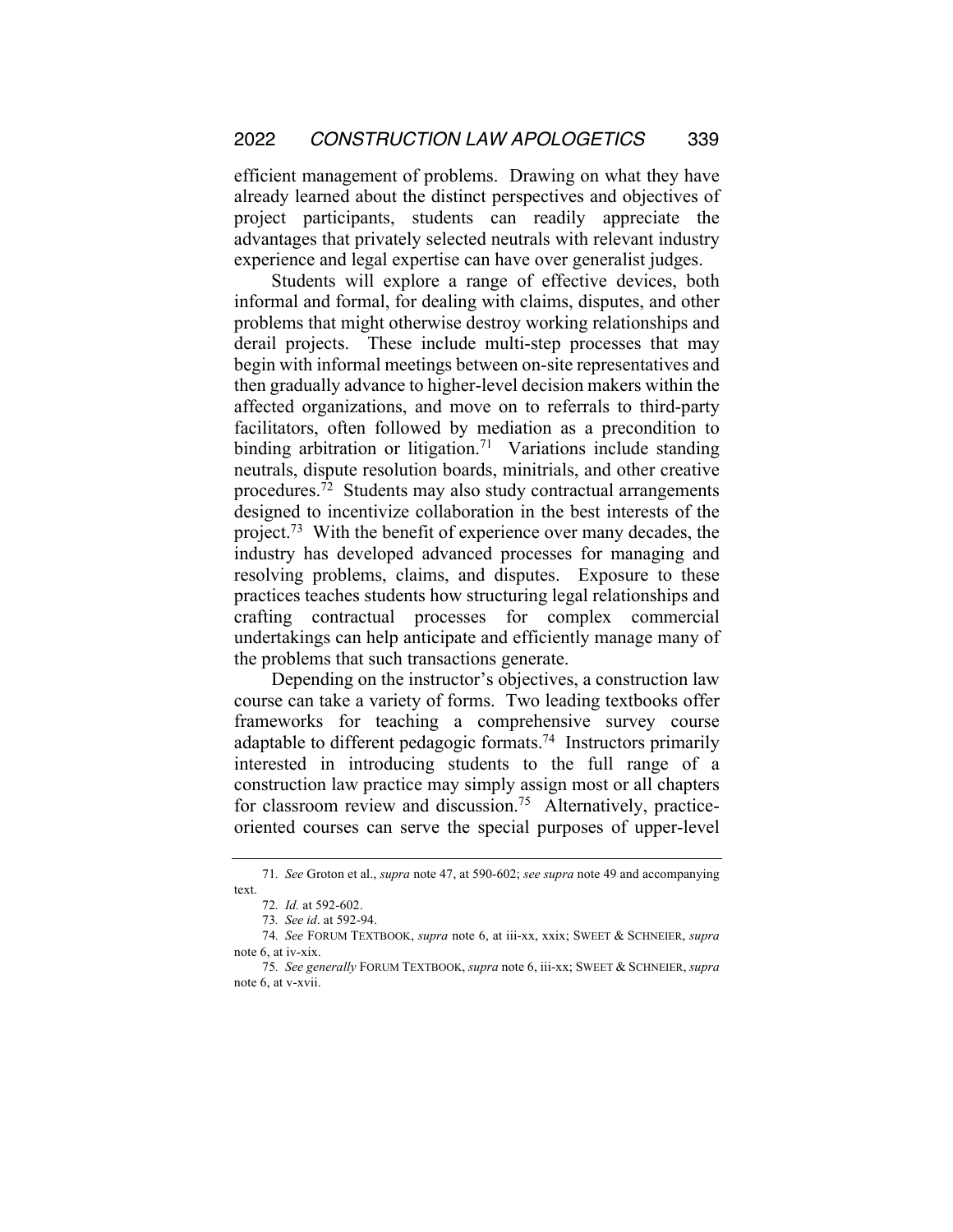writing courses or can follow a simulation-based model of experiential learning.<sup>76</sup> In simulation courses, students can engage in mock contract and settlement negotiations, undertake drafting exercises at different levels of complexity, develop advice for hypothetical clients deciding on the project delivery system and compensation structure most appropriate to a specific project, weigh options for assessing and settling claims and disputes, and practice advocacy skills in trial and dispute resolution exercises. A problem-based course can concentrate on a range of litigation skills.<sup>77</sup> Instructors who wish to create their own courses can assemble excellent materials by drawing on *Bruner and O'Connor on Construction Law*<sup>78</sup> and the extensive practice articles in the two leading journals for construction lawyers: *The Construction Lawyer*, which is published by the American Bar Association's Forum on Construction Law;<sup>79</sup> and *The American College of Construction Lawyers Journal*. 80 Additionally, experienced construction lawyers make excellent class guests to work with students in many ways.<sup>81</sup>

Overall, a construction law course serves both to explore a range of legal issues at an advanced level and to introduce students to lawyering in complex commercial practices. On these bases alone, more law schools should include construction law courses among their regular elective offerings. As Part II explains, another compelling reason supports investment in construction law in the legal academy.

#### **II. THE CASE FOR SCHOLARLY ENGAGEMENT**

Phil Bruner's outstanding contribution to this symposium accurately—perhaps even charitably—characterizes the legal academy's approach to construction law as "benign neglect."<sup>82</sup>

<sup>76</sup>*. See, e.g.*, Melton, *supra* note 2, at 9.

<sup>77</sup>*. See* Melton, *supra* note 2, at 9.

<sup>78.</sup> BRUNER & O'CONNOR, *supra* note 7.

<sup>79.</sup> CONSTR. LAW., [https://perma.cc/48A2-FFXW] (last visited Apr. 1, 2022).

<sup>80.</sup> AM. COLL. CONSTR. LAWS. J., [https://perma.cc/M484-S3NC] (last visited Apr. 1, 2022).

<sup>81.</sup> I have invited many such guests to my construction law classes over the years, with great success.

<sup>82.</sup> Bruner, *supra* note 1, at 233.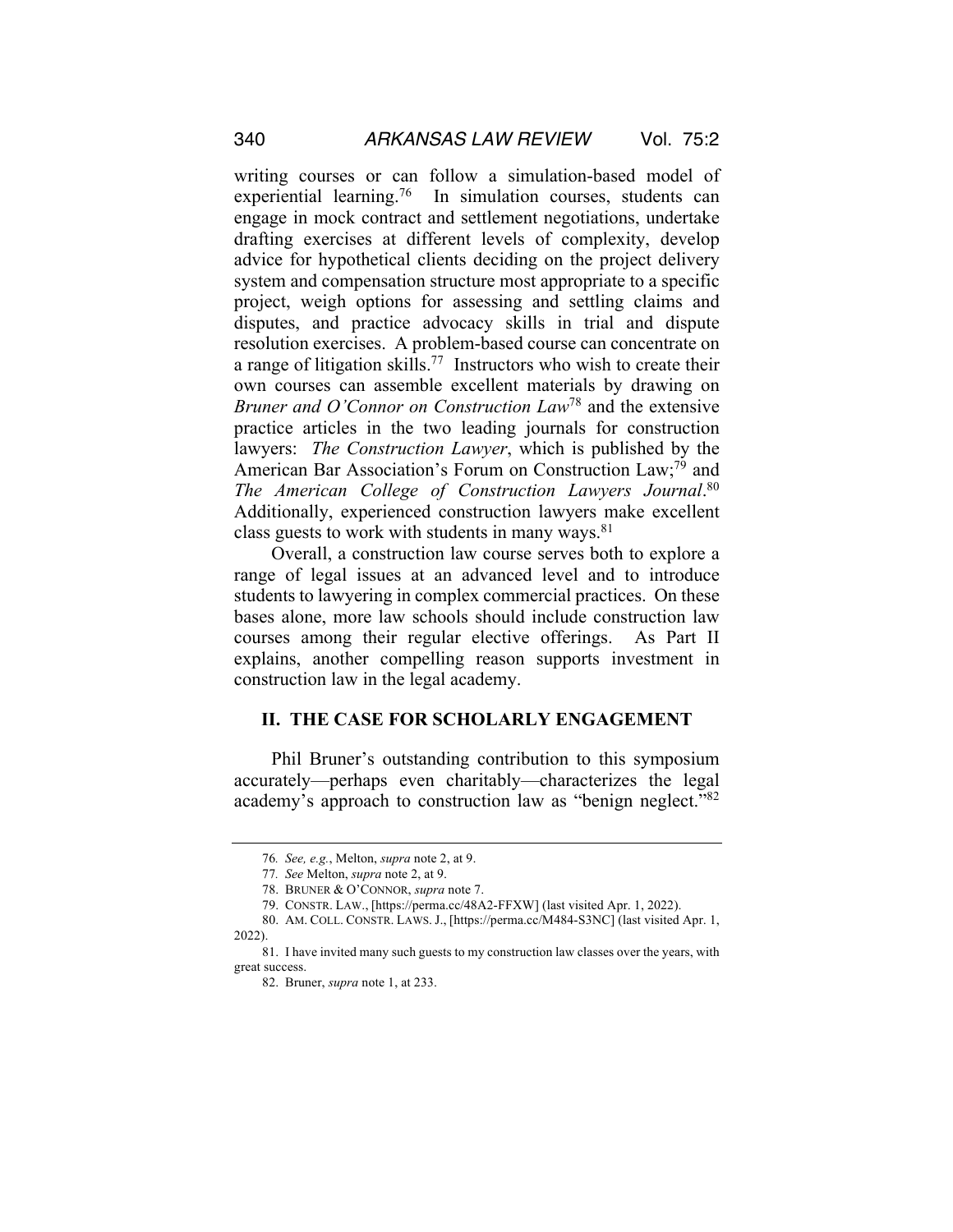That observation echoes a call he and a few others have raised for years.83 In a thought-provoking overview of construction law written in 1998, Professor Thomas Stipanowich argued compellingly that the legal academy should recognize construction law as an important field for scholarly investigation.84 Two years later, Professor Jay Feinman lamented that "there has been no sustained scholarly attention" given to construction industry contracts.85 Not long after that, Professor Justin Sweet, the pioneer of construction law in the U.S. legal academy, complained of continuing scholarly neglect.<sup>86</sup> Similar circumstances exist within the legal academies in other countries.87 During this symposium, however, Sir Vivian Ramsey's insightful account convincingly demonstrated how much has been done to advance construction law in the international academy and, by implication, how far U.S. law faculties have to go. $88$  In 2012, a construction law forum in Melbourne, Australia reflected that British and Australian scholars and law faculties have done much to advance scholarly interest in the field in their countries.<sup>89</sup> Indeed, they are at least a generation ahead of the U.S. legal academy.<sup>90</sup> While U.S. legal scholars occasionally give attention to the construction industry, there is a shocking lack of any ongoing and coherent body of

<sup>83</sup>*. See, e.g.*, 1 BRUNER & O'CONNOR, *supra* note 7, at § 1:4; Philip L. Bruner, *Construction Law and the American College of Construction Lawyers—A History*, 1 AM. COLL. CONSTR. LAWS. J. 1, 4-5 (2007).

<sup>84.</sup> Thomas J. Stipanowich, *Reconstructing Construction Law: Reality and Reform in a Transactional System*, 1998 WIS. L. REV. 463, 493-97, 575-76 (1998).

<sup>85.</sup> Jay M. Feinman, *Relational Contract Theory in Context*, 94 NW. U. L. REV. 737, 747 (2000).

<sup>86.</sup> Justin Sweet, *Standard Construction Contracts: Academic Orphan*, CONSTR. LAW., Winter 2011, at 38, 39.

<sup>87</sup>*. See* Gerber, *supra* note 2, at 59, 61-63.

<sup>88</sup>*. See generally* Sir Vivian Ramsey, *Construction Law: The English Route to Modern Construction Law*, 75 ARK. L. REV. 251 (2022) (discussing the history of construction law in England, the impact of English caselaw, the benefits of England's Technology and Construction Court, and the development of more efficient dispute resolution procedures).

<sup>89.</sup> Matthew Bell & Paula Gerber, *Passing on the Torch of Learning in the "Primordial Soup" of Construction Law: Reflections from the Construction Law Academic Forum, 2012*, CONSTR. L. INT'L, Oct. 2012, at 26, 26-27.

<sup>90</sup>*. See* John Uff, *Construction Law—the First 25 Years*, CONSTR. L. INT'L, Jan. 2013, at 40, 40-41.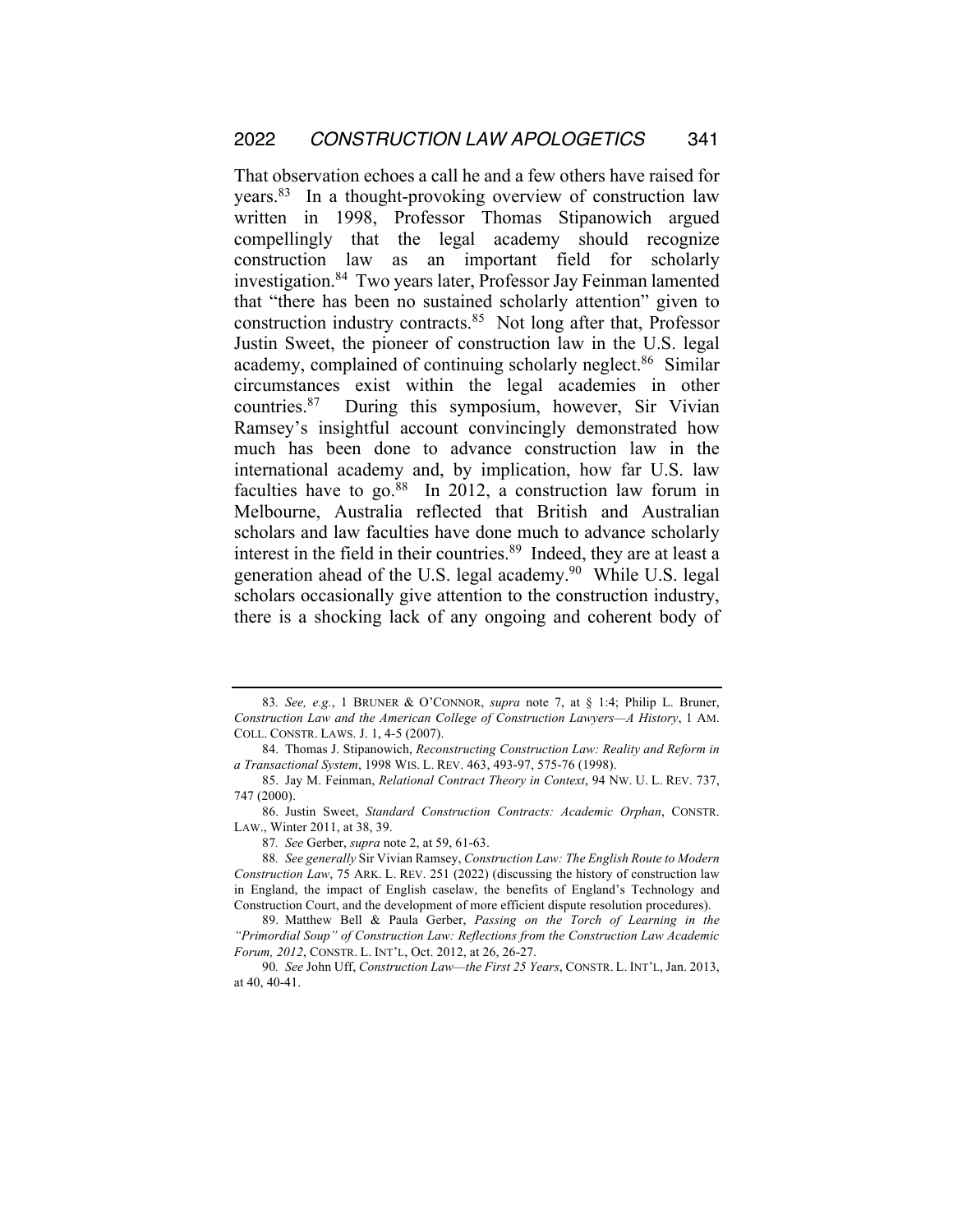construction law scholarship. $91$  As even a casual review of the resources cited in this Article suggests, publications authored and edited by practicing lawyers, rather than traditional legal scholars, dominate construction law literature.

This regrettable situation persists even while the construction industry increasingly offers a rich array of legal topics and policy issues ripe for academic study. My present purpose is not to contribute substantively to construction law scholarship, nor to offer a systematic catalog of construction law topics for academic projects; rather, I merely aim to identify some especially fertile areas for academic inquiry and, in that way, perhaps to stimulate greater scholarly interest in construction law and the construction industry. Not surprisingly, some of the topics and principles of greatest academic interest correspond to those emphasized in Part I as important from a pedagogic perspective.

The construction industry presents relationships and characteristics most obviously relevant to contract and tort law scholars. Even a modest construction project creates the kind of risks to persons, property, and fortunes that naturally implicate legal duties and rights founded in contract and tort law.<sup>92</sup> Likening a construction site to a battlefield, one judge observed that construction often occurs in chaotic circumstances with "limited certainty of present facts and future occurrences."<sup>93</sup> This Part will consider contract and tort topics in some detail before offering a much briefer note on other promising areas for research and scholarly analysis.

The industry's routine contractual characteristics, already noted in Part I, produce some of the lowest hanging fruit for scholarly investigation. Traditionally, most of the scores of participants in a construction project interact with several others while entering into formal contracts with only one other

<sup>91.</sup> Although the paucity of construction law scholarship furnishes the premise for Part II, as citations to standard law review articles scattered throughout this Article attest, some legal academics have made scholarly contributions to the field. *See generally, e.g.*, Beh, *supra* note 15; Stipanowich, *supra* note 84; Feinman, *supra* note 85; Thomas C. Galligan, Jr., *Extra Work in Construction Cases: Restitution, Relationship, and Revision*, 63 TUL. L. REV. 799 (1989).What has been written to date, however, barely scratches the surface.

<sup>92</sup>*. See generally* notes 11-37 and accompanying text.

<sup>93.</sup> Blake Constr. Co. v. C.J. Coakley Co., 431 A.2d 569, 575 (D.C. 1981).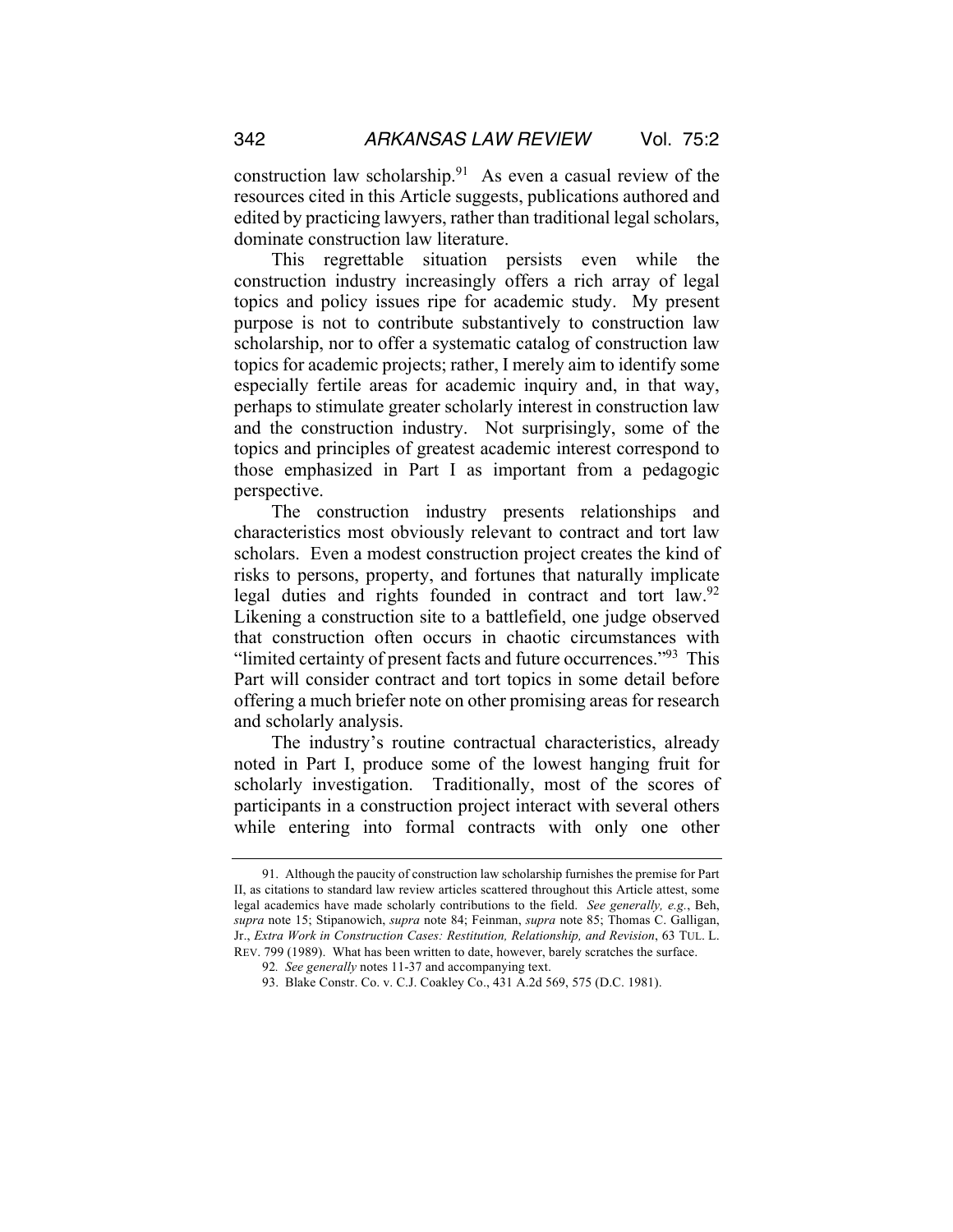participant.<sup>94</sup> Even the project owner, while usually party to several contracts, typically has only one counterparty to each contract involved.95 Within this network of bilateral agreements, however, nearly every contracting party shares risks with several others who provide work or services in connection with the project under a separate contract.<sup>96</sup> Not only does this create a complex web of interdependent contracts, but each participant provides services and performs work over an extended project duration under constantly changing circumstances.<sup>97</sup> The challenge of rationally and efficiently structuring these relationships provides much to pique the interest of contract scholars.

In a fruitful coincidence, as U.S. contract law began to take on its modern shape beginning in the nineteenth century, the construction industry emerged as one of the most significant and contractually complex segments of the economy.<sup>98</sup> This convergence fostered a reciprocal relationship in which emerging principles of contract law influenced exchange relationships in the construction industry, while evolving industry contracting practices in turn stimulated further developments in the judicial application of those principles.<sup>99</sup> This pattern persists today as industry customs and practices responding to developing contract law prompt courts, and often legislatures as well, to continue

<sup>94</sup>*. See* Altman, *supra* note 59, at 70-71 (discussing the design-bid-build project delivery system, which is the system most commonly used in the United States).

<sup>95</sup>*. See id.* at 31, 70-71. Under traditional structures, the owner contracts separately with the lead design professional, with a general contractor or possibly with several prime contractors for different scopes of work (or with a construction or project manager), and also with the construction lender. *See id.* at 70-71; Altman, *supra* note 62, at 20-25.

<sup>96</sup>*. See* Altman, *supra* note 62, at 32; BRW, Inc. v. Dufficy & Sons, Inc., 99 P.3d 66, 72 (Colo. 2004); *see also* CONTRACT IN INDUSTRY CONTEXT, *supra* note 12, at 60-61 (discussing how the "acts and omissions of contracting parties often affect the interests of those who are not parties to the underlying contractual relationship," creating issues for thirdparty beneficiaries).

<sup>97.</sup> CONTRACT IN INDUSTRY CONTEXT, *supra* note 12, at 63-64 (noting that "[u]nanticipated events . . . are particularly common and troublesome within the construction industry, where contractors, subcontractors, suppliers, and manufacturers make commitments to perform in a far-distant and uncertain future").

<sup>98</sup>*. See id.* at 116.

<sup>99</sup>*. See id.*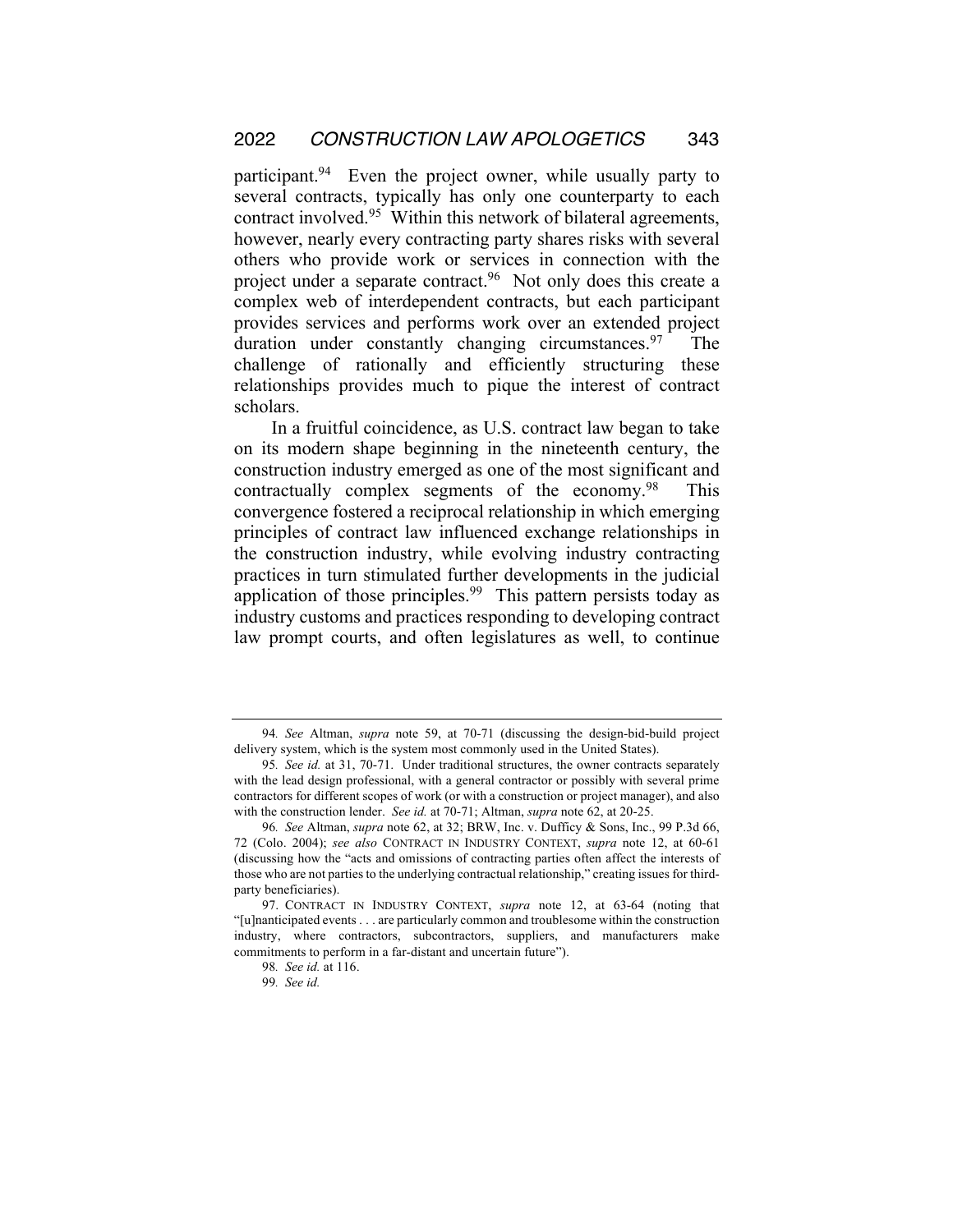adapting contract law principles.<sup>100</sup> Those who engage intimately with construction disputes have frequently highlighted this phenomenon.101 But, as one economic case study notes with dismay, "scholars have devoted little attention to an industry construction—that seems to offer valuable lessons about the organization of economic activity."102

The interweaving of so many exchange relationships under high-risk circumstances of long duration offers an especially rich opportunity for putting alternative contract theories to the test. A thorough study of construction contract practices and disputes suggests a highly contextual notion of contract, one that, in keeping with Professor Speidel's conception, "focuses upon particular types of contracts within a relevant business or social setting rather than upon contracts in general."<sup>103</sup> In this way, rather than "just contracts, there are contracts for the sale or lease of personal and real property, construction, personal and professional services,  $\dots$  and the settlement of disputes."<sup>104</sup> My own recent work explores several theoretical lessons from industry contracting practices.<sup>105</sup> At the broadest level, I have suggested how the case law connects contract practices and disputes to such alternative theories as classical formalism, legal realism, neoclassical principles, economic analysis, relational theory, and neoformalism.106

103. Richard E. Speidel, *An Essay on the Reported Death and Continued Vitality of Contract*, 27 STAN. L. REV. 1161, 1173 (1975).

106*. See* CONTRACT IN INDUSTRY CONTEXT, *supra* note 12, at 115-58. Although I have not observed influences of or implications for the critical legal theory school, it would

<sup>100</sup>*. See generally* Stephen A. Hess, *The Sanctity of Construction Contracts*, 15 AM. COLL. CONSTR. LAWS. J. 1, 3-14 (2021); BRUNER & O'CONNOR, *supra* note 7, at §§ 2:1, 3:3.

<sup>101</sup>*. See, e.g.*, Paul Hardeman, Inc. v. Ark. Power & Light Co., 380 F. Supp. 298, 317 (E.D. Ark. 1974) (characterizing industry contracts as "a separate breed of animal"); *BRW, Inc.*, 99 P.3d at 72 (noting the "networks of interrelated contracts" commonly involved in construction projects).

<sup>102.</sup> William A. Klein & Mitu Gulati, *Economic Organization in the Construction Industry: A Case Study of Collaborative Production Under High Uncertainty*, 1 BERKELEY BUS. L. J. 137, 138 (2004).

<sup>104</sup>*. Id.*

<sup>105</sup>*. See* CONTRACT LAW IN INDUSTRY CONTEXT, *supra* note 12, at 8-9; Circo, *supra*  note 57, at 283-84; Carl J. Circo, *The Evolving Role of Relational Contract in Construction Law*, CONSTR. LAW., Fall 2012, at 16, 16; Carl J. Circo, *Contract Theory and Contract Practice: Allocating Design Responsibility in the Construction Industry*, 58 FLA. L. REV. 561 (2006).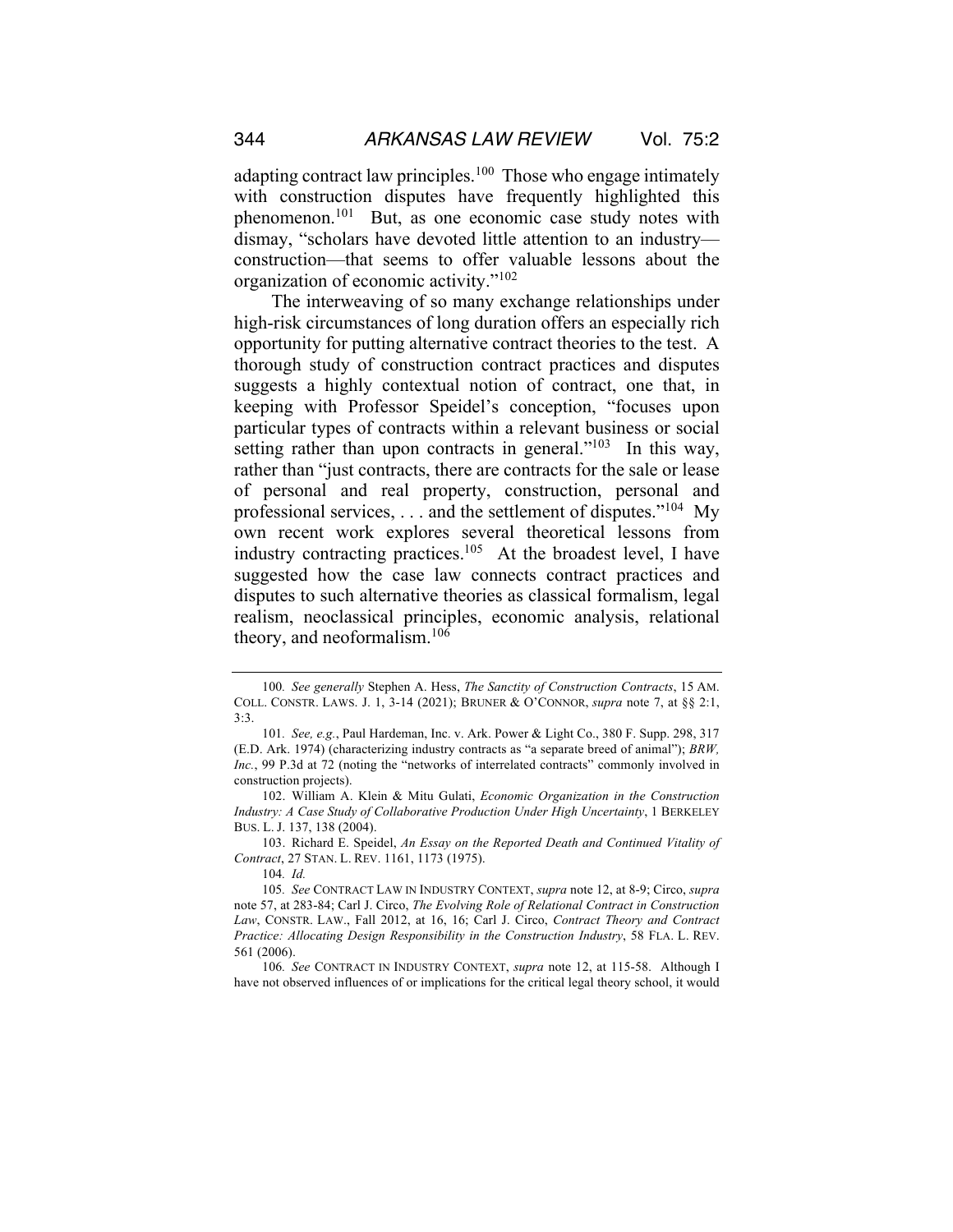While each of these theories finds some degree of support among the industry cases and its contracting practices, I find the implications for relational contract theory especially intriguing.<sup>107</sup> In contrast to most other conceptions of contract law, which promote an overarching framework of rules for recognizing, effectuating, and regulating discrete transactions governed by express agreements, relational contract takes into account the complete circumstances in which the contracting parties operate.108 Under relational contract theory, trade customs and usage, along with a range of behavioral factors, call for the adoption of legal principles far more flexible than the fixed rules that both the classical and neoclassical frameworks seek to apply more or less uniformly to all contractual dealings.<sup>109</sup> With a focus on preserving exchange interactions, some iterations of relational contract notions encourage courts to fill gaps in incomplete contracts and to derive the norms that govern the parties' relationship from all relevant circumstances.<sup>110</sup> Relational theory promotes the kind of contextual approach that would have a court be "responsive to the realities of the particular contract in context."111 Construction industry contracts often display highly relational characteristics, such "as provisions anticipating changed circumstances during the course of the performance period, procedures for making equitable adjustments to the project budget and schedule, and comprehensive claims and dispute management procedures designed to maintain the relationship in the face of disagreement between the parties."112 Relational contract scholarship can benefit from further investigation and assessment of both contract disputes and contract practices in the construction industry.

be interesting to learn how that scholarly perspective would assess contract practices and cases from the construction industry. Legal problems in residential construction and affordable housing may suggest promising places to start because our legal and economic systems can seem blind to consumer protection issues and related legislative policies tend to promote and protect the status quo for business interests and the affluent.

<sup>107.</sup> Circo, *supra* note 57, at 873-874; Circo, *supra* note 105, at 16.

<sup>108</sup>*. See* CONTRACT IN INDUSTRY CONTEXT, *supra* note 12, at 119-20.

<sup>109</sup>*. See id.*; Galligan, *supra* note 91, at 810-16.

<sup>110</sup>*. See, e.g.*, Richard E. Speidel, *The Characteristics and Challenges of Relational Contracts*, 94 NW. U. L. REV. 823, 827, 827 n.23 (2000).

<sup>111.</sup> Speidel, *supra* note 103, at 1173.

<sup>112.</sup> CONTRACT IN INDUSTRY CONTEXT, *supra* note 12, at 120.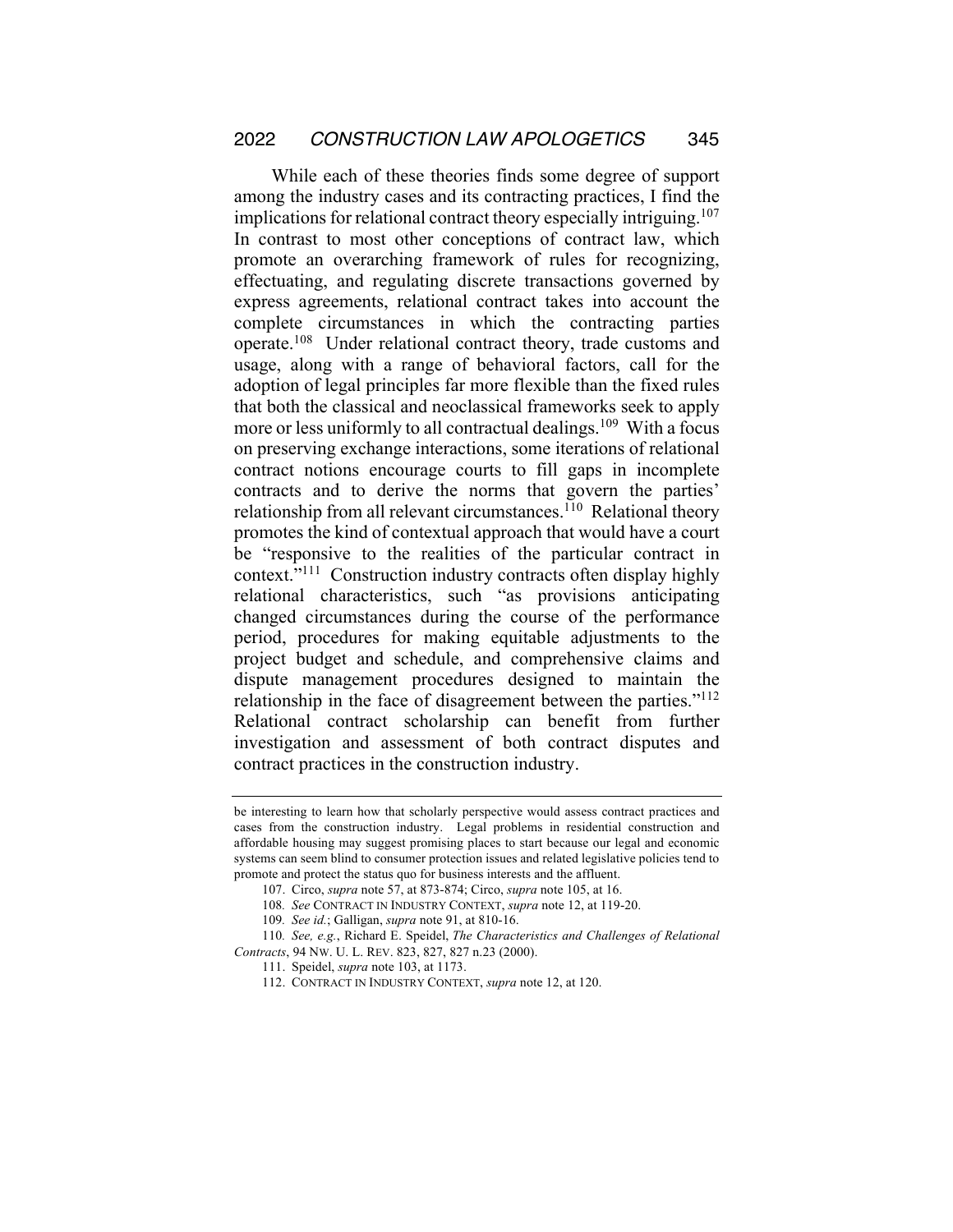Proponents of alternative schools of contract theory can also find much in the construction industry cases, dispute patterns, and contracting practices relevant to their perspectives. Limited offerings in the law and economics literature demonstrate the potential for economic analysis critiquing and explaining judicial approaches to construction contract disputes and many industry contracting practices.113 For example, Richard Posner's discussion of a nineteenth century case determining liability for damage to a project under construction has been cited as a leading example of the efficiency principle of economic analysis at work in the courts.<sup>114</sup> Competing contract theories, especially those based on economic analysis and neoformalism, can also be advanced to explain, justify, or question a range of holdings in construction contract cases, including those regarding: the enforceability of liquidated damages, no-damage-for-delay, and conditional payment clauses; the recognition of the betterment and economic waste doctrines; and the use of different frameworks in contract interpretation.<sup>115</sup> In any case, much remains to be written both on how industry cases and practices reflect or contradict competing contract theories and how those cases and practices have or could inform contract theory.

In addition to their relevance to contract theory, industry cases and contracting practices raise many discrete issues of current interest to contract law scholars. Law review articles occasionally note significant industry cases and developments on these matters, although rarely in a way that acknowledges construction law as embracing a subspecialty of contract law.116 The academic literature and casebooks, however, do implicitly reflect the influence of industry cases in the evolution of several

<sup>113</sup>*. See, e.g.*, Klein & Gulati, *supra* note 102, at 138-143.

<sup>114</sup>*. See* Jody S. Kraus, *From Langdell to Law and Economics: Two Conceptions of*  Stare Decisis *in Contract Law and Theory*, 94 VA. L. REV. 157, 191-93 (2008) (noting, however, that Posner's "efforts to explain how legal rules and principles based on various notions of efficiency could justify the exercise of political coercion were entirely unsuccessful"). The reference is to Posner's analysis of *Bentley v. State*, 41 N.W. 338 (Wis. 1889) in RICHARD A. POSNER, ECONOMIC ANALYSIS OF LAW 83 (3d ed. 1986).

<sup>115</sup>*. See generally* CONTRACT IN INDUSTRY CONTEXT, *supra* note 12, at 25-29, 54-58, 135-42.

<sup>116</sup>*. See generally* Stipanowich, *supra* note 84, at 493-97.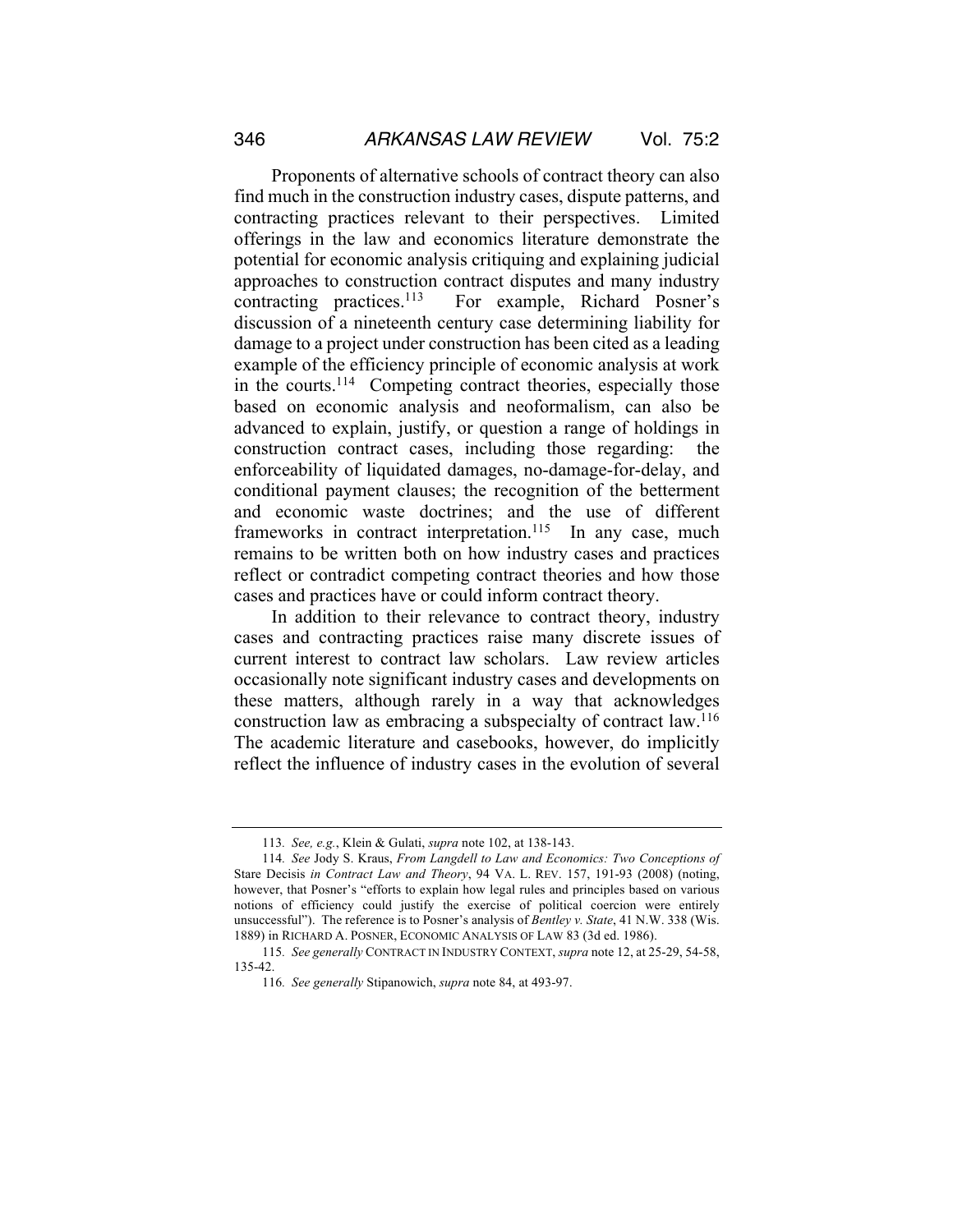contract principles.<sup>117</sup> Industry cases have been instrumental in expounding the law of substantial performance.<sup>118</sup> Cases stemming from industry bidding practices virtually define the principle of reasonable reliance as a substitute for consideration.119 Construction contract disputes also sent early signals of the demise of the pre-existing duty rule.<sup>120</sup> Similarly, they set the stage for the acceptance of unilateral mistake as a defense.<sup>121</sup> Many construction cases figure prominently in evolving judicial attitudes toward binding arbitration clauses.<sup>122</sup> Other contract law issues, some already noted above for their relevance to contract theory, that figure prominently in specific topics of current academic interest extend to economic waste, betterment, liquidated damages, conditional payment provisions, termination for convenience rights, and the evolution of the implication process and judicial attitudes toward incomplete contracts.123

119*. See, e.g.*, Drennan v. Star Paving Co., 333 P.2d 757, 759-60 (Cal. 1958). *See generally* CONTRACT IN INDUSTRY CONTEXT, *supra* note 12, at 34-37 (discussing the importance of *Drennan* but noting its scarce application in areas beyond industry bidding).

120*. See* Lingenfelder v. Wainwright Brewery Co., 15 S.W. 844, 848 (Mo. 1891); King v. Duluth, M & N Ry. Co., 63 N.W. 1105, 1107 (Minn. 1895).

121*. See* Wil-Fred's Inc. v. Metro. Sanitary Dist., 372 N.E.2d 946, 950-51 (Ill. App. Ct. 1978); Rushlight Automatic Sprinkler Co. v. City of Portland, 219 P.2d 732, 751 (Or. 1950); Bd. of Regents v. Cole, 273 S.W. 508, 510-11 (Ky. Ct. App. 1925); Edwin W. Patterson, *Equitable Relief for Unilateral Mistake*, 28 COLUM. L. REV. 859, 884-85 (1928).

122*. See, e.g.*, C & L Enters., Inc. v. Citizen Band Potawatomi Indian Tribe of Okla., 532 U.S. 411, 418-20 (2001); Volt Info. Scis., Inc. v. Bd. of Trs., 489 U.S. 468, 474-76 (1989); Moses H. Cone Mem'l Hosp. v. Mercury Constr. Corp., 460 U.S. 1, 19-20 (1983); *see also* Commonwealth Coatings Corp. v. Cont'l Cas. Co, 393 U.S. 145, 147-50 (1968) (discussing the importance of impartiality among arbitrators and the need for arbitrators to disclose matters that could create the impression of bias).

123*. See* CONTRACT IN INDUSTRY CONTEXT, *supra* note 12, at 25-29, 54-59, 138-54; Deborah S. Ballati & Marlo Cohen, *Termination for Convenience Clauses: Are There* 

<sup>117.</sup> Many of the contract textbooks feature construction industry cases to demonstrate leading principles. *See, e.g.*, *id.* at 494 (noting that "[i]n the typical first-year contracts course, construction cases are ubiquitous, and provide a rich source of doctrine and theory" and finding that nearly one in five cases in a popular text on contracts involved construction contracts); CONTRACT IN INDUSTRY CONTEXT, *supra* note 12, at 13 (discussing the influence of industry cases on substantial performance, unilateral mistake, third-party dispute resolution, and other contract law principles).

<sup>118.</sup> CONTRACT IN INDUSTRY CONTEXT, *supra* note 12, at 13; *see, e.g.*, Clem Martone Constr., LLC v. DePino, 77 A.3d 760, 771-72 (Conn. App. Ct. 2013); W.E. Erickson Constr. Inc. v. Cong.-Kenilworth Corp., 503 N.E.2d 233, 237 (Ill. 1986); S. D. & D. L. Cota Plastering Co. v. Moore, 77 N.W.2d 475, 477-78 (Iowa 1956); Jacob & Youngs, Inc. v. Kent, 129 N.E. 889, 890-91 (N.Y. 1921).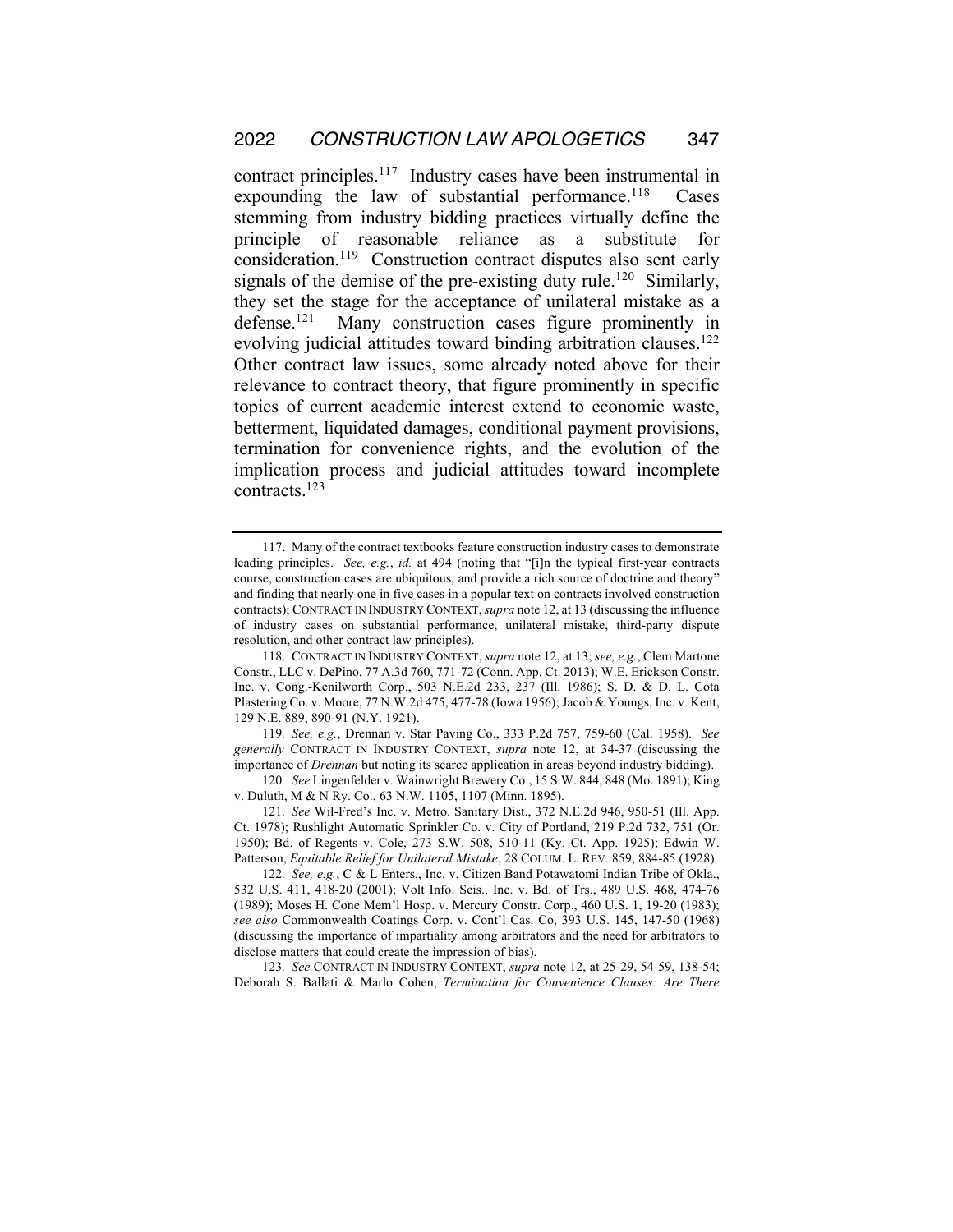In many instances, the practice-oriented literature eclipses the legal scholarship in addressing significant issues of contract law. For example, practicing lawyers have authored much of what has been written about the special issues concerning subcontracting relationships.<sup>124</sup> They have also delved deeply into applications of the law of evidence to contract disputes, especially with reference to expert witnesses.<sup>125</sup> Similarly, the practice-oriented literature has dealt in great detail with the problems construction industry disputes commonly present relating to the measure and proof of damages, as well as on a range of contractual limitations on recoverable damages.<sup>126</sup> Practicing lawyers, more than legal academics, have documented the interesting story of how cases and contracting practices have addressed the differing site conditions problem that so frequently impacts construction projects.<sup>127</sup> Practice-oriented literature also accounts for some of the most comprehensive analyses of legislative and regulatory matters affecting construction contracts.128 All of these topics are ripe for more scholarly investigation.

125*. See, e.g.*, Laura B. Arrigo & Samantha L. Brutout, *Defining the Schedule Expert's Role, Scope, and Approach: Key Considerations for Coordination Between Attorneys and Experts*, CONSTR. LAW., Fall 2017, at 36; Heffernan et al., *supra* note 42, at 6; Fredric L. Plotnick, *Evidence Issues in Forensic Use of CPM Scheduling*, CONSTR. LAW., Fall 2011, at 25; Aiken, *supra* note 42, at 22.

*Limitations on Using Them?*, 14 AM. COLL. CONSTR. LAWS. J. 1, 1 (2020); Joseph D. West & Michael B. Hissam, *The Reasonableness of Liquidated Damages Provisions—Why Only the Look Back Approach Can Prevent Windfalls*, 4 AM.COLL.CONSTR. LAWS. J. 1, 1 (2010); Julian F. Hoffar & Shelly L. Ewald, *Liquidated Damages and the Freedom to Contract*, 1 AM. COLL. CONSTR. LAWS. J. 1 (2007).

<sup>124</sup>*. See, e.g.*, Anthony J. LaPlaca*, On the Effective Use of Liquidating Agreements*, CONSTR. LAW., Summer 2019, at 20, 20; Wheatley & Neufeld, *supra* note 21, at 12; William M. Hill & Mary-Beth McCormack, *Pay-If-Paid Clauses: Freedom of Contract or Protecting the Subcontractor from Itself?*, CONSTR. LAW., Winter 2011, at 26, 26.

<sup>126</sup>*. See, e.g.*, Benton T. Wheatley & Randy A. Canché, *Navigating the Labyrinth of Consequential Damages in the Construction Industry: A History of and Legal Approaches to Living with Them*, CONSTR. LAW., Summer 2013, at 6; Dannecker et al., *supra* note 43, at 28.

<sup>127</sup>*. See, e.g.*, Bailey & Hess, *supra* note 43, at 6; Kimberly A. Smith, *Differing Site Conditions and* Metcalf*: Judicial Shifting of the Risks*, CONSTR. LAW., Summer 2014, at 35.

<sup>128</sup>*. See, e.g.*, Dean B. Thomson & Colin Bruns, *Indemnity Wars: Anti-Indemnity Legislation Across the Fifty States*, 8 AM. COLL. CONSTR. LAWS. J. 1, 1-2 (2014). *See generally* 5 BRUNER & O'CONNOR, *supra* note 7, at §16:1 (discussing the government's heavy regulation of construction in America at the federal, state, and local level, for safety, financial, and other reasons).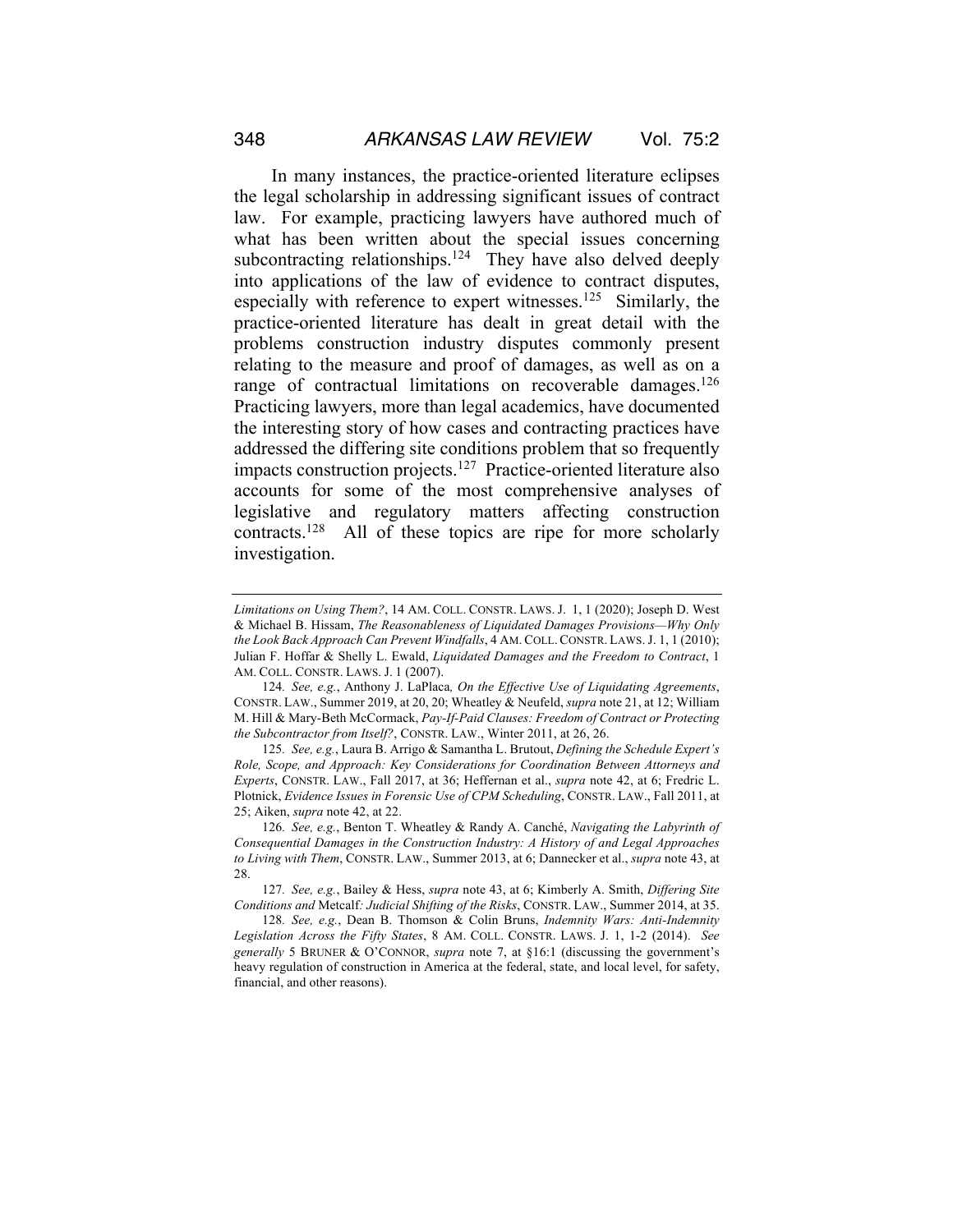Beyond addressing such discrete contract law issues, legal scholars should analyze how the risk management strategies of construction industry participants and their lawyers impact contract law in action. Contract law, as established and proclaimed by legislatures, courts, and administrative agencies, functions more as the background against which contracting parties manage contractual relationships than as the rules that determine those relationships.<sup>129</sup> The practicing bar uses innovative contract provisions and structures to adjust and manipulate the rules of contract law.<sup>130</sup> In a 2011 article (tellingly published in the construction bar's leading journal rather than a traditional law review), Professor Sweet argued that legal academics should study and assess standard construction contracts.131 The ongoing evolution of project delivery systems presents an even more fruitful area for scholarly investigation, but contract scholars have given relatively little attention to these systems.<sup>132</sup> At a more granular level, construction lawyers constantly craft innovative contract terms and practices that can teach at least as much about how contract law functions as a social instrument as can any case, statute, or abstract theory.<sup>133</sup> In

133*. See generally, e.g.*, Lauren P. McLaughlin & Shoshana E. Rothman, *When*  Spearin *Won't Work: How Contractual Risk Allocation Often Undermines This Landmark Ruling*, CONSTR. LAW., Summer 2015, at 39, 44; Alex Iliff et al., *The Shifting Sands of Contract Drafting, Interpretation, and Application*, CONSTR. LAW., Spring 2012, at 31;

<sup>129</sup>*. See generally supra* notes 8-23 and accompanying text (discussing how construction cases have challenged the boundaries of contract principles and helped develop and refine contract law doctrines).

<sup>130</sup>*. See supra* notes 8-23 and accompanying text; *see also infra* note 133 and accompanying text.

<sup>131.</sup> Sweet, *supra* note 86, at 41.

<sup>132.</sup> However, the practice literature regularly reports on developments in project delivery systems. *See, e.g.*, Galloway, *supra* note 52, at 29; Justin L. Weisberg & Raymond M. Krauze, *Opening Communication Lines: Evolving Project Delivery Methods to Promote Collaboration*, CONSTR. LAW., Spring 2018, at 14; Howard W. Ashcraft Jr., *The Transformation of Project Delivery*, CONSTR. LAW., Fall 2014, at 35; Casey Halsey & William Quatman, *Design-Build Contracts: Revisited, 25 Years Later*, CONSTR. LAW., Spring 2014, at 5; Joseph A. Cleves, Jr. & Richard G. Meyer, *No-Fault Construction's Time Has Arrived*, CONSTR. LAW., Summer 2011, at 6; Barbara R. Gadbois et al., *Turning a Battleship: Design-Build on Federal Construction Projects*, CONSTR. LAW., Winter 2011, at 6; Peter C. Halls, *Issues for Designers, Contractors, and Suppliers to Public Private Partnership Projects*, CONSTR. LAW., Summer 2010, at 22; Joel W. Darrington & William A. Lichtig, *Rethinking the "G" in GMP: Why Estimated Maximum Price Contracts Make Sense on Collaborative Projects*, CONSTR. LAW., Spring 2010, at 29.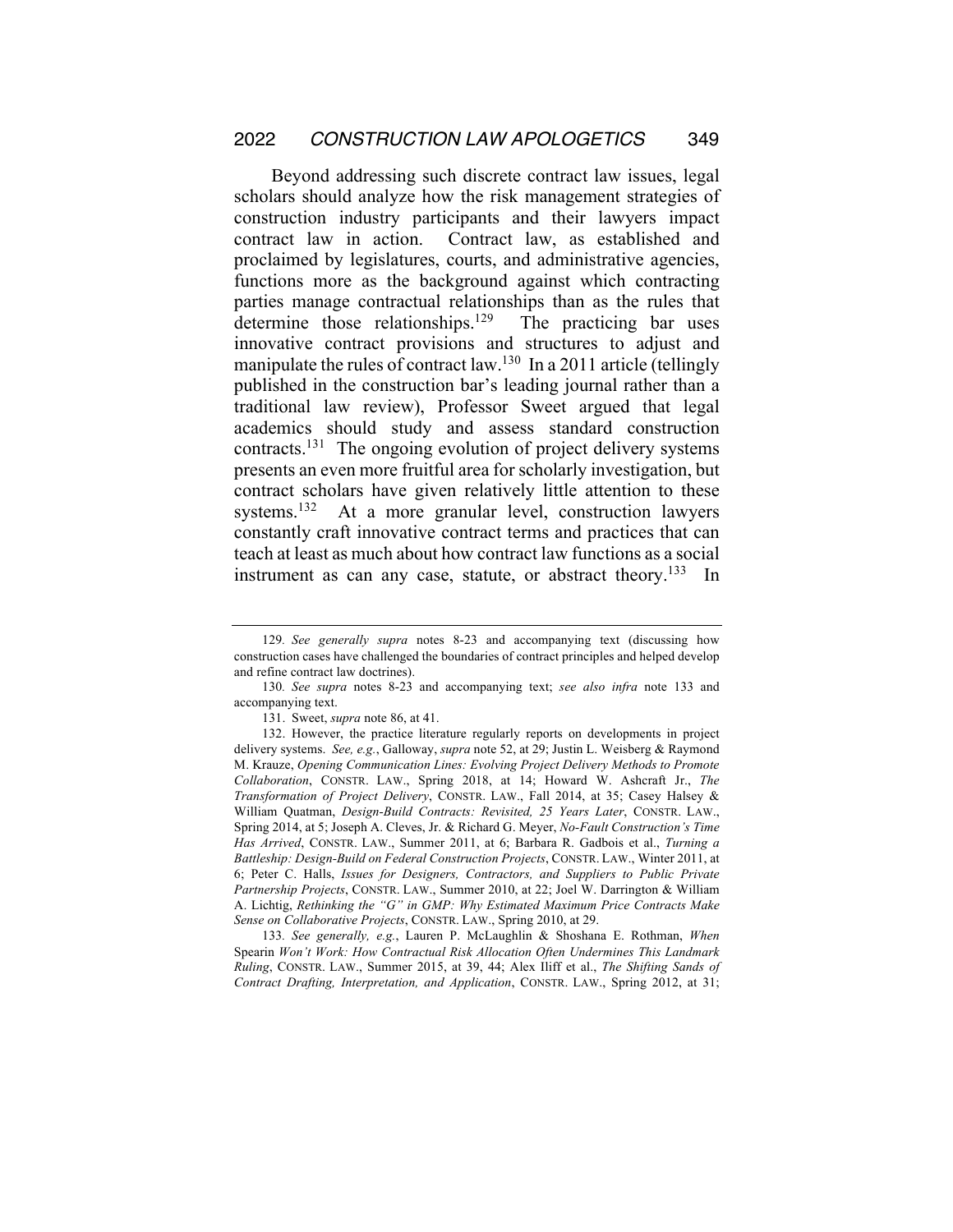summary, contracting practices in the construction industry offer much that contract scholars should explore to shed light on the relationship between law and practice and about how the law interacts with human behavior in complex exchange relationships.

The construction industry also offers much material for tort scholars. Construction commonly involves risky activities leading to claims for damages when death, personal injuries, property damage, and economic losses result.<sup>134</sup> Some recurring circumstances peculiar to the construction industry merit the special attention of the legal academy.

In addressing common negligence cases stemming from construction activities, a leading construction law textbook notes some special considerations.<sup>135</sup> These include predictable instances in which negligence during construction causes injury or property damage.<sup>136</sup> Most frequently, the victim is a worker or a person on the site who has some connection with the project.<sup>137</sup> There are, however, also many cases involving victims not physically on the project site who are simply passing by when an incident occurs, and others involving trespassers.<sup>138</sup> Negligence cases involving construction activity can present some interesting features for professors to highlight either in a Torts class, for example the trespasser cases,<sup>139</sup> or in a Construction Law or

135*. See* Allensworth & Ryan, *supra* note 37, at 393.

139. Kessler v. Mortenson, 16 P.3d 1225, 1226, 1230 (Utah 2000) (applying attractive nuisance doctrine when child fell through hole on residential construction site); Hayes v.

Ashcraft, *supra* note 52, at 17; Kurt L. Dettman et al., *Resolving Megaproject Claims: Lessons From Boston's "Big Dig"*, CONSTR. LAW., Spring 2010, at 5, 16.

<sup>134</sup>*. See, e.g.*, Lee Lewis Constr., Inc. v. Harrison, 70 S.W.3d 778, 781-82 (Tex. 2001) (wrongful death); *see* cases cited *infra* note 136; *see also* Allensworth & Ryan, *supra* note 37, at 393 (providing that "[t]he U.S. Bureau of Labor Statistics has cited its 'fatal four' leading causes of construction deaths as (1) falls, (2) struck by object, (3) electrocutions, and (4) caught-in/between" and estimating that fourteen deaths occur within the construction workforce per day).

<sup>136</sup>*. See id.*; *e.g.*, Jeffords v. BP Prods. N. Am., Inc., 963 F.3d 658, 661 (7th Cir. 2020); Scott v. Matlack, Inc., 39 P.3d 1160, 1162-63 (Colo. 2002); *Lee Lewis Constr., Inc.*, 70 S.W.3d at 782.

<sup>137</sup>*. See* cases cited *supra* note 136.

<sup>138</sup>*. See, e.g.*, Price v. Turner Constr. Co., 190 A.D.3d 435, 435-36 (N.Y. App. Div. 2021) (contractor and subcontractor were not liable for injuries when pedestrian tripped over protruding anchoring bolts on sidewalk); Coburn v. Whitaker Constr. Co., 445 P.3d 446, 448, 453 (Utah 2019) (contractor had no duty to warn pedestrian of danger presented by orange netting strung across trail); *see* cases cited *infra* note 139.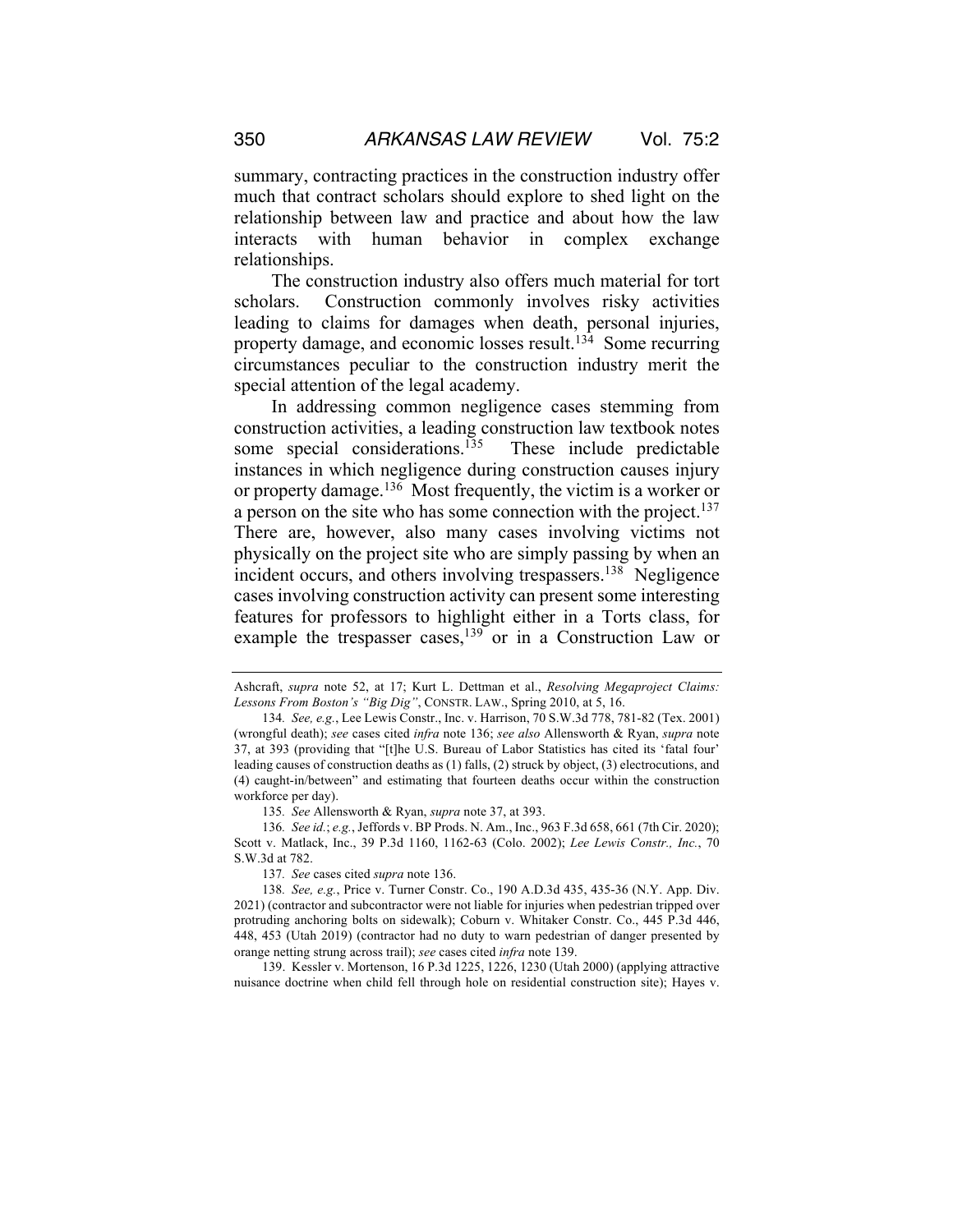Labor and Employment Law class, as when workers' compensation law impacts the nature or extent of liability of multiple defendants.<sup>140</sup> For the most part, however, the cases do not suggest a variation or adaptation of tort law specific to the construction industry context.<sup>141</sup> For purposes of construction law, routine negligent injury and damage cases may hold academic interest primarily for what they can show about overlaps in related legal matters, including joint liability, vicarious liability, contribution, indemnification, insurance coverages, and safety statutes and regulations.142

More promising areas for scholarly attention emerge when tort law intersects with contractual obligations in the construction industry. Some of the most theoretically engaging situations invoke the judicial gymnastics required to derive a tort duty of care from a contractual obligation. The construction industry presents some noteworthy examples of contractual terms creating special relationships that impose a tort duty of care independent from the contractual obligations.<sup>143</sup> A contractual responsibility to perform construction services or work may impose a duty on the contracting party for the benefit of strangers to the contract. For example, the Court of Appeals for the D.C. Circuit held that a consultant retained by a project owner to provide safety engineering services to the owner owed a tort duty of care to an

D.C.I. Props.-D KY, LLC, 563 S.W.3d 619, 621-22 (Ky. 2018) (holding that sixteen-yearold trespasser who operated equipment on construction site was not entitled to protection of attractive nuisance doctrine); Lange v. Fisher Real Est. Dev. Corp., 832 N.E.2d 274, 276, 281-82 (Ill. App. Ct. 2005) (holding that taxi driver pursuing non-paying passenger onto construction site was entitled only to the limited duty owed to a trespasser).

<sup>140</sup>*. See generally* Allensworth & Ryan, *supra* note 37, at 393.

<sup>141</sup>*. See Kessler*, 16 P.3d at 1230; *Hayes*, 563 S.W.3d at 621; *Lange*, 832 N.E.2d at 283.

<sup>142</sup>*. See, e.g.*, Coleman v. BP Expl. & Prod., Inc., 19 F.4th 720, 727 (5th Cir. 2021) (applying principles of vicarious liability); Gables Constr., Inc. v. Red Coats, Inc., 228 A.3d 736, 739 (Md. 2020) (discussing principles of contribution and joint liability); W. C. Eng., Inc. v. Rummel, Klepper & Kahl, LLP, 934 F.3d 398, 399 (4th Cir. 2019) (distinguishing concepts of contribution, implied indemnity, and express indemnity in contractor's action against subcontractor); Eng'g & Constr. Innovations, Inc. v. L.H. Bolduc Co., 825 N.W.2d 695, 698 (Minn. 2013) (applying Minnesota's statute limiting enforceability of indemnification agreements in construction contracts); *see also* Schenck & Goss, *supra* note 32, at 1 (discussing the challenges of apportioning fault and damages); John G. Cameron, Jr., *Construction Site Safety: Protecting the Worker/Protecting the Owner*, 9 AM. COLL. CONSTR. LAWS. J. 2, 31 (2015).

<sup>143.</sup> Circo, *supra* note 27, at 187-90.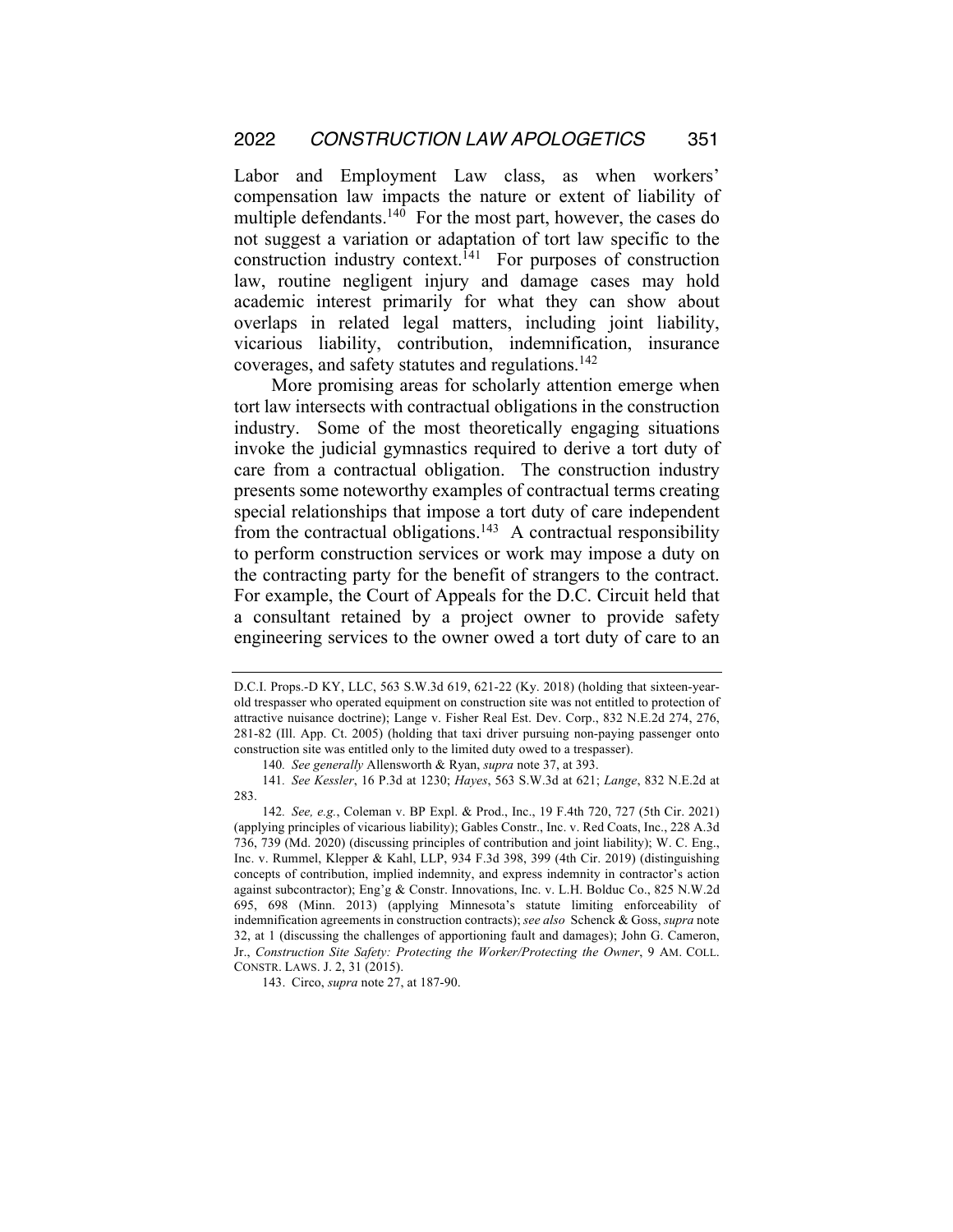on-site worker who suffered from silicosis as a result of working on the project.<sup>144</sup> The court held that even though the worker's employer was directly responsible for the safety of its employees, the consultant's "superior skills and position" and its "ability to foresee the harm that might reasonably be expected to befall" the worker imposed a duty on the consultant "to take reasonable steps to prevent harm to appellant from the hazardous conditions" of the work site.<sup>145</sup> Other cases impose on a project participant a duty to warn others of potential dangers or risks the project presents<sup>146</sup> or to disclose to another information based on the participant's superior knowledge arising out of the performance of contractual duties.147

Courts have been especially willing to derive a tort duty of care from contractual undertakings of design professionals.<sup>148</sup> Indeed, even when a client sues for damages allegedly caused by errors or omissions in the performance of services expressly covered by the contract between the client and the design professional, the case is at least as likely to proceed on a theory of professional negligence as on a breach of contract claim.<sup>149</sup> When the plaintiff is not the design professional's client, courts often opt to impose a tort duty of care rather than to accept an alternative theory recognizing the plaintiff as a third-party beneficiary of the design services contract.<sup>150</sup> While the thirdparty beneficiary argument too often requires a strained interpretation of the contract, tort theory allows the court to recognize a special relationship between the plaintiff and the design professional on public policy grounds.<sup>151</sup>

As discussed in much greater detail in Marc Schneier's article, published as part of this symposium, injured workers have often used the special-relationship analysis to assert claims against architects and engineers with whom the workers have no

<sup>144.</sup> Caldwell v. Bechtel, Inc., 631 F.2d 989, 1002 (D.C. Cir. 1980).

<sup>145</sup>*. Id.* at 997, 1001, 1001 n.21.

<sup>146</sup>*. See generally* 3 BRUNER & O'CONNOR, *supra* note 7, at § 9:102.

<sup>147</sup>*. See generally id.* at § 9:92.

<sup>148</sup>*. See* Circo, *supra* note 27, at 186-87.

<sup>149</sup>*. See id.* at 173, 177-79.

<sup>150</sup>*. See id.* at 185-87, 237-38.

<sup>151</sup>*. See id*.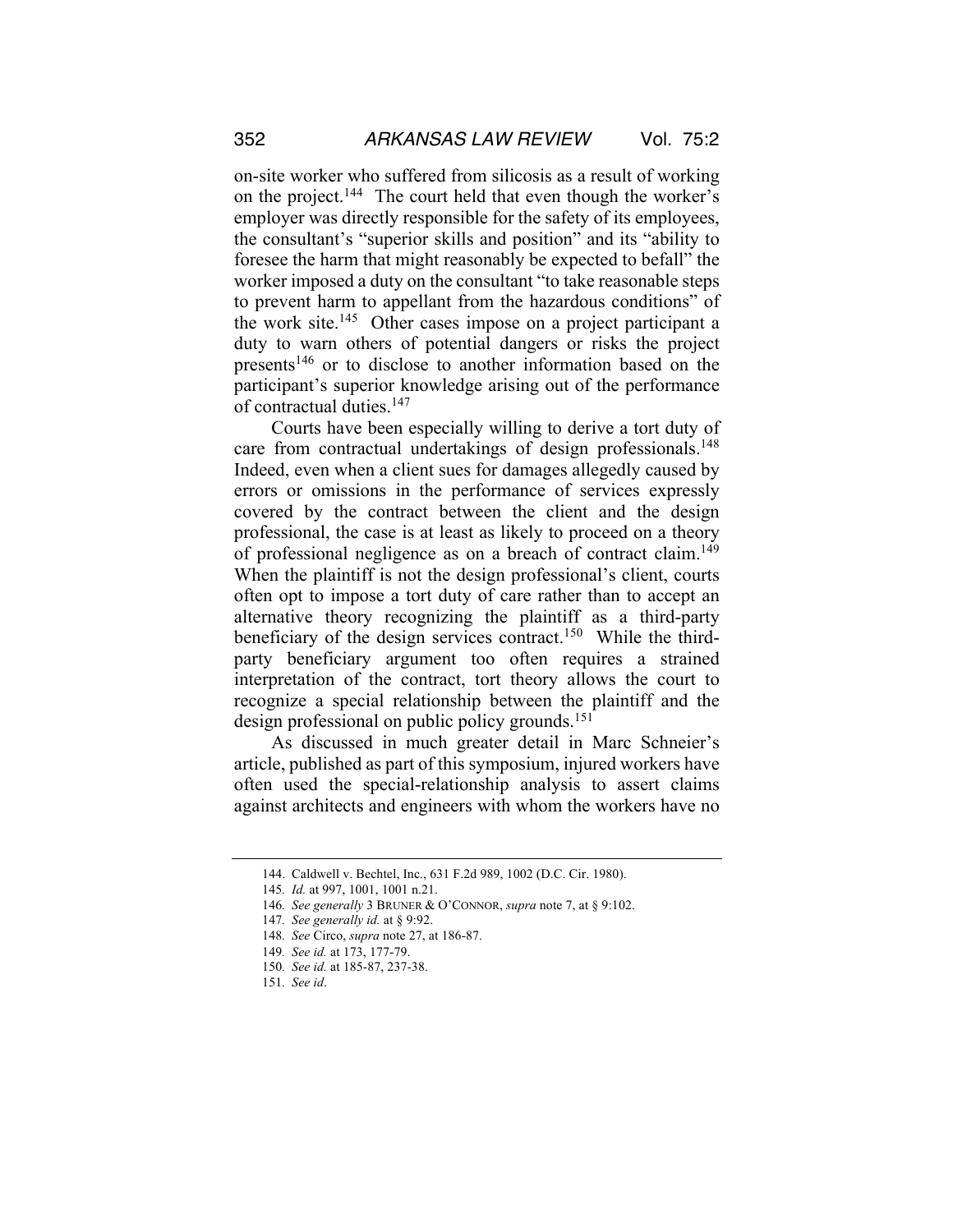contractual privity.152 As his account also explains—to a considerable extent—design professionals have reduced their exposure to such claims through carefully narrowing the scope of professional services included in their contracts, particularly by excluding any responsibility for project safety or construction means and methods and by disclaiming authority to order work stoppages.<sup>153</sup>

Some close questions about the circumstances in which a contract creates a special relationship under tort law involve obligations concerning budget estimates, scheduling matters, and other aspects of project management and administration.154 These cases often call on courts to scrutinize the precise scope of the contractual responsibilities especially closely to determine whether public policy requires the contractually obligated party to observe a tort duty of care in favor of strangers to the contract.155 To protect against expanding theories of liability under design services contracts, lawyers representing design professionals may aggressively negotiate for express contractual limits on the client's damage liability, limits that courts sometimes hold to be unenforceable on policy grounds.<sup>156</sup>

The special-relationship theory may also be invoked in support of tort claims other than professional malpractice and negligence. Once again, some of the leading cases involve the contractual obligations of design professionals.157 Design professionals who provide faulty information in the course of performing design services for a construction project may incur liability both to clients and non-clients for negligent misrepresentation when the design professional knows the plaintiff will rely on the information in connection with the

<sup>152</sup>*. See* Marc M. Schneier, *Design Professional Liability for Construction Worksite Accidents—How Arkansas Led the Way to a National Consensus*, 75 ARK. L. REV. 381 (2022).

<sup>153</sup>*. Id.* at 395-400.

<sup>154</sup>*. See generally* Circo, *supra* note 27, at 180-90.

<sup>155</sup>*. See, e.g.*, Thompson v. Gordon, 948 N.E.2d 39, 45-48, 51-52 (Ill. 2011).

<sup>156.</sup> Buck S. Beltzer & Melissa A. Orien, *Are Courts Limiting Design Professionals' Ability to Limit Liability?*, CONSTR. LAW., Spring 2010, at 17, 17-18.

<sup>157</sup>*. See generally* Circo, *supra* note 27, at 173-77.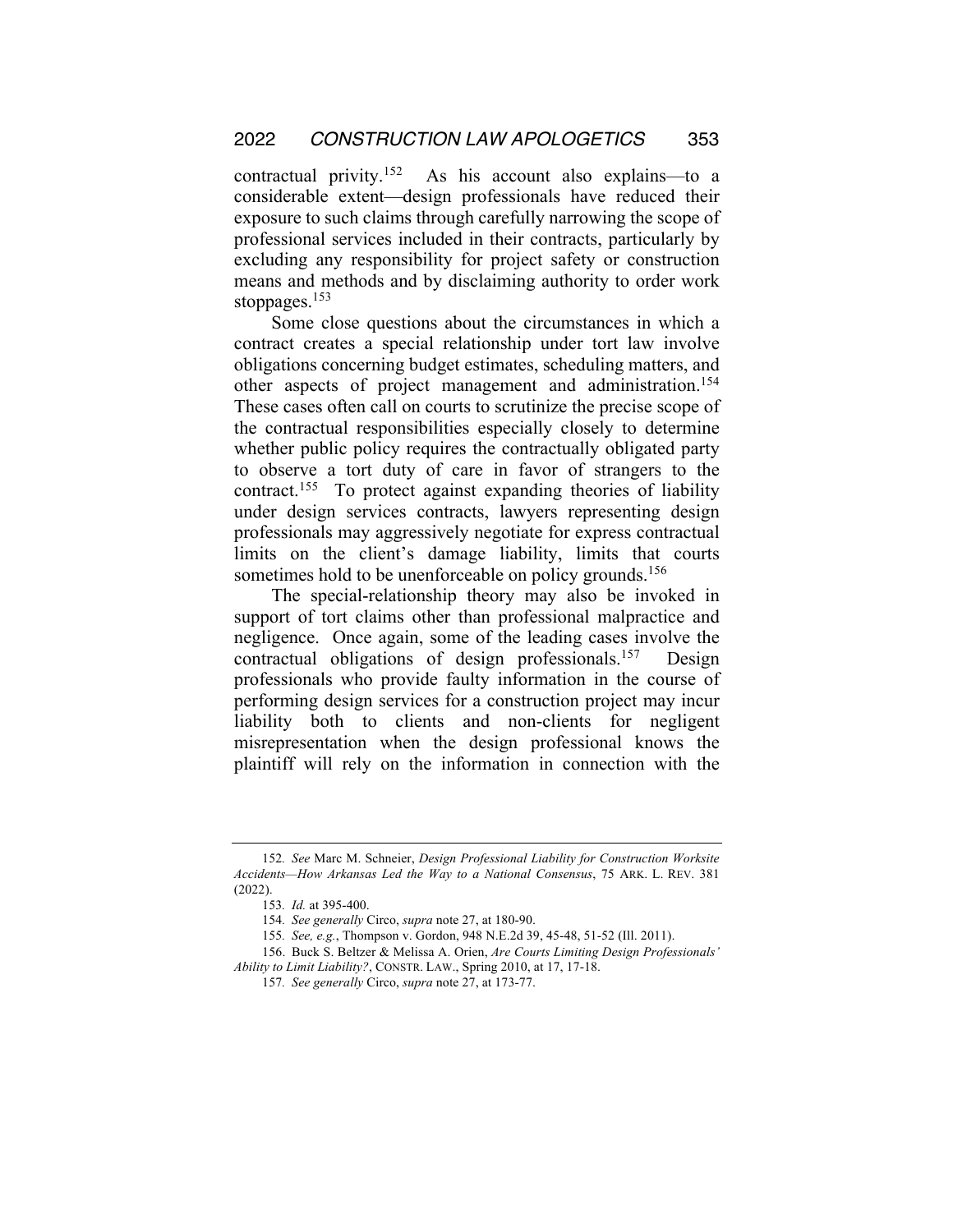project.158 In adopting the negligent misrepresentation doctrine, the Restatement of Torts explicitly references construction industry examples.159 Some courts have even imposed strict liability for defective designs incorporated into a building, especially when the defendant functioned in a design-build capacity.160

A design professional's involvement in a dispute between the designer's client and another participant may support a claim for tortious interference with contract or with prospective business advantage.161 A common arrangement for a project architect's role in contract administration amplifies this risk when the architect's duties under the owner's contracts with the architect and the general contractor require the architect's approval of, or other direct involvement with, the owner's decision to terminate the contractor for default.<sup>162</sup> In addition to design professionals, other industry players are also susceptible to tortious interference claims.<sup>163</sup> The tortious interference cases receive some attention in practice-oriented journals.164 The special construction industry circumstances involved should appeal to the academic community.<sup>165</sup> Moreover, the different

161*. See* SWEET & SCHNEIER, *supra* note 29, at 243-44.

<sup>158</sup>*. See id.* at 182; *e.g.*, Ossining Union Free Sch. Dist. v. Anderson LaRocca Anderson, 539 N.E.2d 91, 95 (N.Y. 1989).

<sup>159.</sup> RESTATEMENT (THIRD) OF TORTS: LIABILITY FOR ECONOMIC HARM § 5, illus. 4, 15 (AM. L. INST. 2020).

<sup>160</sup>*. See* Circo, *supra* note 27, at 182-83; *e.g.*, Com. Distrib. Ctr., Inc. v. St. Regis Paper Co., 689 S.W.2d 664, 669-70 (Mo. Ct. App. 1985).

<sup>162.</sup> Carl J. Circo, *Architect's Contract Administration*, *in* FORUM TEXTBOOK, *supra*  note 6, at 197, 219-20.

<sup>163</sup>*. See* Kevin J. Gleeson & Mark L. McAlpine, *Creative Collateral Claims Against Public Entities and Their Agents*, CONSTR. LAW., Winter 2020, at 33, 34-35, 38 (discussing tortious interference claims brought by disappointed low bidders against owners and competitors contributing to the rejection of their bid); Anna Oshiro & Peter W. Hahn, *Private Rights of Action for Procurement Violations*, CONSTR. LAW., Fall 2015, at 17, 19-24; *e.g.*, J & S Servs. v. Tomter, 139 P.3d 544, 545-46, 551 (Alaska 2006) (involving a disappointed contractor's suit against the state and a state procurement officer alleging intentional misconduct in awarding a contract).

<sup>164</sup>*. See, e.g.*, Mark J. Heley & Mark A. Bloomquist, *The Design Professional's Role in Termination of the Contractor*, CONSTR. LAW., Apr. 1997, at 3, 10; Schneier, *supra* note 27, at 3-4.

<sup>165</sup>*. See generally* Circo, *supra* note 27, at 165-67.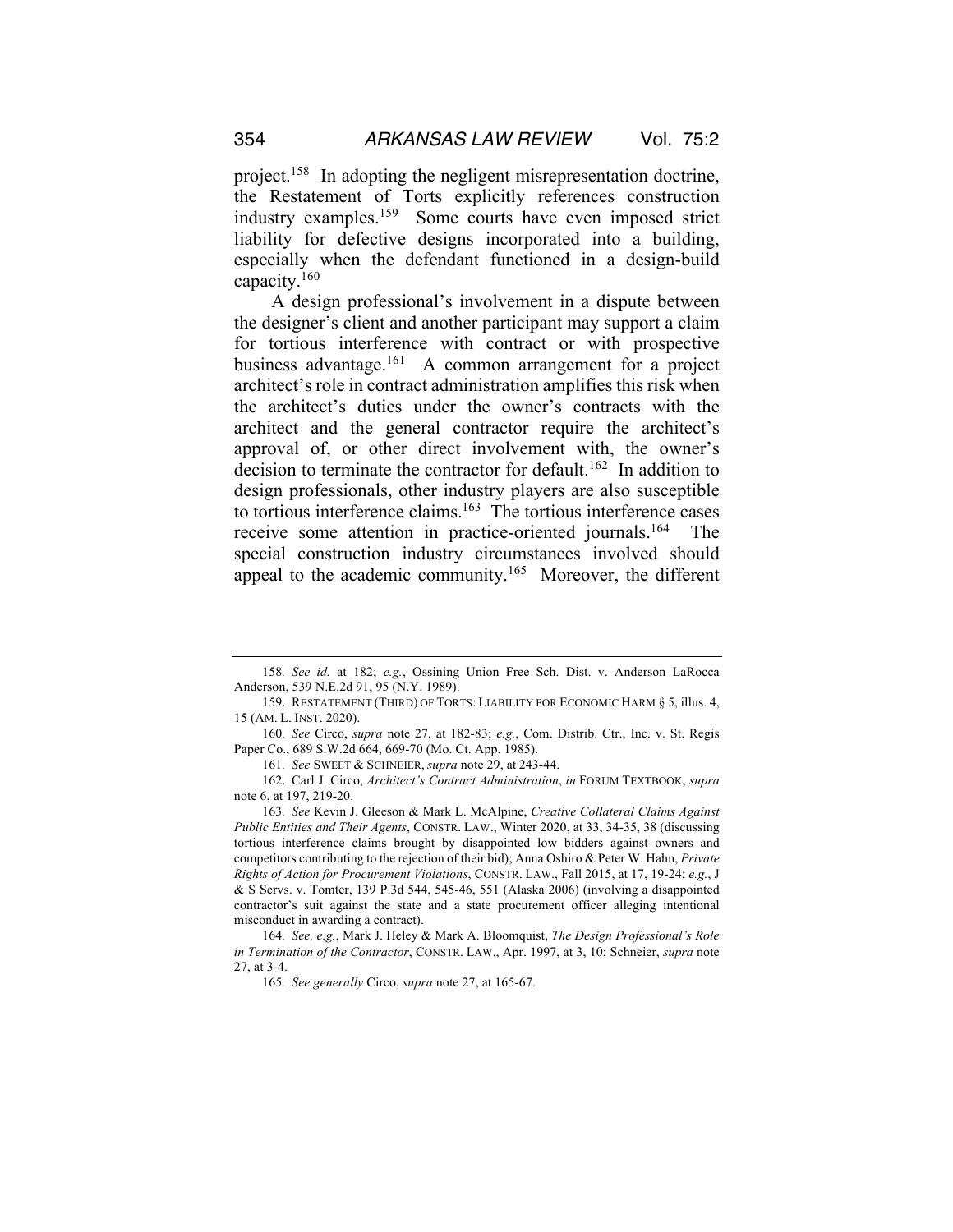frameworks courts use for assessing such claims invite greater academic assessment of the theories and defenses advanced.<sup>166</sup>

As some of the theories of liability discussed above imply, the judicial practice of imposing a tort duty of care based on contractual obligations figures into a growing number of suits to recover damages when the acts or omissions of a project participant adversely affect the economic interests of others.<sup>167</sup> Because the economic interests of dozens or scores of project participants are intertwined with the responsibilities and activities of those with whom no contractual privity exists, construction projects present recurring circumstances of special relationships arguably sufficient to impose a tort duty of care to prevent economic harm. Not only do general contractors seek to recover economic losses attributable to the acts and omissions of project architects or engineers, but project owners seek to recover against subcontractors, suppliers, and manufacturers, while any number of subcontractors, suppliers, consultants, and end-users of the project sue each other when delays, disruptions, errors, and other problems adversely impact the project.<sup>168</sup> A great many of these cases implicate the economic loss rule of tort law, an especially popular topic among construction lawyers.169

Turning then directly, but briefly, to the economic loss rule as applied in construction industry contexts, we find an issue that has not only received massive attention from practitioners, but also one that has engendered considerable interest among legal scholars.<sup>170</sup> The economic loss rule has been frequently explained

170*. See, e.g.*, Paul M. Hellegers, *Making Sense of the Economic Loss Rule in Construction Cases: Does the Draft Restatement (Third) of Torts Help? Part Two*, CONSTR.

<sup>166</sup>*. Compare* DiMaria Constr., Inc. v. Interarch, 799 A.2d 555, 560-64 (N.J. Super. Ct. App. Div. 2001), *with* Dehnert v. Arrow Sprinklers, Inc., 705 P.2d 846, 850-52 (Wyo. 1985).

<sup>167</sup>*. See* Circo, *supra* note 27, at 178.

<sup>168</sup>*. See generally* Patricia H. Thompson & Christine Dean, *Continued Erosion of the Economic Loss Rule in Construction Litigation by and Against Owners*, CONSTR. LAW., Fall 2005, at 36; Jay M. Feinman, *Economic Negligence in Construction Litigation*, CONSTR. LAW., Aug. 1995, at 34; Alvin M. Cohen & James W. Bain, *Negligence Claims in Construction Litigation*, CONSTR. LAW., Apr. 1988, at 3, 30-31.

<sup>169.</sup> Twenty-five years ago, Professor Justin Sweet commented that he had vowed to resist the temptation to write on the economic loss rule issue in construction industry cases because of the extensive attention already devoted to the topic by that time in *The Construction Lawyer* journal alone. Justin Sweet, *A View from the Tower*, CONSTR. LAW., Jan. 1997, at 47, 47.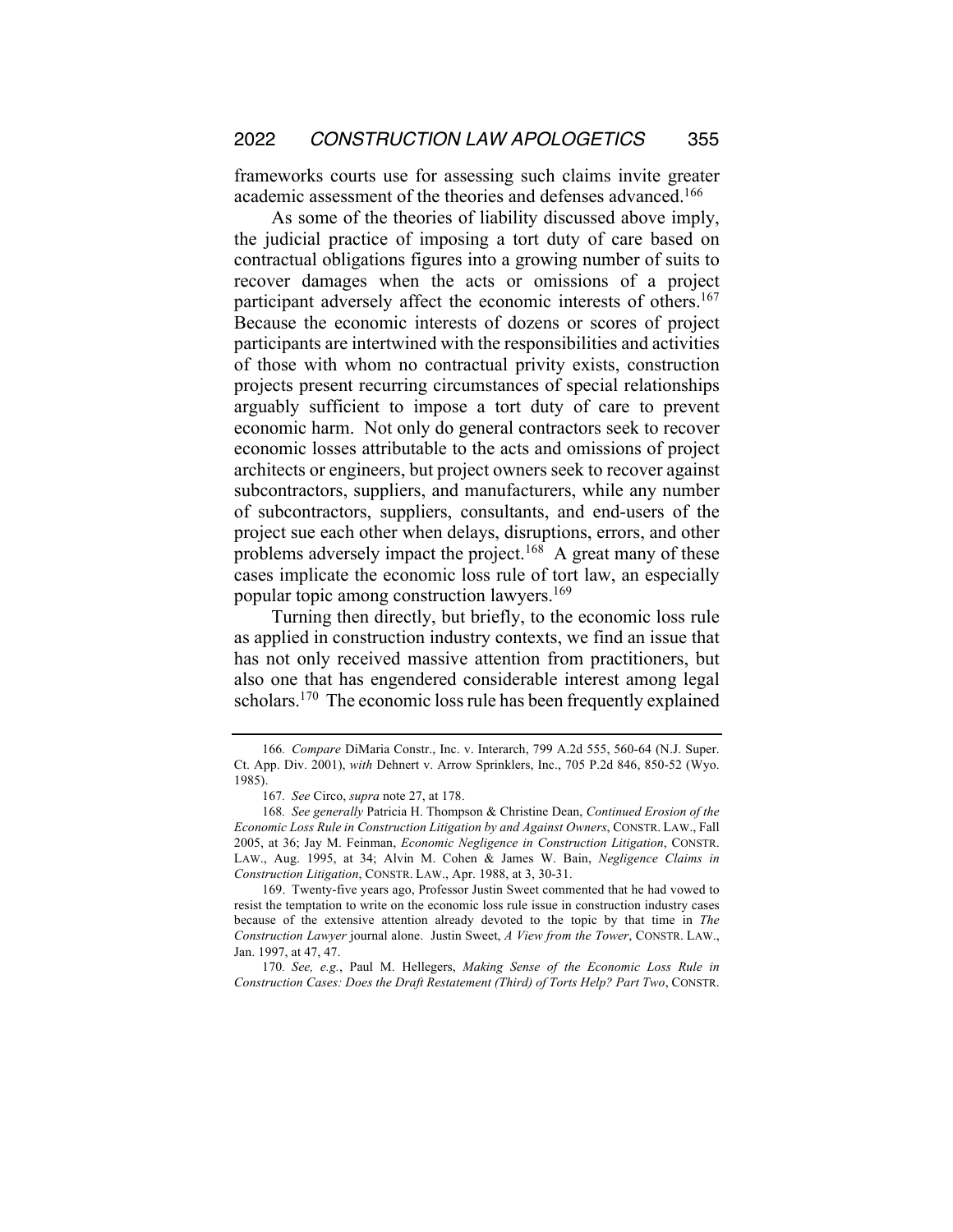as a device used to establish or defend the boundary between contract and tort and to guard against unlimited tort liability.<sup>171</sup> Given the policy issues involved and the confusing and conflicting judicial approaches appearing in the industry cases, however, this popular topic begs for the kind of comprehensive and coherent analysis best suited to extended scholarly debate. The application of the economic loss rule to construction industry cases frequently brings to light unique considerations sometimes overlooked or inappropriately conflated by the courts.172 Despite the extensive body of scholarly work on the economic loss rule, the proper application of the rule specifically in the construction industry context merits further academic analysis.

Tort law suggests many additional areas for scholarly inquiry. A leading textbook for introducing construction law to architects, engineers, and construction professionals provides a good overview.173 Personal injury claims often invoke premises liability theories to support actions brought against project owners and general contractors on the basis of control over a project site.<sup>174</sup> Injuries and damages attributable to defects in equipment, material, or components incorporated into a project sometimes pose interesting questions under product liability law or strict liability statutes.<sup>175</sup> Several construction industry cases consider

LAW., Winter 2014, at 5; Paul M. Hellegers, *Making Sense of the Economic Loss Rule in Construction Cases: Does the Draft Restatement (Third) of Torts Help? Part One*, CONSTR. LAW., Fall 2013, at 23; Anthony L. Meagher & Michael P. O'Day, *Who Is Going to Pay for My Impact? A Contractor's Ability to Sue Third Parties for Purely Economic Loss*, CONSTR. LAW., Fall 2005, at 27; Feinman, *supra* note 168, at 34.

<sup>171.</sup> Sidney R. Barrett, Jr., *Recovery of Economic Loss in Tort for Construction Defects: A Critical Analysis*, 40 S.C. L. REV. 891, 894-97 (1989); Robert L. Rabin, *Respecting Boundaries and the Economic Loss Rule in Tort*, 48 ARIZ. L. REV. 857, 858-61 (2006); Circo, *supra*, note 27, at 190-91, 245-46.

<sup>172</sup>*. See* Lawrence E. Leykam, *The Viability of the Economic Loss Rule as a Defense to Third Party Claims for Negligent Misrepresentation Against Design Professionals*, 13 AM. COLL. CONSTR. LAWS. J. 1, 8 (2019); Carl J. Circo, *Placing the Commercial and Economic Loss Problem in the Construction Industry Context*, 41 J. MARSHALL L. REV. 39, 42-43 (2007).

<sup>173.</sup> SWEET & SCHNEIER, *supra* note 29, at 72-92.

<sup>174</sup>*. See* James Duffy O'Connor, *Additional Insured Coverage: The Why, the What, and the Wherefore*, 11 AM. COLL. CONSTR. LAWS. J. 1, 3-4 (2017).

<sup>175</sup>*. See* Laurence S. Kirsch & Rebecca E. Rapp, *Mold: An Evolving Issue in Design and Construction Defect Litigation*, CONSTR. LAW., Spring 2003, at 5, 7; William R. Joyce & Patrick J. O'Connor, *Curtain Wall Failures*, CONSTR. LAW., Jan. 2000, at 22, 23; Golden, *supra* note 29, at 11-12.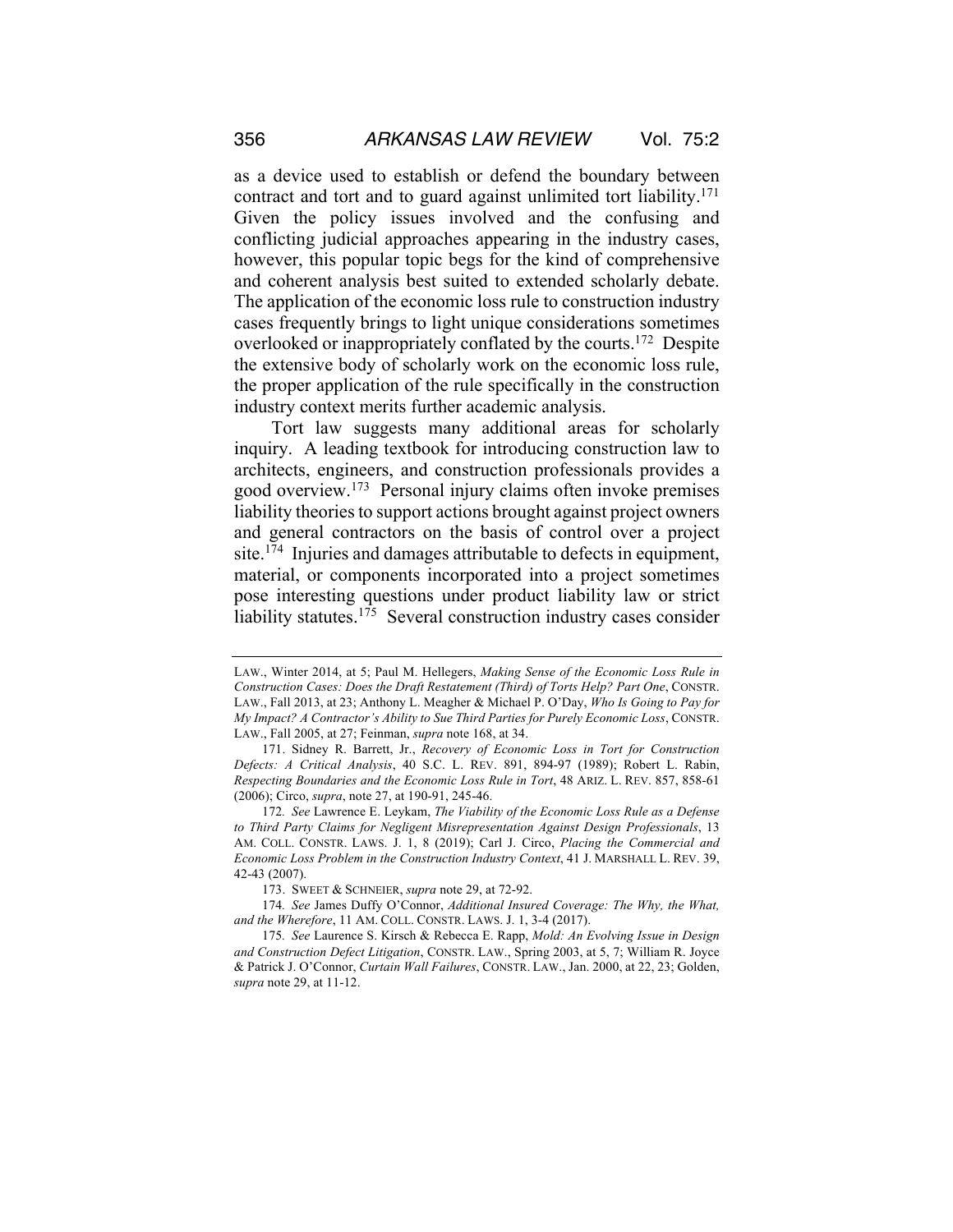whether or how violations of federal and state laws and regulations pertaining to safety and employment hazards, including the Federal Occupational Safety and Health Act, may be evidence of negligence or may otherwise support liability in tort.<sup>176</sup> I leave it to tort scholars to assess whether any of these topics, or others not mentioned here, may prove worthy of their attention.

In cataloguing substantive construction law issues with significant scholarly appeal, this review has so far dealt only with contract and tort law, where the most obvious gaps exist between the law in action and the legal academy. Many other construction industry topics deserve further scholarly investigation. Green building initiatives and other techniques for more sustainable design and construction practices suggest especially timely topics.177 More broadly, questions about the relationship of the built environment as a whole to the challenges of climate change and sustainability raise significant public policy considerations.178 A topic deserving the attention of alternative dispute resolution scholars emerges from the practicing bar's reflections on the impact that the industry's preference for

<sup>176</sup>*. See generally* 4A BRUNER & O'CONNOR, *supra* note 7, at § 13:15; Joseph Zavoral, *OSHA Liability in Tort and the Threat of the Multi-Employer Doctrine*, 47 FLA. ST. U. L. REV. 867, 879-82 (2020).

<sup>177</sup>*. See, e.g.*, Stephen A. Hess & William J. McConnell, *Assessing Liability for Green Building Failures, Part II: How Claims of Green Building Failures Fare Under Common Law Doctrines*, 7 AM. COLL. CONSTR. LAWS. J. 1, 1-5 (2013); Edward B. Gentilcore, *Through the Green Looking Glass, Part II: Contractual Solutions to Avoid Falling into the Rabbit Hole*, CONSTR. LAW., Spring 2013, at 6, 14; Edward B. Gentilcore, *Through the Green Looking Glass, Part I: Pursuing Successful Green/Sustainable Construction Without Falling into the Rabbit Hole*, CONSTR. LAW., Winter 2013, at 39; William J. McConnell & Stephen A. Hess, *Assessing Liability for Green Building Failures, Part I: The History, Development, and Status of Green Building Codes*, 6 AM. COLL. CONSTR. LAWS. J. 1, 5 (2012); Circo, *supra* note 55, at 483-84.

<sup>178</sup>*. See, e.g.*, Robert Denney, *Contractor Liability Under CERCLA*, CONSTR. LAW., Summer 2020, at 31, 35; Elena Mihaly et al., *Legal Liability of Design Professionals for Failure to Adapt to Climate Change*, 12 AM. COLL. CONSTR. LAWS. J. 1 (2018); Brian J. Mink, *Trading CERCLA for* Spearin *in El Dorado County: Shifting the Risk of Unknown Site Pollution to the Government in CERCLA Consent Decrees*, CONSTR. LAW., Fall 2015, at 26, 33; Jocelyn L. Knoll & Shannon L. Bjorklund, *Force Majeure and Climate Change: What is the New Normal?*, 8 AM. COLL. CONSTR. LAWS. J. 1 (2014); Vyas & Gentilcore, *supra* note 55, at 10; Carl J. Circo, *Should Owners and Developers of Low-Performance Buildings Pay Impact or Mitigation Fees to Finance Green Building Incentive Programs and Other Sustainable Development Initiatives?*, 34 WM. & MARY ENV'T L. & POL'Y REV. 55, 58-60 (2009); Circo, *supra* note 55, at 732-33.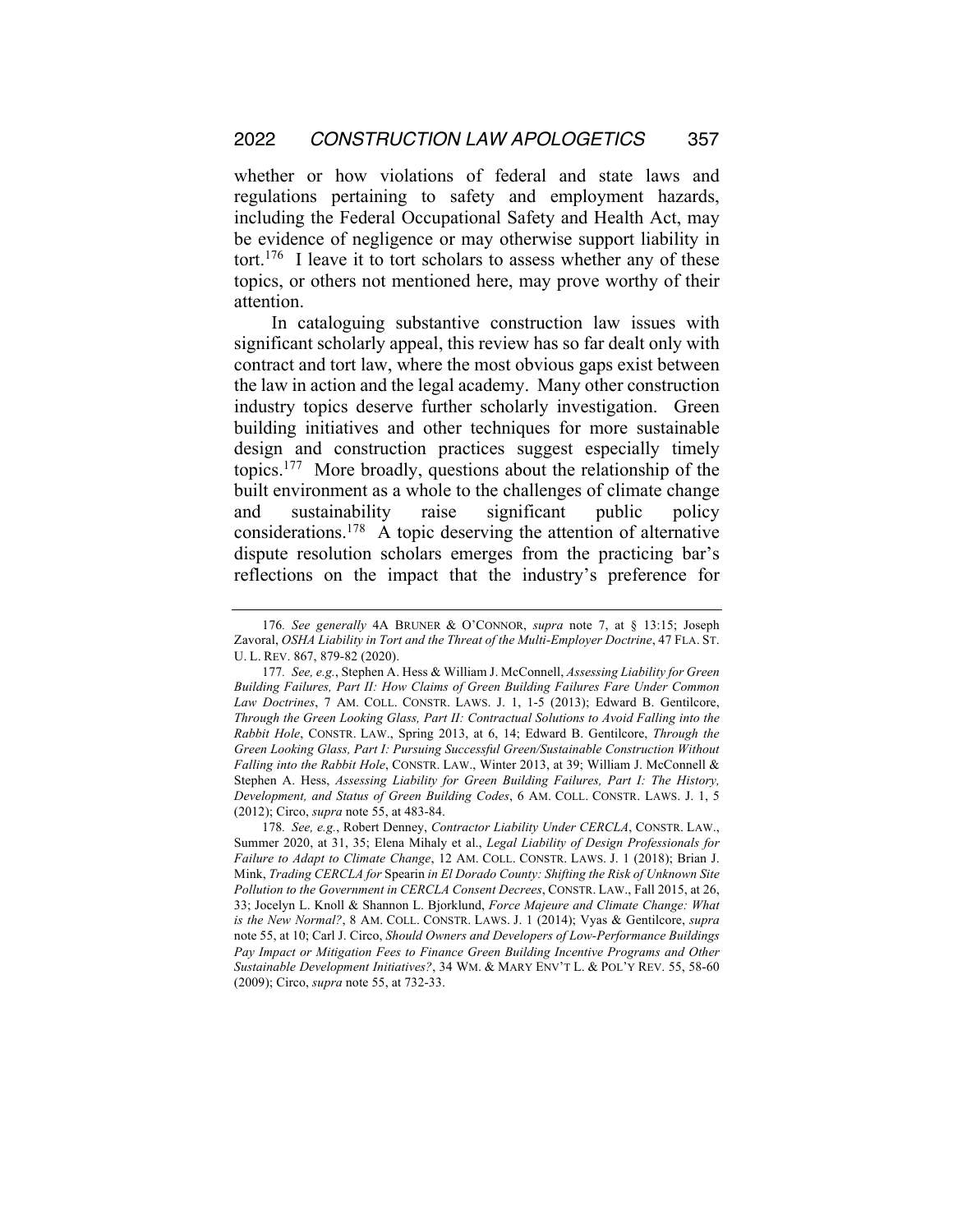arbitration over litigation may have on the common law development of construction law.179 Discrete aspects of dispute resolution practices in the industry also hold promise for academic consideration.180 Legal implications of technological developments affecting design and construction pose many interesting questions.181 Construction lending presents other topics for academic attention, $182$  as does the interface between construction financing and the Bankruptcy Code.183 Legal scholars should delve more into questions of legislative and regulatory policies affecting the industry, along with a range of administrative law matters.<sup>184</sup> Academics should engage more regularly on international and comparative law topics involving

<sup>179</sup>*. See, e.g.*, William Karl Wilburn & Robert Chistoffel, *Whither Construction Law? The Conversation Continued . . . auf Deutsch*, CONSTR. LAW., Fall 2012, at 25; Andrew D. Ness, *Whither Construction Law? How Can Construction Law Continue to Grow and Evolve in the Era of "The Vanishing Trial*"*?*, CONSTR. LAW., Summer 2010, at 5.

<sup>180</sup>*. See, e.g.*, Bruner, *supra* note 51, at 7; Overcash, *supra* note 48, at 22; Thomas J. Stipanowich, *Managing Construction Conflict: Unfinished Revolution, Continuing Evolution*, CONSTR. LAW., Fall 2014, at 13; Paul T. Milligan, *supra* note 51, at 23; Bruner, *supra* note 48, at 6.

<sup>181</sup>*. See, e.g.*, Nancy Wiegers Greenwald, *BIM, Blockchain, and Smart Contracts*, CONSTR. LAW., Fall 2020, at 9; Hurtado, *supra* note 57, at 809-43; Vince Anewenter et al., *Brave New Extruded World: Legal Issues Arising in the Construction Industry from Using Additive 3D Printing Technology*, 9 AM. COLL. CONSTR. LAWS. J. 1 (2015); Circo, *supra*  note 57, 873-74.

<sup>182</sup>*. See, e.g.*, Carl J. Circo et al*.*, *The Role of Lender's Counsel in the Design and Construction Process: Contract Review, Conditional Assignments of Contracts, and Related Due Diligence*, 24 REAL PROP., PROB. & TR. J. 557 (1990). *See generally* 3 BRUNER & O'CONNOR, *supra* note 7, at §§ 8:125-49.

<sup>183</sup>*. See, e.g.*, Jason R. Kennedy, *Selected Issues in Commercial Construction Bankruptcies*, CONSTR. LAW., Spring 2013, at 33; David C. Seitter et al., *The Intersection of Construction Law and Bankruptcy*, CONSTR. LAW., Winter 2010, at 11; Deborah S. Griffin et al., *Intersections of Bankruptcy and Construction: Treatment of Executory Construction Contracts and Mechanics' Liens in Bankruptcy*, 4 AM. COLL. CONSTR. LAWS. J. 1 (2010).

<sup>184</sup>*. See, e.g.*, Suzanne Karbarz Rovner & Dennis J. Powers, *ADA Compliance in the Commercial Context: Whose Job is it Anyway?*, CONSTR. LAW., Summer 2019, at 14; Phillip B. Russell et al., *An Overview of OSHA Investigations and Citations*, CONSTR. LAW., Winter 2017, at 15; Lori Ann Lange, *Navigating the Increasingly Complex Regulatory Environment of Government Contracts*, CONSTR. LAW., Spring 2016, at 28; Roger C. Haerr, *When Underbidding Below Cost to Win a Public or Government-Funded Contract May Violate the False Claims Act*, CONSTR. LAW., Winter 2013, at 17; Elspeth England, *The Government Upgrades the False Claims Act: Implications for Federal Construction Contracting*, CONSTR. LAW., Winter 2012, at 25; Deborah I. Hollander, *New OSHA Safety Rules for Crane and Derrick Operations*, CONSTR. LAW., Winter 2011, at 30.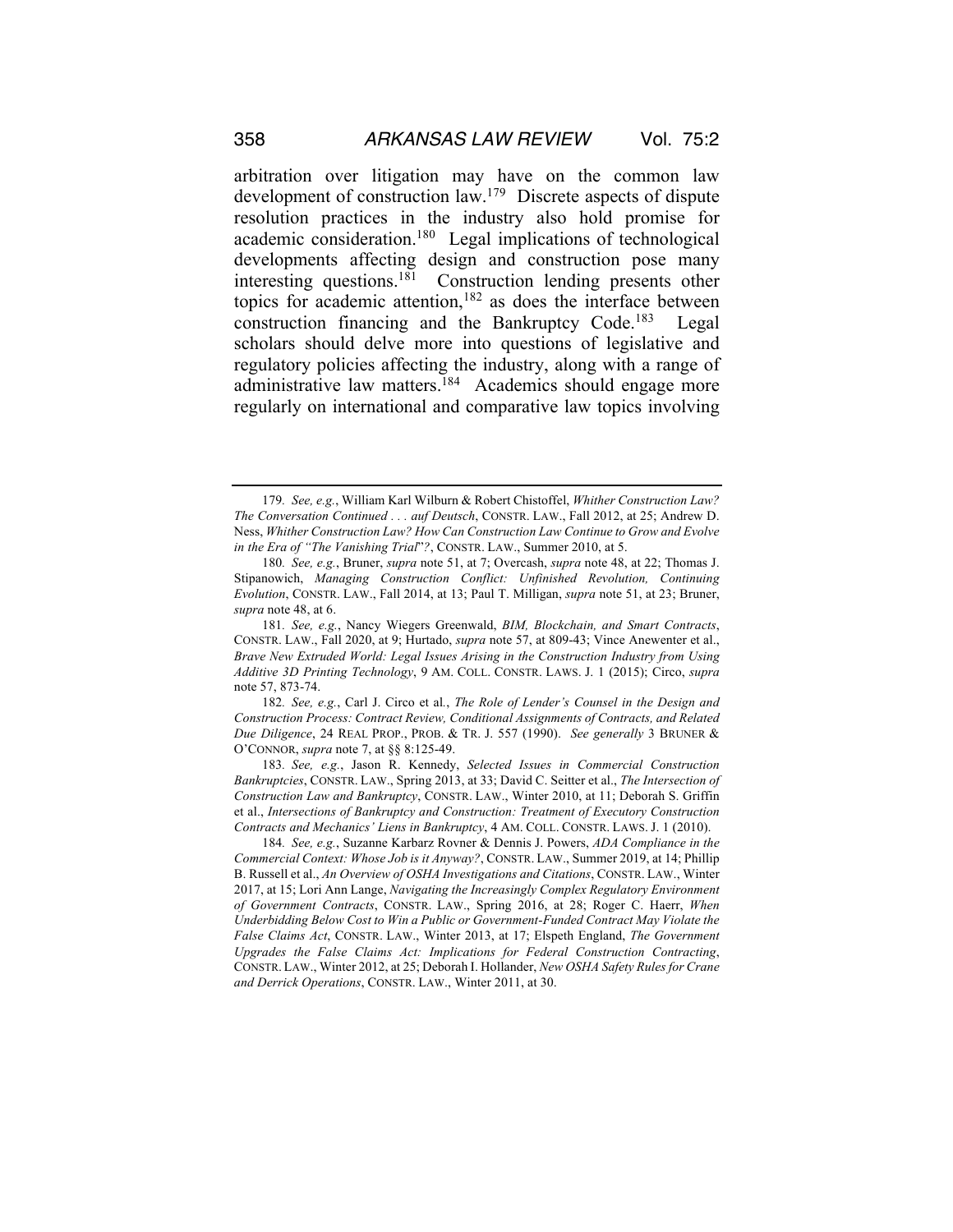the built environment.185 There is also a pressing need for scholars to assess consumer protection in the construction industry and to consider problems primarily associated with small projects, where sophisticated structures and risk management devices may be impractical.<sup>186</sup> Attention from the legal academy to consumer transactions and small projects may prove especially meaningful to legal academics because members of the construction bar have given less attention to these matters than to commercial ones.

The practice-oriented literature identifies still other issues that legal scholars might pursue. Only further investigation can determine which of them may lead to significant academic projects, but I will conclude this Part by briefly noting a few possibilities. Labor and employment law frequently intersect with the construction industry in ways that should interest scholars in that field.<sup>187</sup> Intellectual property aspects of design and construction warrant ongoing attention.<sup>188</sup> Scholarly investigations might also be directed toward interdisciplinary connections, including engineering, economics, and forensic

<sup>185.</sup> The practicing bar has already contributed a great deal to these topics. *See, e.g.*, Angus N. McFadden & Gregory K. Smith, *Issues and Solutions in International Construction Contracting*, CONSTR. LAW., Fall 2016, at 7; Stephen A. Hess, *Studies in European Construction Law*, CONSTR. LAW., Winter 2016, at 46; Bailey & Hess, *supra* note 43, at 6; John Livengood, *Comparison of English and US Law on Concurrent Delay*, CONSTR. LAW., Summer 2015, at 21; Jesse B. Grove & Richard Appuhn, *Comparative Experience with Dispute Boards in the United States and Abroad*, CONSTR. LAW., Summer 2012, at 6.

<sup>186</sup>*. See, e.g.*, Roger B. Coven, *California Attempts to Resolve Residential Construction Defect Claims Without Litigation*, CONSTR. LAW., Spring 2003, at 35; Stipanowich, *supra* note 84, at 502-05, 520-22; Golden, *supra* note 29, at 11.

<sup>187</sup>*. See, e.g.*, Erin Ebeler Rolf & Andrea Woods, *Labor and Employment Risk in the Real World: A Practical Guide to Understanding Recent Trends and Laws Intersecting the Construction Industry*, CONSTR. LAW., Winter 2021, at 6; Ostroff, *supra* note 56, at 25; Y. Lisa Colon Heron & Brian Anthony Williams, *Government Contracting Preference Programs After* Schuette*: What's Next? Achieving Parity Through Race-Neutral Methods*, CONSTR. LAW., Winter 2015, at 29; Gerard P. Brady & Jared Hand, *The Perils of Doing Business with Disadvantaged Business Enterprises*, CONSTR. LAW., Summer 2012, at 37.

<sup>188</sup>*. See, e.g.*, Mary Jane Augustine & Christopher S. Dunn*, Consequences of Ownership or Licensing of the Project Drawings—If You Pay for It, Do You Own It?*, CONSTR. LAW., Summer 2008, at 35; David A. Roberts, *There Goes My Baby: Buildings As Intellectual Property Under the Architectural Works Copyright Protection Act*, CONSTR. LAW., Spring 2001, at 22.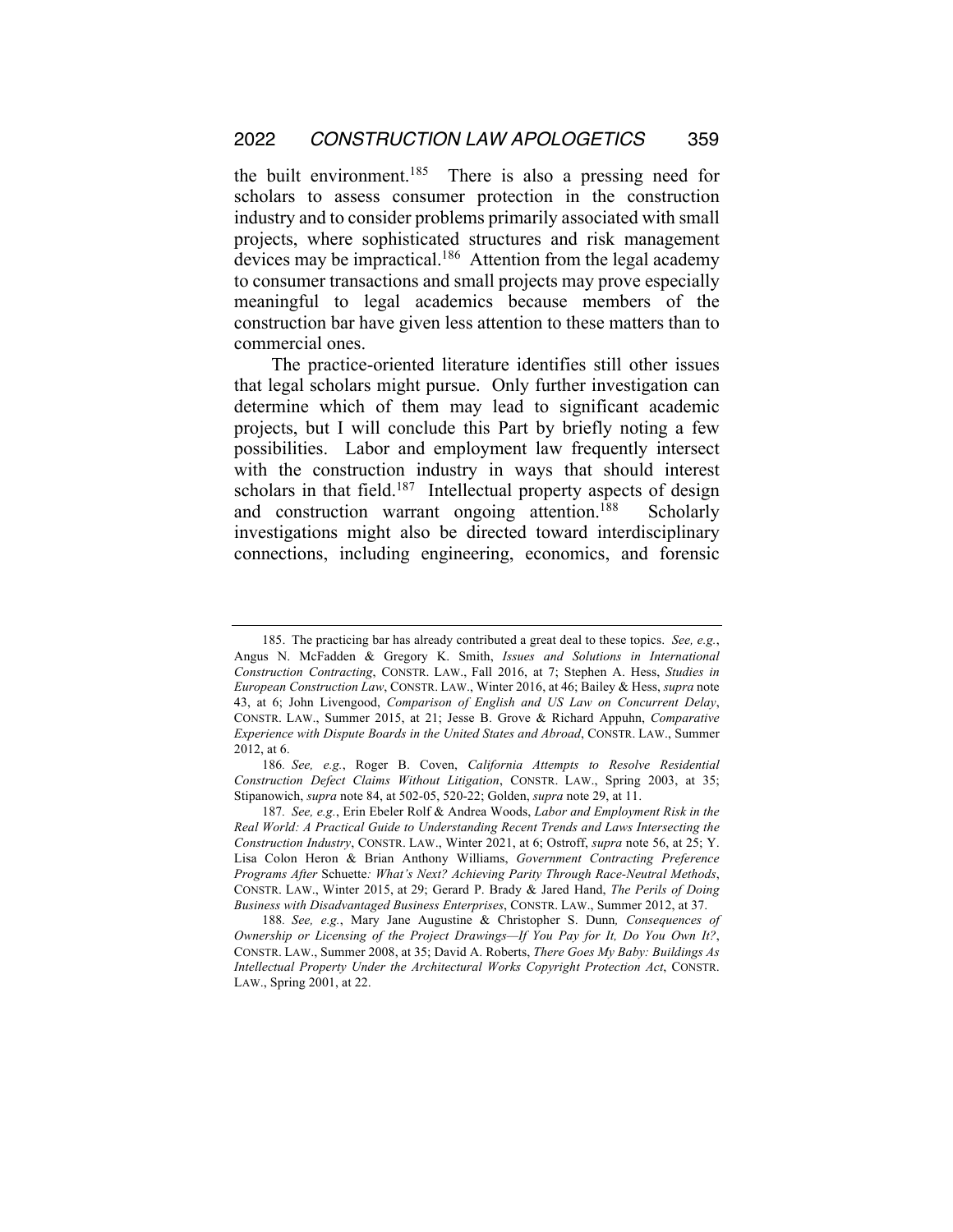studies.<sup>189</sup> Undoubtedly, scholars who specialize in other fields could uncover additional research topics.

### **III. IN CONCLUSION: SEEKING A PARTNERSHIP BETWEEN THE CONSTRUCTION BAR AND THE LEGAL ACADEMY**

Construction law exists not only as a specialty practice for lawyers, but also as a significant body of law, legal relationships, and policies relating to one of the most important segments of the national and global economies. By failing to assign construction law a meaningful place in the law school curriculum, law schools forego a valuable pedagogic tool—one that can both integrate learning in multiple legal fields at advanced levels and help to introduce students to complex commercial practice. By failing to promote scholarly interest in legal aspects of designing and constructing the built environment, the legal academy misses an important opportunity to explore, assess, and critique construction law as an instrument of society. It also overlooks promising opportunities for cross-disciplinary work with faculties in engineering, architecture, and business, among others.

What will it take for the legal academy to embrace construction law? Only a small number of fulltime law professors currently devote substantial time and energy to construction law. There apparently are still too few of us to establish a Section on Construction Law within the Association of American Law Schools ("AALS"), an idea that Professor Stipanowich proposed more than two decades ago.<sup>190</sup> The impetus must come from those with intimate knowledge of the legal relationships

<sup>189.</sup> There has already been some contribution on lost labor productivity and forensic scheduling issues. *See, e.g.*, William Ibbs & Oskar Gentele, *Usage and Acceptance Rates for Loss of Productivity Damage Quantification Methods*, CONSTR. LAW., at Spring 2021, at 26; Stynchcomb et al., *supra* note 41, at 18; Joseph C. Kovars et al., *Pros and Cons of Using Industry Studies to Quantify Loss of Labor Productivity*, CONSTR. LAW., Winter 2016, at 6; Daniel E. Toomey et al., *Calculating Lost Labor Productivity: Is There a Better Way?*, CONSTR. LAW., Spring 2015, at 27; Patrick M. Kelly & William E. Franczek, *Clearing the Smoke: Forensic Schedule Analysis Method Selection for Construction Attorneys*, CONSTR. LAW., Fall 2013, at 30; Plotnick, *supra* note 125, at 25; Kenji Hoshino & John Livengood, *A Defense of the AACE Recommended Practice for Forensic Schedule Analysis*, CONSTR. LAW., Winter 2010, at 32.

<sup>190</sup>*. See* Stipanowich, *supra* note 84, at 576.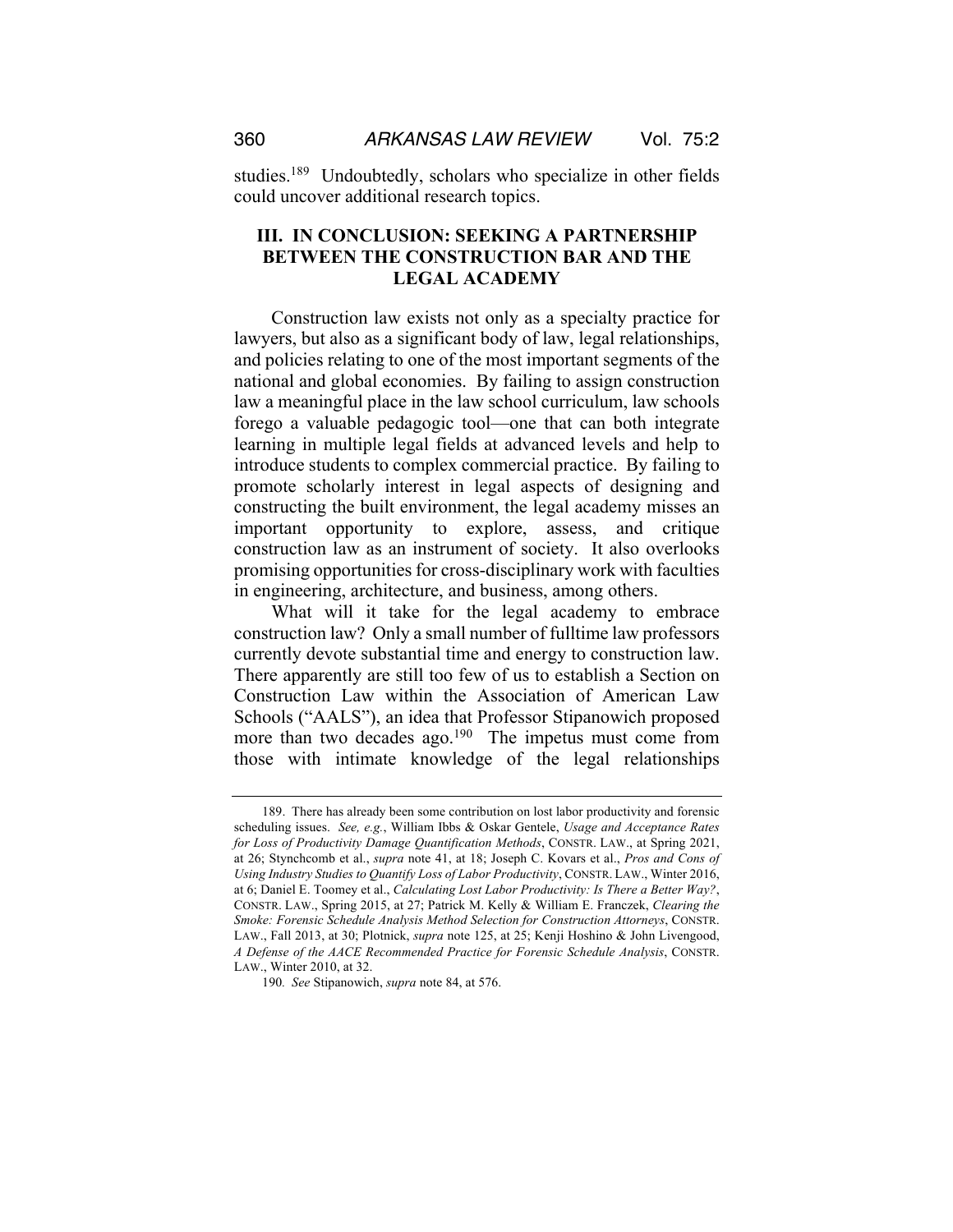underlying design and construction of the built environment. The leadership of the construction bar stands in the best position to lead the way. Initiatives might come from the American Bar Association's Forum on Construction Law and the American College of Construction Lawyers. Members of these organizations have long taught most courses relating to construction law offered in U.S. law schools.

These practicing lawyers, mediators, and arbitrators who so frequently serve as adjunct professors on a part-time basis, in addition to continuing to teach, might band together to leverage their law school relationships. They could establish collaborations with fulltime members of law faculties in allied areas, such as contracts, commercial law, dispute resolution, consumer protection, torts, property, administrative law, public contracts, real estate transactions, and environmental policy, among others. At some schools, they might collaborate with fulltime faculty on joint teaching or research projects. They also could lobby the law schools where they teach and other schools where they have contacts to expand academic engagement with the legal aspects of design and construction for the built environment. They could encourage law deans and faculties to schedule regular guest lectures and periodic symposia on construction law and to invite construction lawyers to fill posts as visiting professors of practice. Their support might even help move toward creation of an AALS Section on Construction Law. They can also seek affiliations with international professional organizations and international academic programs devoted to design and construction law that could eventually lead to one or more academic centers of construction law in the United States.

After nearly half a century of construction law being recognized as a practice specialty, $191$  the time is right for law faculties to embrace construction law as a specialty in the law school curriculum and in research agendas. My heartfelt hope is that the law professors and construction lawyers who have contributed to the Arkansas Law Review Symposium on

<sup>191</sup>*. See* Philip L. Bruner, *The Historical Emergence of Construction Law*, 34 WM. MITCHELL L. REV. 1, 22 (2007).